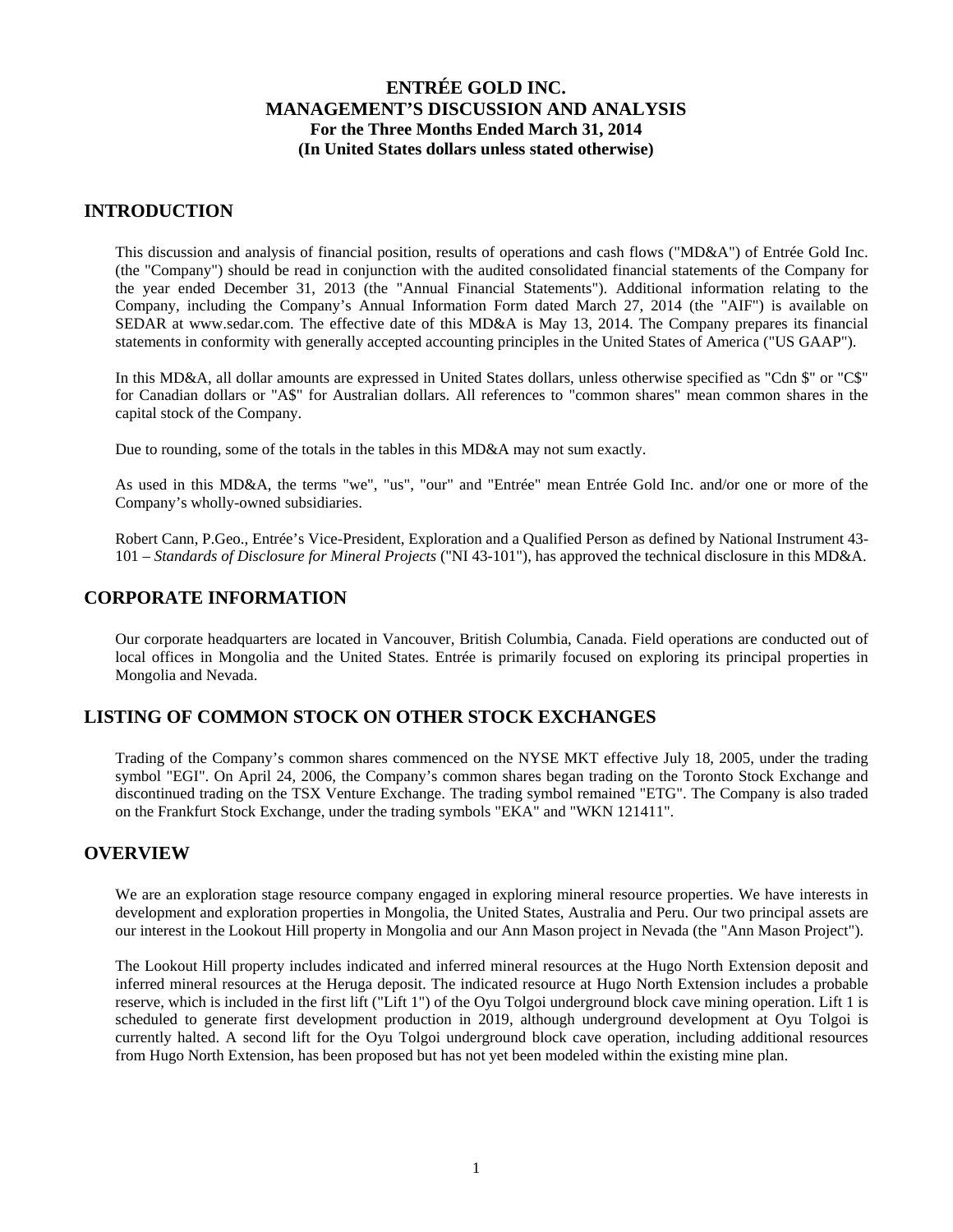The Ann Mason Project includes the Ann Mason and the Blue Hill deposits, which host indicated (Ann Mason) and inferred mineral resources. The Company reported the results of the Ann Mason deposit Preliminary Economic Assessment ("PEA") on October 24, 2012.

The following is an overview of our two principal assets.

## **MONGOLIA – LOOKOUT HILL**

The Lookout Hill property in the South Gobi region of Mongolia is comprised of two mining licences, Shivee Tolgoi and Javhlant. The original Shivee Tolgoi and Javhlant exploration licences were converted into mining licences by the Mineral Resources Authority of Mongolia ("MRAM") in October 2009 as a condition precedent to the Oyu Tolgoi Investment Agreement. Shivee Tolgoi and Javhlant completely surround Oyu Tolgoi LLC's ("OTLLC") Oyu Tolgoi mining licence and host the Hugo North Extension copper-gold deposit and the Heruga copper-gold-molybdenum deposit, respectively. These deposits are located within a land area that is subject to a joint venture between Entrée and OTLLC (the "Entrée-OTLLC Joint Venture"). OTLLC is owned 66% by Turquoise Hill Resources Ltd. (formerly Ivanhoe Mines Ltd.) ("Turquoise Hill") and 34% by the Government of Mongolia (through Erdenes Oyu Tolgoi LLC).

The Shivee Tolgoi and Javhlant mining licences are divided between Entrée and the Entrée-OTLLC Joint Venture as follows:

- The Entrée-OTLLC Joint Venture covers 39,807 hectares consisting of the eastern portion of Shivee Tolgoi and all of the Javhlant mining licence (the "Joint Venture Property"). The Joint Venture Property is contiguous with, and on three sides (to the north, east and south) surrounds OTLLC's Oyu Tolgoi mining licence. The Joint Venture Property hosts the Hugo North Extension deposit and the Heruga deposit.
- The portion of the Shivee Tolgoi mining licence outside of the Joint Venture Property ("Shivee West") covers an area of 35,173 hectares. Shivee West is 100% owned by Entrée but is subject to a first right of refusal by OTLLC.

In February 2013, the Company entered into an equity participation and funding agreement with Sandstorm Gold Ltd. ("Sandstorm") that provided an upfront deposit (the "Deposit") from Sandstorm of \$40 million. The Company will use future payments that it receives from its mineral property interests, including from the Joint Venture Property, to purchase and deliver metal credits to Sandstorm, in amounts that are indexed to the Company's share of gold, silver and copper production from the Joint Venture Property as follows:

- 25.7% of the Company's share of gold and silver, and 2.5% of the Company's share of copper, produced from the portion of the Shivee Tolgoi mining licence included in the Joint Venture Property (represented by the shaded upper right portion of the following illustration); and
- 33.8% of the Company's share of gold and silver, and 2.5% of the Company's share of copper, produced from the Javhlant mining licence (represented by the lower hatched portion of the following illustration).

In addition to the Deposit, upon delivery of the metal credits Sandstorm will make a cash payment to the Company equal to the lesser of the prevailing market price and \$220 per ounce of gold, \$5 per ounce of silver and \$0.50 per pound of copper (subject to inflation adjustments). After approximately 8.6 million ounces of gold, 40.3 million ounces of silver and 9.1 billion pounds of copper have been produced from the entire Joint Venture Property, the cash payment will increase to the lesser of the prevailing market price and \$500 per ounce of gold, \$10 per ounce of silver and \$1.10 per pound of copper (subject to inflation adjustments). To the extent that the prevailing market price is greater than the amount of the cash payment, the difference between the two will be credited against the Deposit (the net amount of the Deposit being the "Unearned Balance").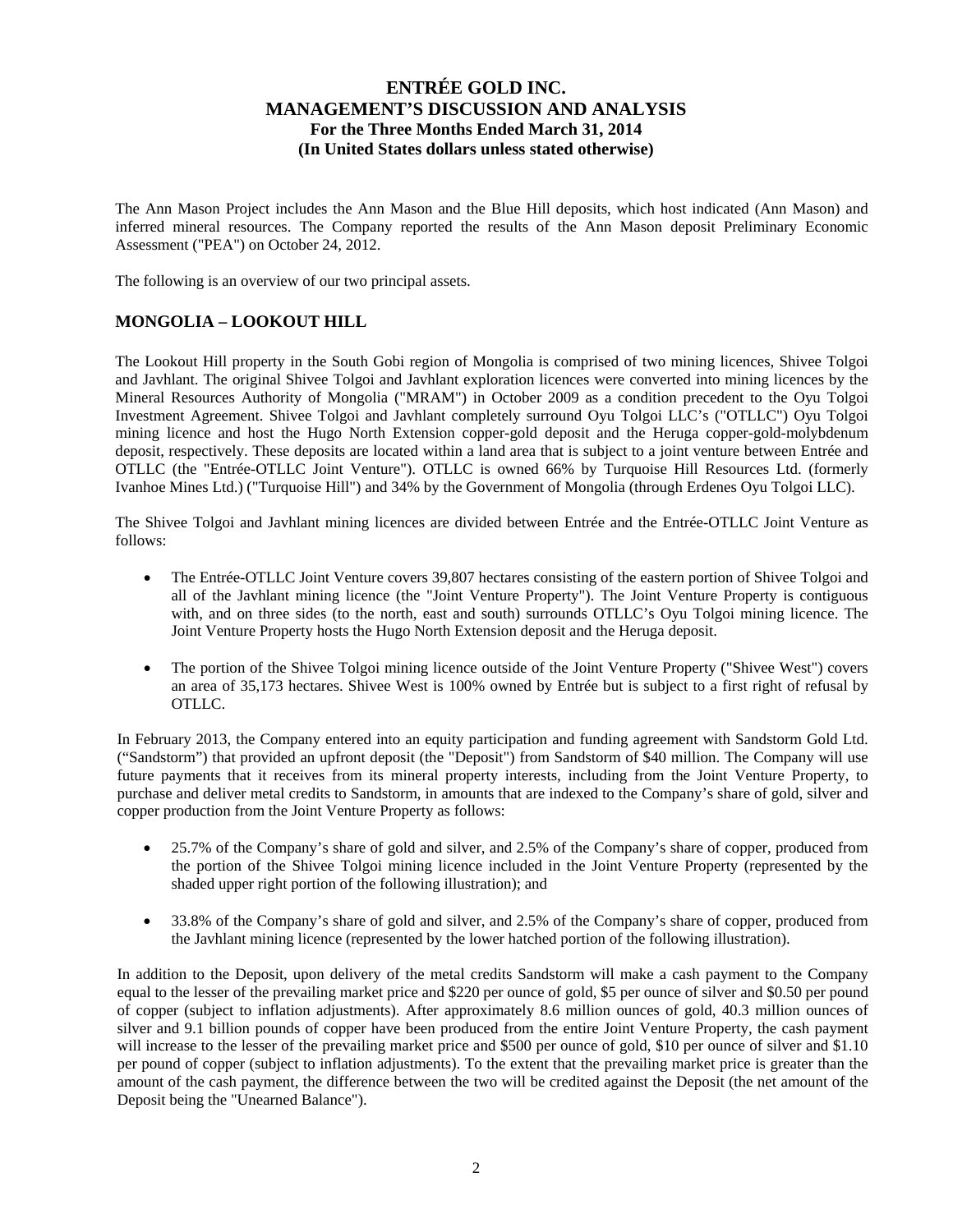In the event of a partial expropriation of Entrée's interest in the Joint Venture Property, which is not reversed during the abeyance period provided for in the equity participation and funding agreement, the Company will be required to return a pro rata portion of the Deposit (the amount of the repayment not to exceed the amount of the Unearned Balance) and the metal credits that the Company is required to deliver will be reduced proportionately. In the event of a full expropriation, the full amount of the Unearned Balance must be returned with interest.

The Company is not required to deliver actual metal, and the Company may use revenue from any of its assets to purchase the requisite amount of metal credits.



The illustration below depicts the different areas of Lookout Hill:

On February 27, 2013, notice (the "Notice") was delivered to Entrée by MRAM that by Order No. 43 dated February 22, 2013, the Ministry of Mining has cancelled the July 10, 2009 Order of the Ministry of Mineral Resources and Energy (the "2009 Order") registering the Hugo Dummett (including the Hugo North Extension) and Heruga reserves. The Notice states that the 2009 Order breached Clause 48.4 of the Minerals Law of Mongolia and Clause 9 of the Charter of the Minerals Resource Council. The Notice further advises that any transfer, sale or lease of the Shivee Tolgoi and Javhlant mining licences is temporarily restricted. On September 4, 2013, the Minister of Mining issued Order No. 179, advising the Minerals Professional Council to re-submit its previous conclusions regarding the reserves to MRAM for review and registration. On September 6, 2013, the head of MRAM ordered that the Hugo Dummett (including the Hugo North Extension) and Heruga reserves be registered. Entrée was also subsequently advised that the temporary transfer restriction on the joint venture mining licences will be lifted.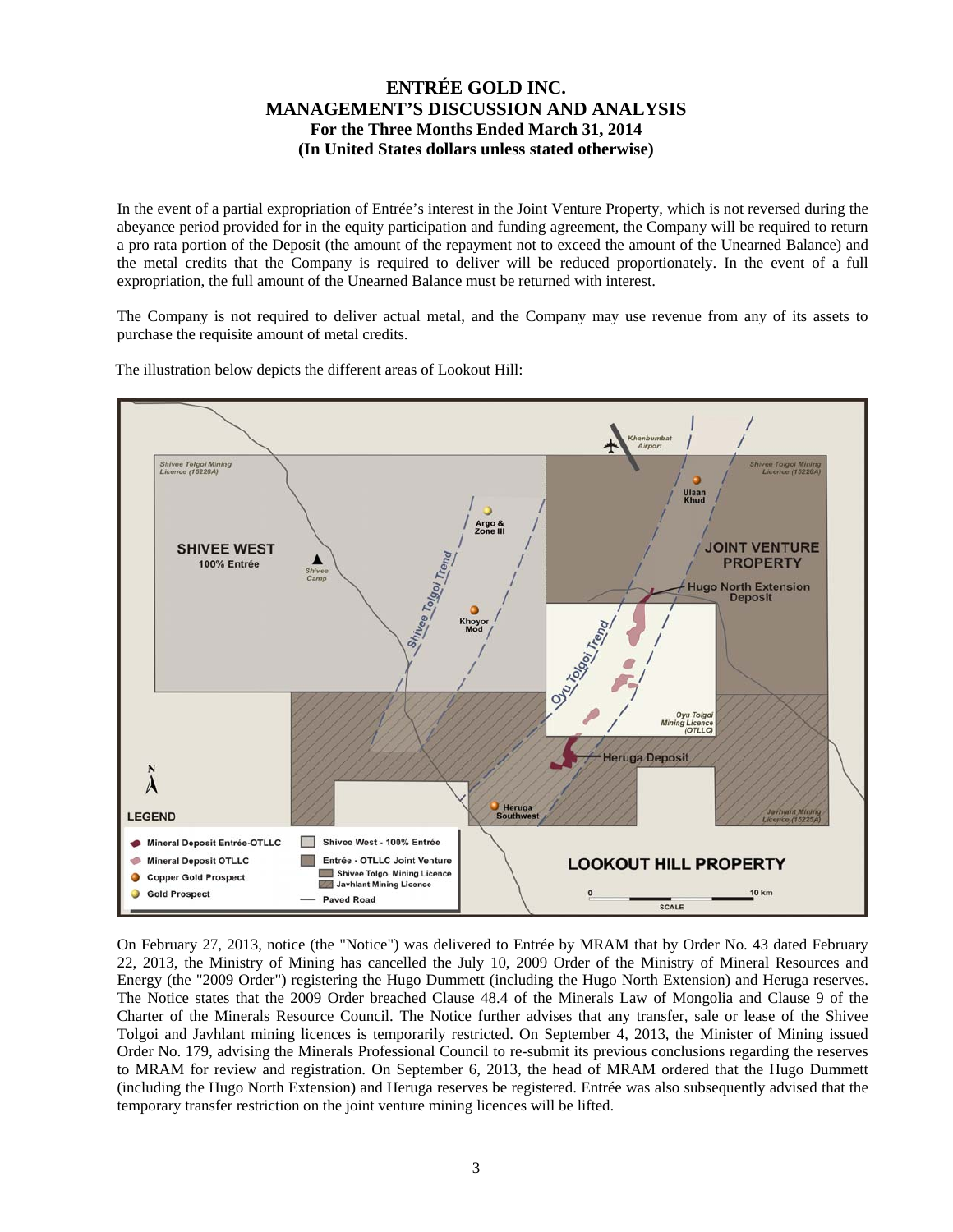Entrée has been in discussions with stakeholders of the Oyu Tolgoi project, including the Government of Mongolia, OTLLC, Erdenes Oyu Tolgoi LLC and Rio Tinto, since the Government of Mongolia temporarily restricted the joint venture licences from transfer in February 2013. The discussions to date have focussed on issues arising from Entrée's exclusion from the 2009 Oyu Tolgoi Investment Agreement, including the fact that the Government of Mongolia does not have a full 34% interest in the Joint Venture Property; the fact that the mining licences integral to future underground operations are held by more than one corporate entity; and the fact that Entrée does not benefit from the stability that it would otherwise have if it were a party to the Oyu Tolgoi Investment Agreement. No agreements have been finalized.

### *Entrée-OTLLC Joint Venture*

In October 2004, the Company entered into an arm's-length Equity Participation and Earn-In Agreement (the "Earn-In Agreement") with Turquoise Hill. Under the Earn-In Agreement, Turquoise Hill agreed to purchase equity securities of the Company, and was granted the right to earn an interest in the Joint Venture Property. Most of Turquoise Hill's rights and obligations under the Earn-In Agreement, including its right of first refusal on Shivee West, were subsequently assigned by Turquoise Hill to what was then its wholly-owned subsidiary, OTLLC. The Government of Mongolia subsequently acquired from Turquoise Hill a 34% interest in OTLLC, which is also the title holder of the Oyu Tolgoi mining licence, illustrated in the map above.

OTLLC undertook an exploration program which established the presence of two significant resources on the Joint Venture Property: the Hugo North Extension deposit immediately to the north of the Oyu Tolgoi mining licence and the Heruga deposit immediately to the south of the Oyu Tolgoi mining licence.

On June 30, 2008, OTLLC gave notice to Entrée that it had completed its earn-in obligations by expending a total of \$35 million on exploration on the Joint Venture Property. OTLLC earned an 80% interest in all minerals extracted below a sub-surface depth of 560 metres from the Joint Venture Property and a 70% interest in all minerals extracted from surface to a depth of 560 metres from the Joint Venture Property. The Earn-In Agreement provides that at such time as OTLLC completes its earn-in obligations, the parties will enter into a joint venture agreement in the form attached to the Earn-In Agreement. While the parties have not formally executed the joint venture agreement, the Entrée-OTLLC Joint Venture is operating under those terms.

Under the terms of the Entrée-OTLLC Joint Venture, Entrée elected to have OTLLC debt finance Entrée's share of costs with interest accruing at OTLLC's actual cost of capital or prime plus 2%, whichever is less, at the date of the advance. Debt repayment may be made in whole or in part from (and only from) 90% of monthly available cash flow arising from sale of Entrée's share of products. Available cash flow means all net proceeds of sale of Entrée's share of products in a month less Entrée's share of costs of operations for the month.

#### *Investment by Rio Tinto in Entrée and Turquoise Hill*

In June 2005, following the announcement in May 2005 of the discovery of high grade mineralization at Hugo North Extension, Rio Tinto Exploration Canada Inc. (formerly Kennecott Canada Exploration Inc.), a subsidiary of Rio Tinto plc (together with its subsidiaries, "Rio Tinto") took part in a private placement in the Company and became its then largest shareholder. The terms of the private placement agreement provide that in the event the Company undertakes an equity financing, Rio Tinto has pre-emptive rights to maintain its ownership percentage in the Company (unless and until such time as its proportionate share falls below 10% of the issued and outstanding common shares or it fails to exercise its pre-emptive rights in full). On August 2, 2012, Rio Tinto Exploration Canada Inc. assigned its shares and its pre-emptive rights to Rio Tinto International Holdings Limited. Rio Tinto elected not to exercise its pre-emptive rights in connection with a private placement that the Company completed on March 1, 2013. Accordingly, as at March 1, 2013, Rio Tinto's pre-emptive rights terminated. At March 31, 2014, Rio Tinto owned approximately 11.3% of the Company's issued and outstanding shares.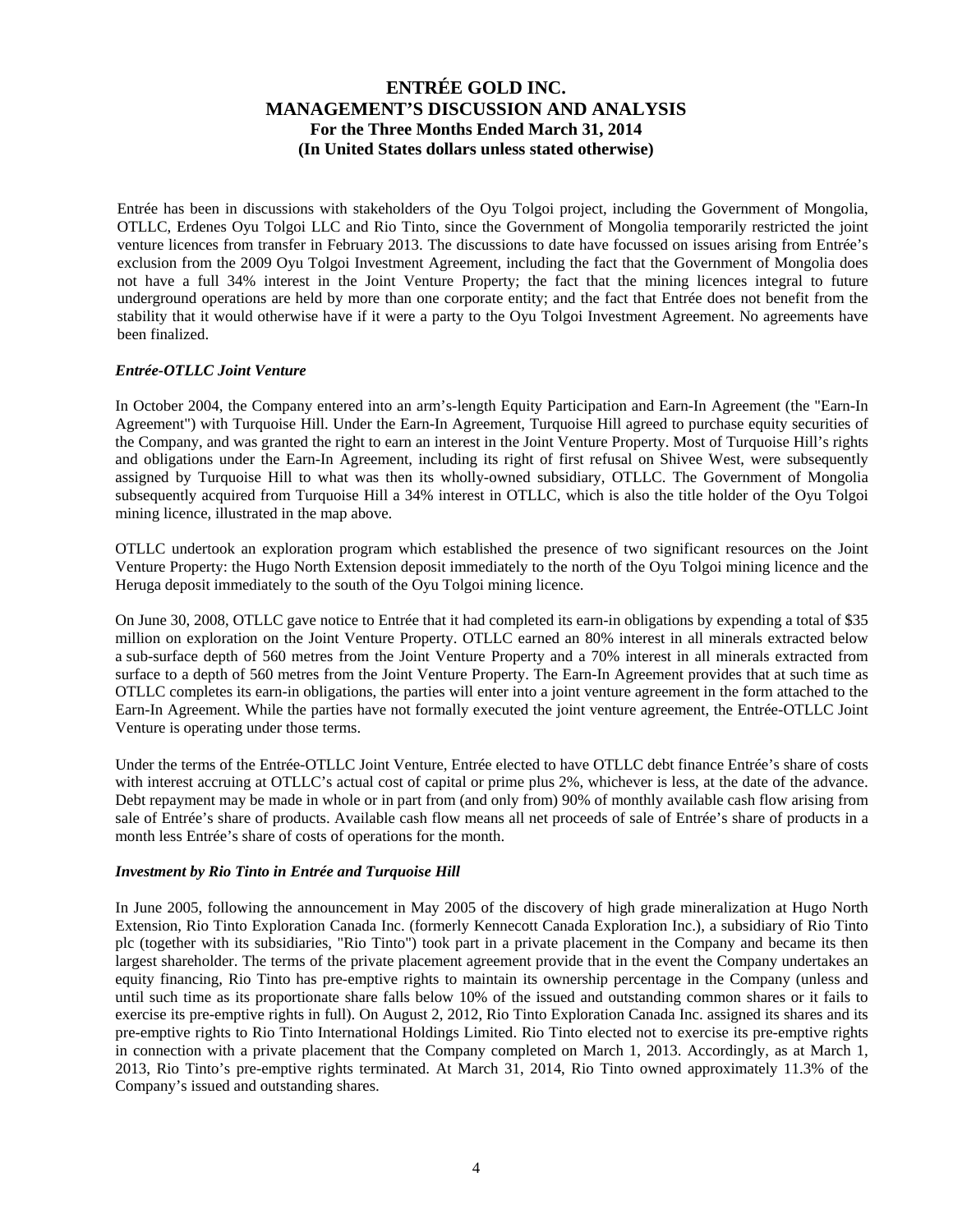Following Rio Tinto's investment in the Company in June 2005, Rio Tinto acquired, through a series of transactions, approximately 49% of Turquoise Hill's issued and outstanding shares. On January 24, 2012, Rio Tinto announced that it had increased its ownership interest in Turquoise Hill to 51%. At that time, Rio Tinto was deemed to have acquired beneficial ownership over the common shares of the Company held by Turquoise Hill. At March 31, 2014, Turquoise Hill owned approximately 9.4% of the Company's issued and outstanding common shares, which it acquired pursuant to the Earn-In Agreement. When combined with the common shares of the Company held by Rio Tinto, at March 31, 2014, Rio Tinto beneficially owned approximately 20.7% of the Company's issued and outstanding shares.

#### *Heads of Agreement and Memorandum of Agreement*

On December 8, 2010, Rio Tinto and Turquoise Hill entered into a Heads of Agreement (the "Heads of Agreement") which provides for the management structure of OTLLC and the project management structure of the Oyu Tolgoi project, among other things. Under the Heads of Agreement, Rio Tinto is entitled to appoint three of the nine directors of OTLLC (with Turquoise Hill appointing three and the Government of Mongolia appointing three (as directed within the Amended and Restated Shareholders Agreement among the parties (the "Shareholders' Agreement") dated June 8, 2011)) and Rio Tinto assumes management of the building and operation of the Oyu Tolgoi project, which includes the Heruga and Hugo North Extension deposits on the Joint Venture Property.

On April 18, 2012, Rio Tinto announced that it had signed a Memorandum of Agreement (the "MOA") with Turquoise Hill under which Rio Tinto agrees to support and provide certain elements of a comprehensive funding package that will underpin the development of the Oyu Tolgoi project. In accordance with the MOA, Rio Tinto assumed responsibility for all exploration operations on behalf of OTLLC, including exploration on the Joint Venture Property.

### *Oyu Tolgoi Development and Funding*

As reported by Turquoise Hill, overall construction of the first phase of the Oyu Tolgoi project (the Southern Oyu open pits) was essentially complete at the end of 2012. On November 5, 2012, Turquoise Hill announced that OTLLC had signed a binding power purchase agreement with the Inner Mongolia Power Corporation to supply initial power to the mine. Finalization of the power purchase agreement enabled OTLLC to complete commissioning of the ore-processing equipment on December 27, 2012. First ore was processed through the concentrator on January 2, 2013 and production of the first copper-gold concentrate followed on January 31, 2013. The first shipment of copper concentrate was sent to customers in China on July 9, 2013. The necessary approvals from Chinese customs officials to allow those customers to collect purchased concentrate were received in October and a convoy carrying concentrate departed from the Chineseborder warehouse on October 19, 2013. On October 14, 2013, Turquoise Hill reported that the concentrator was operating at name-plate capacity of approximately 100,000 tonnes of ore processed per day. On March 26, 2014, Turquoise Hill announced that Oyu Tolgoi had produced 76,700 tonnes of copper in concentrates for the year and that it expects to produce between 135,000 and 160,000 tonnes of copper in concentrates and 600,000 to 700,000 ounces of gold in concentrates in 2014.

As reported by Turquoise Hill, on April 17, 2013, Rio Tinto signed commitment letters with 15 global banks that locked in pricing and terms for long-term project financing for Oyu Tolgoi. On July 28, 2013, following receipt of notification from the Government of Mongolia that project financing for the Oyu Tolgoi underground mine would require approval by the Mongolian Parliament, Turquoise Hill announced that funding and all work on the underground development of Oyu Tolgoi would be delayed. On August 13, 2013, development was suspended. The expiry date for the commitment letters was subsequently extended from the original expiry date of December 12, 2013, to March 31, 2014.

On March 26, 2014, Turquoise Hill stated that it is continuing to work together with Rio Tinto and the Government of Mongolia with the aim of resolving outstanding shareholder issues and finalizing project finance for further development of the underground mine. However, while discussions remain constructive, it may not be possible to resolve the shareholder issues until the feasibility study for the expansion of operations of Oyu Tolgoi (including Lift 1 of the Entrée-OTLLC Joint Venture's Hugo North Extension deposit) has been completed, reviewed and approved by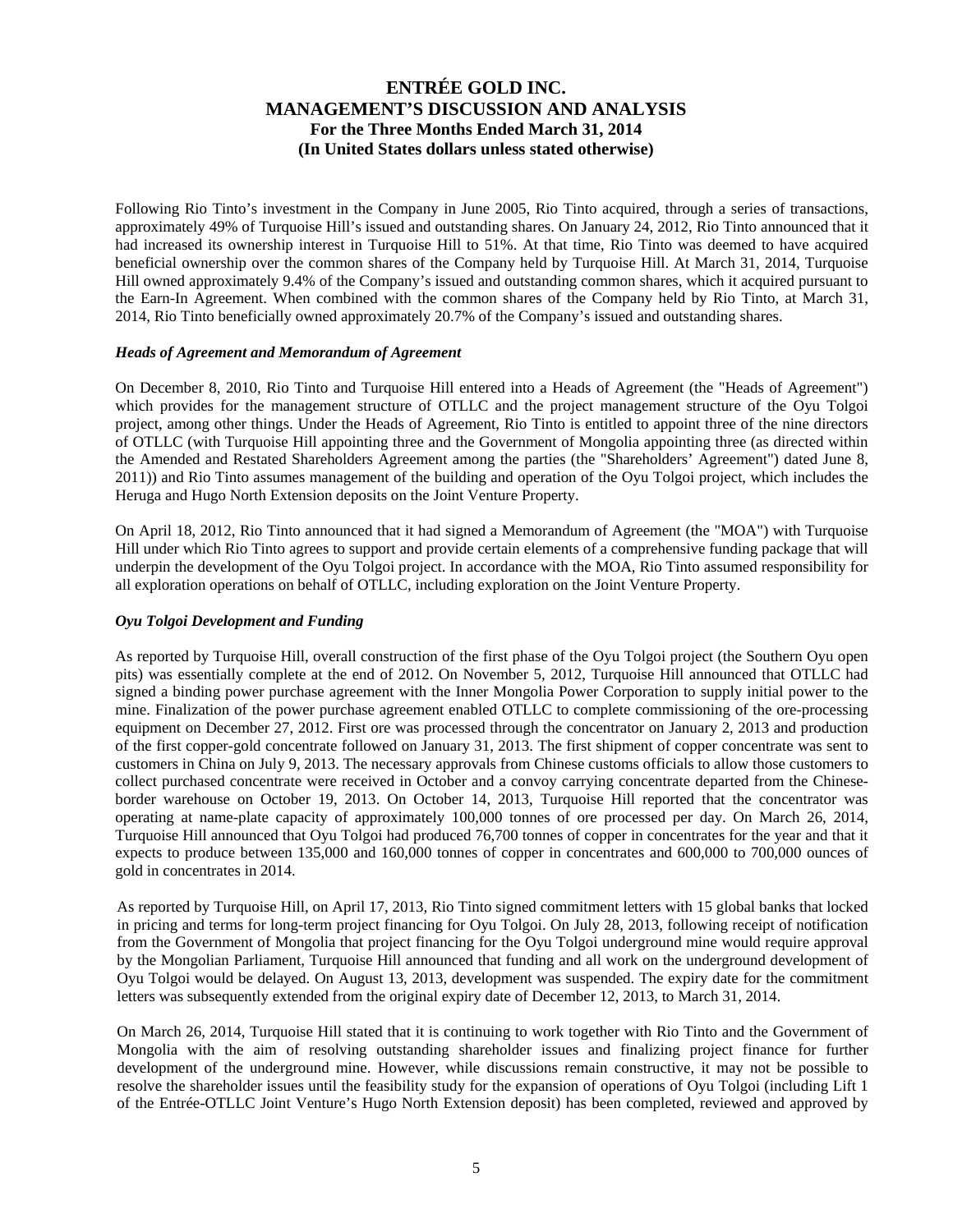OTLLC shareholders and the Mongolian Minerals Counsel, and all necessary permits have been received. The feasibility study is expected to be completed in the first half of 2014.

On March 31, 2014, the lender commitments for project financing for the Oyu Tolgoi underground mine expired. On May 12, 2014, Turquoise Hill announced that 14 of the 15 global banks participating in the Oyu Tolgoi project financing had agreed to extend their commitment letters to September 30, 2014.

#### *Investment Agreement and the Mongolian Government*

On October 6, 2009, Turquoise Hill, OTLLC and Rio Tinto signed an Investment Agreement (the "Investment Agreement") with the Mongolian Government, which regulates the relationship among the parties and stabilizes the long term tax, legal, fiscal, regulatory and operating environment to support the development of the Oyu Tolgoi project, which includes the Joint Venture Property. The Investment Agreement specifies that the Government of Mongolia will own 34% of the shares of OTLLC (and by extension, 34% of OTLLC's interest in the Joint Venture Property) through its subsidiary Erdenes Oyu Tolgoi LLC.

On October 15, 2012, Turquoise Hill announced that it, along with OTLLC and Rio Tinto, had rejected a request from the Mongolia Ministry of Mining to renegotiate the Investment Agreement. This followed re-affirmation by the Mongolian Government in October 2011 that the Investment Agreement was signed in full compliance with all laws and regulations of Mongolia.

In early 2013, Turquoise Hill announced that a number of substantive issues had been raised by the Government of Mongolia relating to implementation of the Investment Agreement and Shareholders' Agreement, including Oyu Tolgoi project development and costs, operating budget, project financing, management fees and governance. On August 13, 2013, development of the Oyu Tolgoi underground mine was suspended pending the resolution of outstanding shareholder issues. On April 14, 2014, Turquoise Hill confirmed all parties remain committed to the underground development of Oyu Tolgoi and to resolving the outstanding shareholder issues.

#### *Investment Agreement and the Joint Venture Property*

The contract area defined in the Investment Agreement includes the Javhlant and Shivee Tolgoi mining licences, including Shivee West which is 100% owned by Entrée and not currently subject to the Entrée-OTLLC Joint Venture. The conversion of the original Shivee Tolgoi and Javhlant exploration licences into mining licences was a condition precedent to the Investment Agreement coming into effect. The Shivee Tolgoi and Javhlant mining licences were issued on October 27, 2009, and the Investment Agreement took legal effect on March 31, 2010.

Since Entrée itself is not a party to the Investment Agreement, Entrée does not have any direct rights or benefits under the Investment Agreement. OTLLC agreed, under the terms of the Earn-In Agreement, to use its best efforts to cause Entrée to be brought within the ambit of, made subject to and to be entitled to the benefits of the Investment Agreement or a separate stability agreement on substantially similar terms to the Investment Agreement. In order to receive the benefits of the Investment Agreement, the Government of Mongolia may require Entrée to agree to certain concessions, including with respect to the ownership of the Entrée-OTLLC Joint Venture, Entrée LLC or the economic benefit of Entrée's interest in the Joint Venture Property, or the scope of the lands to be covered by the Investment Agreement or similar type of agreement.

In June 2010, the Government of Mongolia passed Resolution 140, the purpose of which is to authorize the designation of certain land areas for "state special needs" within certain defined areas, some of which include or are in proximity to the Oyu Tolgoi project. These state special needs areas are to be used for Khanbogd village development and for infrastructure and plant facilities necessary in order to implement the development and operation of the Oyu Tolgoi project. A portion of the Shivee Tolgoi licence is included in the land area that is subject to Resolution 140.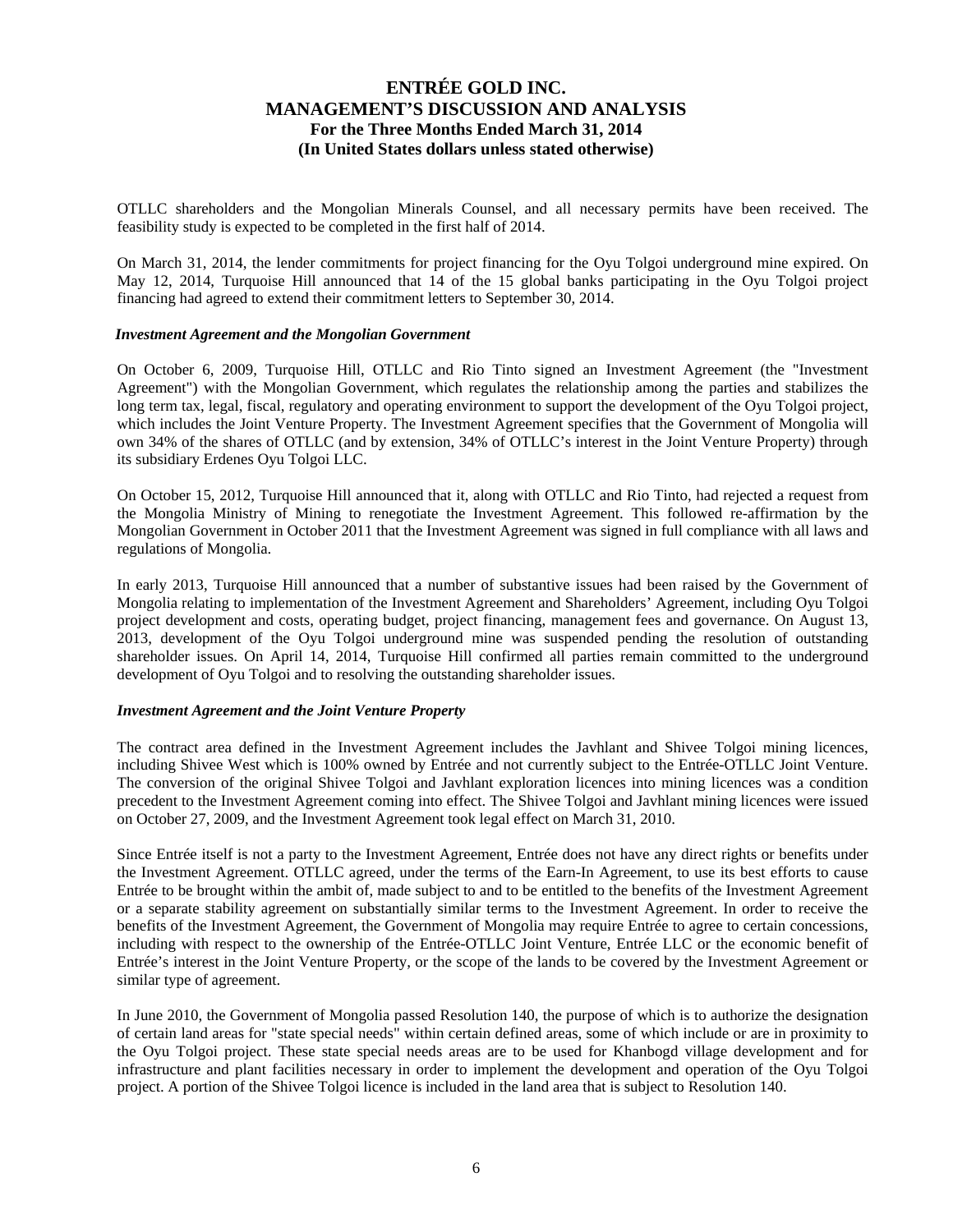In June 2011, the Government of Mongolia passed Resolution 175, the purpose of which is to authorize the designation of certain land areas for "state special needs" within certain defined areas in proximity to the Oyu Tolgoi project. These state special needs areas are to be used for infrastructure facilities necessary in order to implement the development and construction of the Oyu Tolgoi project. Portions of the Shivee Tolgoi and Javhlant licences are included in the land area that is subject to Resolution 175.

It is expected but not yet formally confirmed by the Government that to the extent that a consensual access agreement exists or is entered into between OTLLC and an affected licence holder, the application of Resolution 175 to the land area covered by the access agreement will be unnecessary. OTLLC has existing access and surface rights to the Joint Venture Property pursuant to the Earn-In Agreement. If Entrée is unable to reach a consensual arrangement with OTLLC with respect to Shivee West, Entrée's right to use and access a corridor of land included in the state special needs areas for a proposed power line may be adversely affected by the application of Resolution 175. While the Mongolian Government would be responsible for compensating Entrée in accordance with the mandate of Resolution 175, the amount of such compensation is not presently quantifiable.

The Investment Agreement contains provisions restricting the circumstances under which the Shivee Tolgoi and Javhlant licences may be expropriated. As a result, Entrée considers that the application of Resolution 140 and Resolution 175 to the Joint Venture Property will likely be considered unnecessary.

On February 27, 2013, Notice was delivered to Entrée by MRAM that by Order No. 43 dated February 22, 2013, the Ministry of Mining has cancelled the 2009 Order registering the Hugo Dummett (including the Hugo North Extension) and Heruga reserves. The Notice states that the 2009 Order breached Clause 48.4 of the Minerals Law of Mongolia and Clause 9 of the Charter of the Minerals Resource Council. The Notice further advises that any transfer, sale or lease of the Shivee Tolgoi and Javhlant mining licences is temporarily restricted. On September 4, 2013, the Minister of Mining issued Order No. 179, advising the Minerals Professional Council to re-submit its previous conclusions regarding the reserves to MRAM for review and registration. On September 6, 2013, the head of MRAM ordered that the Hugo Dummett (including the Hugo North Extension) and Heruga reserves be registered. Entrée was also subsequently advised that the temporary transfer restriction on the joint venture mining licences will be lifted.

Entrée has been in discussions with stakeholders of the Oyu Tolgoi project, including the Government of Mongolia, OTLLC, Erdenes Oyu Tolgoi LLC, and Rio Tinto, since the Government of Mongolia temporarily restricted the joint venture licences from transfer in February 2013. The discussions to date have focussed on issues arising from Entrée's exclusion from the Investment Agreement, including the fact that the Government of Mongolia does not have a full 34% interest in the Joint Venture Property; the fact that the mining licences integral to future underground operations are held by more than one corporate entity; and the fact that Entrée does not benefit from the stability that it would otherwise have if it were a party to the Investment Agreement. No agreements have been finalized.

### *Legislation*

On January 16, 2014, the Mongolian Parliament adopted a new State Minerals Policy. The main focus of the policy is to establish a stable investment environment; improve the quality of mineral exploration, mining and processing; encourage the use of environmentally friendly and modern technology; and strengthen the competitiveness of the Mongolian mining sector on the international market. The State Minerals Policy is also intended to serve as the basis for amendments to the existing Minerals Law and other laws relating to the mining sector.

The State Minerals Policy contemplates the establishment of a "Policy Council" with representatives of the State, investors, professional associations and the public, to make recommendations and support the implementation of the State Minerals Policy. The State Minerals Policy sets out a broad timetable for implementation of its objectives, with legislative reform to be implemented in 2014 and 2015, implementation of the principles of the State Minerals Policy to take place between 2014 and 2025, and assessment of the implementation of the State Minerals Policy to occur between 2020 and 2025.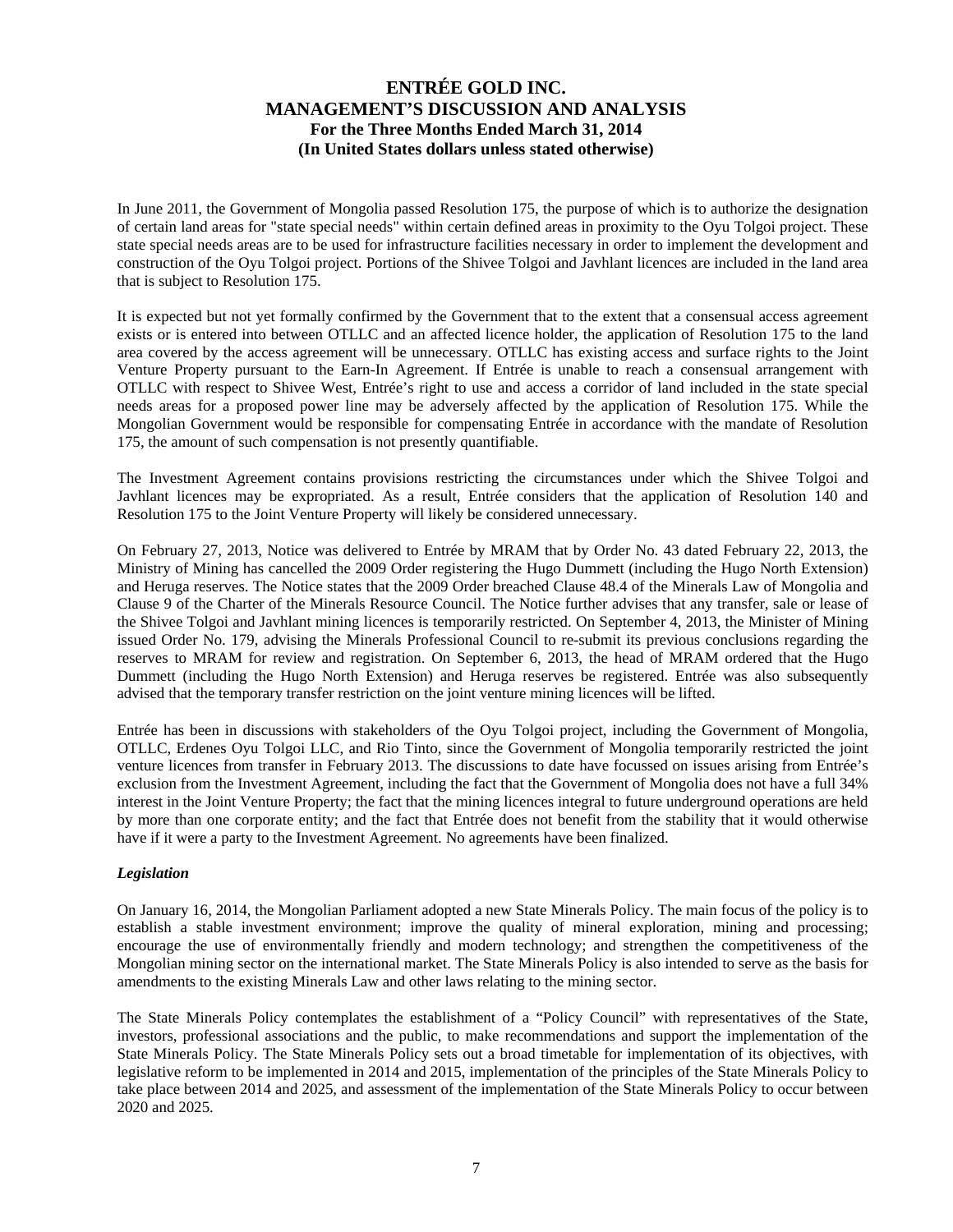The Ministry of Finance and Ministry of Economic Development have also released drafts of new tax laws and amendments which include provisions related to taxation of foreign legal entities in Mongolia and more detailed rules for taxation of mining companies.

On November 1, 2013, a new Investment Law came into effect in Mongolia. The new law is aimed at reviving foreign investment by easing restrictions on investors in key sectors such as mining and by providing greater certainty on the taxes they must pay. The new law replaces two previous laws, including the Law of Mongolia on the Regulation of Foreign Investment in Business Entities Operating in Sectors of Strategic Importance ("SEFIL"). The full impact of the new Investment Law is not yet known.

On April 30, 2014, proposed amendments to the 2006 Minerals Law were presented to Mongolian Parliament. The draft amendments reportedly call for setting up a database of licence holders that are listed on international stock markets, improving agreements between holders of mining licences and the local government, and making clear the roles and responsibilities of government agencies and mining licence holders, among other things. The draft amendments also call for a ban on the transfer of exploration licences within three years of the date of issuance of the licence.

### *Mineral Resource and Reserve Estimates*

In March 2013, Turquoise Hill released a technical report ("2013 OTTR") based on the technical, production and cost information contained in the study prepared by OTLLC for international financial institutions for project financing of the Oyu Tolgoi project. The 2013 OTTR updates the current path of development for the initial phases of the Oyu Tolgoi project (Southern Oyu open pits and Hugo North underground Lift 1, which includes a portion of the Hugo North Extension deposit).

On April 2, 2013, the Company filed an updated technical report titled "Technical Report 2013 on the Lookout Hill Property" ("LHTR13"), dated March 28, 2013. Bernard Peters, B.Eng. (Mining), FAusIMM, was responsible for the overall report preparation and mineral reserves, and Scott Jackson, B.Sc. (Hons), FAusIMM, of QG Pty Ltd., Perth, Australia (formerly Quantitative Geoscience Pty Ltd) ("QG"), was responsible for mineral resources. The following information is summarized, derived or extracted from LHTR13. For a complete description of the assumptions, qualifications and procedures associated with the information in LHTR13, reference should be made to the full text of LHTR13, which is available for review on SEDAR located at www.sedar.com or on www.entreegold.com.

LHTR13 discusses the impact of the updated mine plan on the Joint Venture Property as well as future development options for the Entrée-OTLLC Joint Venture assets.

LHTR13 analyses a reserve case only. The underground mineral reserves for Lift 1 of the Hugo North deposit, including Lift 1 of the Entrée-OTLLC Joint Venture's Hugo North Extension deposit, were updated in LHTR13. The probable reserve for Hugo North Extension – Lift 1 effective as of March 25, 2013 totals 31 million tonnes ("Mt") grading 1.73% copper and 0.62 grams per tonne ("g/t") gold (Table 1).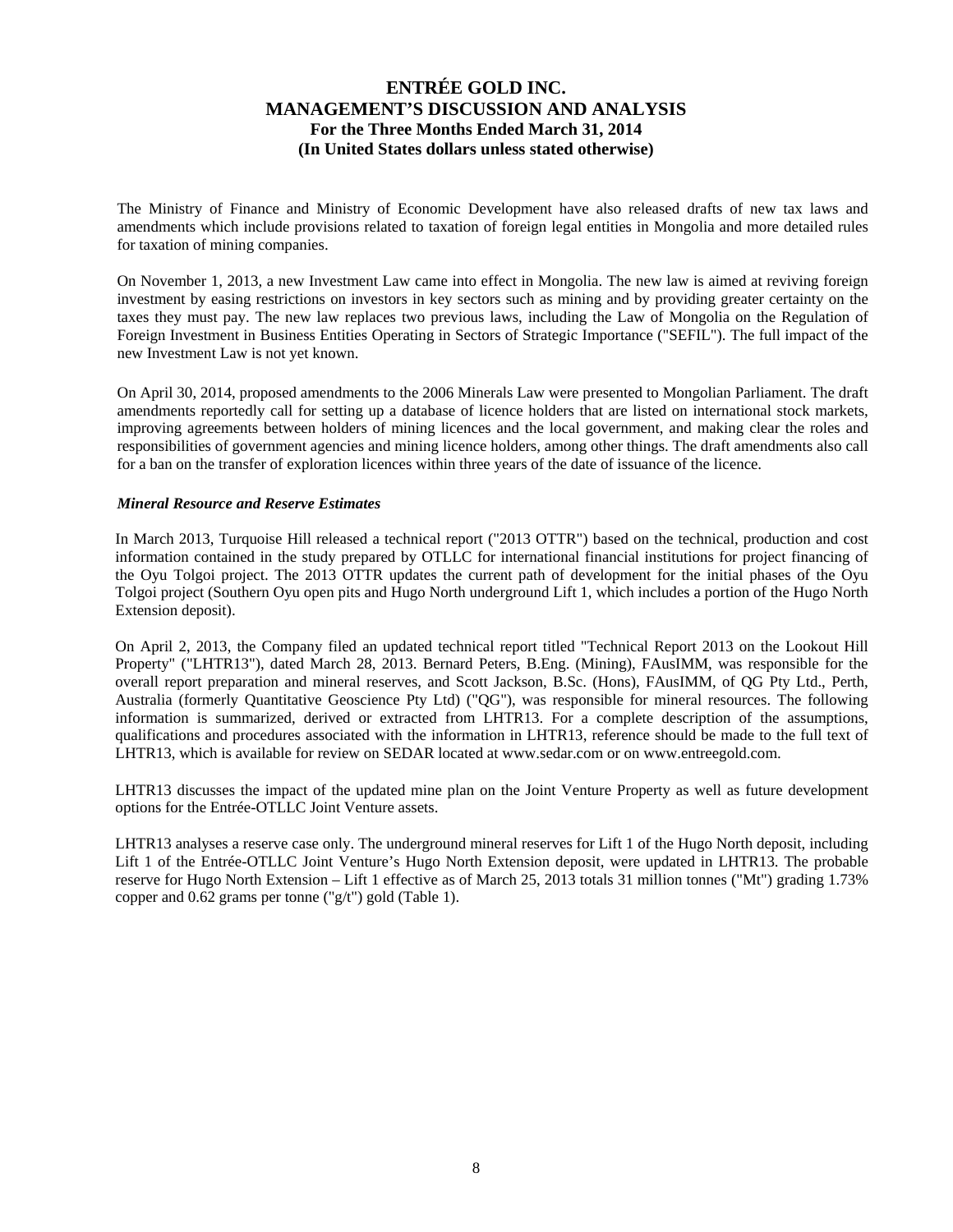| Table 1.<br>Entrée-OTLLC Joint Venture Mineral Reserve, March 25, 2013                                  |            |            |                          |       |       |                    |       |       |  |  |
|---------------------------------------------------------------------------------------------------------|------------|------------|--------------------------|-------|-------|--------------------|-------|-------|--|--|
|                                                                                                         | <b>Ore</b> | <b>NSR</b> | Cu                       | Au    | Ag    | Cu                 | Ag    |       |  |  |
| <b>Classification</b>                                                                                   | (Mt)       | (5/t)      | (%)                      | (g/t) | (g/t) | (M <sub>lb</sub> ) | (Moz) | (koz) |  |  |
| Proven                                                                                                  |            | $\sim$     | $\overline{\phantom{a}}$ | -     |       |                    |       |       |  |  |
| Probable                                                                                                | 31         | 95.21      | 1.73                     | 0.62  | 3.74  | 1.090              | 521   | 3,229 |  |  |
| 3,229<br>0.62<br>3.74<br>95.21<br>521<br>1.73<br>1,090<br>31<br><b>Total Entrée-OTLLC Joint Venture</b> |            |            |                          |       |       |                    |       |       |  |  |

#### **Notes**:

- Table shows only the part of the mineral reserve on the Entrée-OTLLC Joint Venture portion of the Shivee Tolgoi licence.
- Metal prices used for calculating the Hugo North underground net smelter returns ("NSR") are copper \$2.81/lb, gold \$970/oz, and silver \$15.50/oz based on long term metal price forecasts at the beginning of the mineral reserve work. The analysis indicates that the mineral reserve is still valid at these metal prices.
- The NSR has been calculated with assumptions for smelter refining and treatment charges, deductions and payment terms, concentrate transport, metallurgical recoveries and royalties.
- For the underground block cave all material within the shell has been converted to mineral reserve; this includes low grade indicated material and inferred material assigned zero grade treated as dilution.
- Only measured resources were used to report proven reserves and only indicated resources were used to report probable reserves.
- The Joint Venture Property comprises the eastern portion of the Shivee Tolgoi licence and all of the Javhlant licence. Title to both licences is held by Entrée. The Joint Venture Property is managed by Rio Tinto on behalf of OTLLC. Entrée will receive 20% of cash flows after capital and operating costs for material originating below 560 metres, and 30% above this depth.
- The base case financial analysis has been prepared using current long term metal price estimates of copper \$2.87/lb, gold \$1,350/oz, and silver \$23.50/oz. Metal prices are assumed to fall from current prices to the long term average over five years.
- The mineral reserves are not additive to the mineral resources.

| Table 2. 2013 Summary Production and Financial Results |                                       |                        |  |  |  |  |  |  |  |
|--------------------------------------------------------|---------------------------------------|------------------------|--|--|--|--|--|--|--|
| <b>Description</b>                                     | <b>Units</b>                          | 2013 Reserve Case      |  |  |  |  |  |  |  |
| Inventory                                              |                                       | <b>Mineral Reserve</b> |  |  |  |  |  |  |  |
| <b>Total OT Reserve</b>                                | bt                                    | 1.5                    |  |  |  |  |  |  |  |
| <b>Metal Prices</b>                                    |                                       |                        |  |  |  |  |  |  |  |
| Copper                                                 | \$/lb                                 | 2.87                   |  |  |  |  |  |  |  |
| Gold                                                   | $\frac{1}{2}$ /0z                     | 1,350                  |  |  |  |  |  |  |  |
| Silver                                                 | $\frac{1}{2}$ /oz                     | 23.50                  |  |  |  |  |  |  |  |
|                                                        | <b>Joint Venture Property Results</b> |                        |  |  |  |  |  |  |  |
| Joint Venture Property Reserve                         | Mt                                    | 31                     |  |  |  |  |  |  |  |
| <b>NSR</b>                                             | $\frac{2}{3}$ /t                      | 95.21                  |  |  |  |  |  |  |  |
| Cu Grade                                               | %                                     | 1.73                   |  |  |  |  |  |  |  |
| Au Grade                                               | g/t                                   | 0.62                   |  |  |  |  |  |  |  |
| Ag Grade                                               | g/t                                   | 3.74                   |  |  |  |  |  |  |  |
| Cu Recovered                                           | billion lb                            | 1.1                    |  |  |  |  |  |  |  |
| Au Recovered                                           | Moz                                   | 0.5                    |  |  |  |  |  |  |  |
| Ag Recovered                                           | Moz                                   | 3.2                    |  |  |  |  |  |  |  |
| NPV (8%) After Tax (Entrée)                            | \$M                                   | 110                    |  |  |  |  |  |  |  |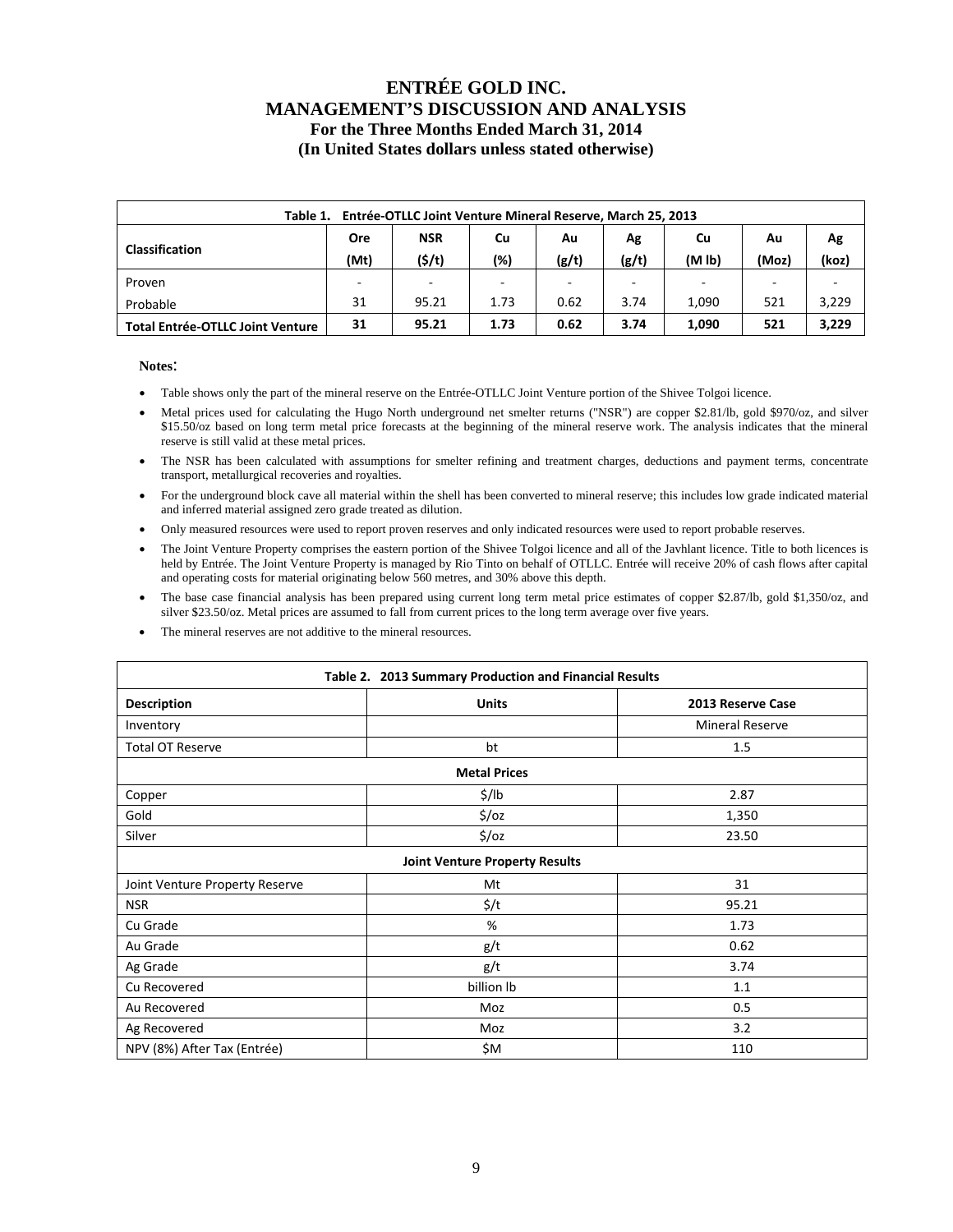Of significance to Entrée:

- NSR value of the Hugo North Extension Lift 1 reserve increased to \$95.21/tonne from the \$79.40/tonne reported by the Company in March 2012. The NSR calculation reflects the net value per tonne received for the ore by the mine (after all treatment and transport costs and charges).
- While the mineral reserve tonnage on the Joint Venture Property increased compared to the amount as previously reported by the Company in March 2012, the copper grade decreased from 1.91% to 1.73% and the gold grade decreased from 0.74 g/t to 0.62 g/t.
- After factoring in projected increases to capital expenditures and operating costs, the net present value (at an 8% discount rate) of Entrée's 20% interest in the Hugo North Extension – Lift 1 decreased to \$110 million from the \$129 million reported by the Company in March 2012.
- A significant portion of the mineralization on the Joint Venture Property has not been included in the updated mining plan and remains in the mineral resource category, including Hugo North Extension – Lift 2 and the Heruga deposit.

The 2013 OTTR uses the same mineral resource estimates previously reported in the Company's March 2012 technical report. However, the base case cut-off has been lowered from 0.6% copper equivalent ("CuEq") to 0.37% CuEq resulting in new base case tonnages and grades. Full details are contained in LHTR13, which is available at www.sedar.com and on www.entreegold.com.

The base case CuEq grade assumptions for each deposit were determined using operating cost estimates from the mineral reserves and using cut-off grades applicable to mining operations exploiting similar deposits. The CuEq cut-off applied for the underground was 0.37%.

The following table summarizes the mineral resources for the Hugo North Extension deposit and the Heruga deposit as reproduced in LHTR13. The resource estimate for the Hugo North Extension deposit is effective as of February 20, 2007 and is based on drilling completed to November 1, 2006. The Heruga mineral resource estimate is effective as of March 30, 2010 and is based on drilling completed to June 21, 2009.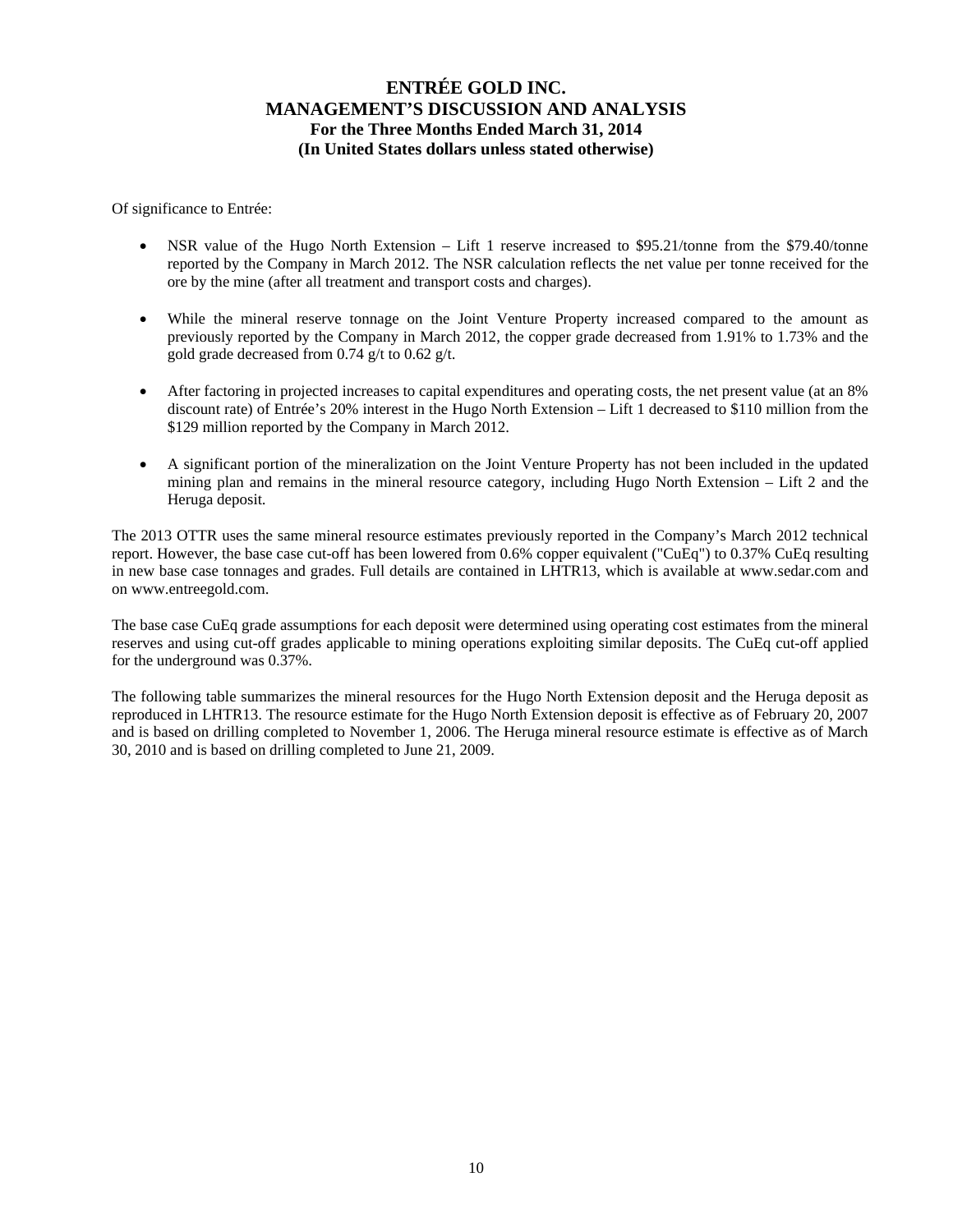|                                                          | Table 3. Entrée-OTLLC Joint Venture Mineral Resources<br>(0.37% CuEq cut-off) |                                                          |      |                     |                        |                     |                    |               |        |  |  |
|----------------------------------------------------------|-------------------------------------------------------------------------------|----------------------------------------------------------|------|---------------------|------------------------|---------------------|--------------------|---------------|--------|--|--|
| <b>Deposit</b>                                           | <b>Tonnage</b><br>(Mt)                                                        | Gold<br><b>Silver</b><br>Copper<br>(%)<br>(g/t)<br>(g/t) |      | Molybdenum<br>(ppm) |                        |                     | <b>CuEq</b><br>(%) |               |        |  |  |
| <b>Hugo North Extension Deposit</b>                      |                                                                               |                                                          |      |                     |                        |                     |                    |               |        |  |  |
| <b>Indicated Shivee Tolgoi</b><br>(Hugo North Extension) | 132                                                                           | 1.65                                                     |      | 0.55                | 4.09                   |                     | 35.7               |               | 2.00   |  |  |
| <b>Inferred Shivee Tolgoi</b><br>(Hugo North Extension)  | 134                                                                           | 0.93                                                     |      | 0.25                | 2.44                   |                     | 23.6               |               | 1.09   |  |  |
| <b>Heruga Deposit</b>                                    |                                                                               |                                                          |      |                     |                        |                     |                    |               |        |  |  |
| <b>Inferred Javhlant</b><br>(Heruga)                     | 1,824                                                                         | 0.38                                                     | 0.36 |                     | 1.35                   |                     | 110                |               | 0.67   |  |  |
|                                                          |                                                                               |                                                          |      |                     | <b>Contained Metal</b> |                     |                    |               |        |  |  |
| <b>Deposit</b>                                           | Copper<br>(MIb)                                                               | Gold<br>(Moz)                                            |      |                     | Silver<br>(Moz)        | Molybdenum<br>(Mlb) |                    | CuEq<br>(MIb) |        |  |  |
| <b>Hugo North Extension Deposit</b>                      |                                                                               |                                                          |      |                     |                        |                     |                    |               |        |  |  |
| <b>Indicated Shivee Tolgoi</b><br>(Hugo North Extension) | 4,800                                                                         | 2.32                                                     |      |                     | 17.4                   |                     | 10.4               |               | 5,810  |  |  |
| <b>Inferred Shivee Tolgoi</b><br>(Hugo North Extension)  | 2,760                                                                         | 1.08                                                     |      |                     | 10.5                   |                     | 7.0                |               | 3,230  |  |  |
| <b>Heruga Deposit</b>                                    |                                                                               |                                                          |      |                     |                        |                     |                    |               |        |  |  |
| <b>Inferred Javhlant</b><br>(Heruga)                     | 15,190                                                                        | 21.2                                                     |      |                     |                        | 79.4                |                    |               | 26,850 |  |  |

#### **Notes:**

- CuEq has been calculated using assumed metal prices of \$1.35/lb for copper, \$650/oz for gold, and \$10.00 for molybdenum. The equivalence formula was calculated assuming that gold and molybdenum recovery was 91% and 72% of copper recovery respectively. CuEq was calculated using the formula: CuEq% = Cu% + ((Au g/t\*18.98)+(Mo g/t\*.01586))/29.76. Silver is not included in the CuEq calculations. Molybdenum is not included in the CuEq calculations for Hugo North Extension.
- Molybdenum content in the Heruga deposit is 110 parts per million ("ppm") and is included in the calculation of CuEq for Heruga.
- The contained copper, gold, silver and molybdenum in the tables have not been adjusted for metallurgical recovery.
- The 0.37% CuEq cut-off is highlighted as the base case resource for underground bulk mining.
- Mineral resources that are not mineral reserves do not have demonstrated economic viability.
- The Joint Venture Property comprises the eastern portion of the Shivee Tolgoi licence and all of the Javhlant licence. Title to both licences is held by Entrée. The Joint Venture Property is managed by Rio Tinto on behalf of OTLLC. Entrée will receive 20% of cash flows after capital and operating costs for material originating below 560 metres, and 30% above this depth.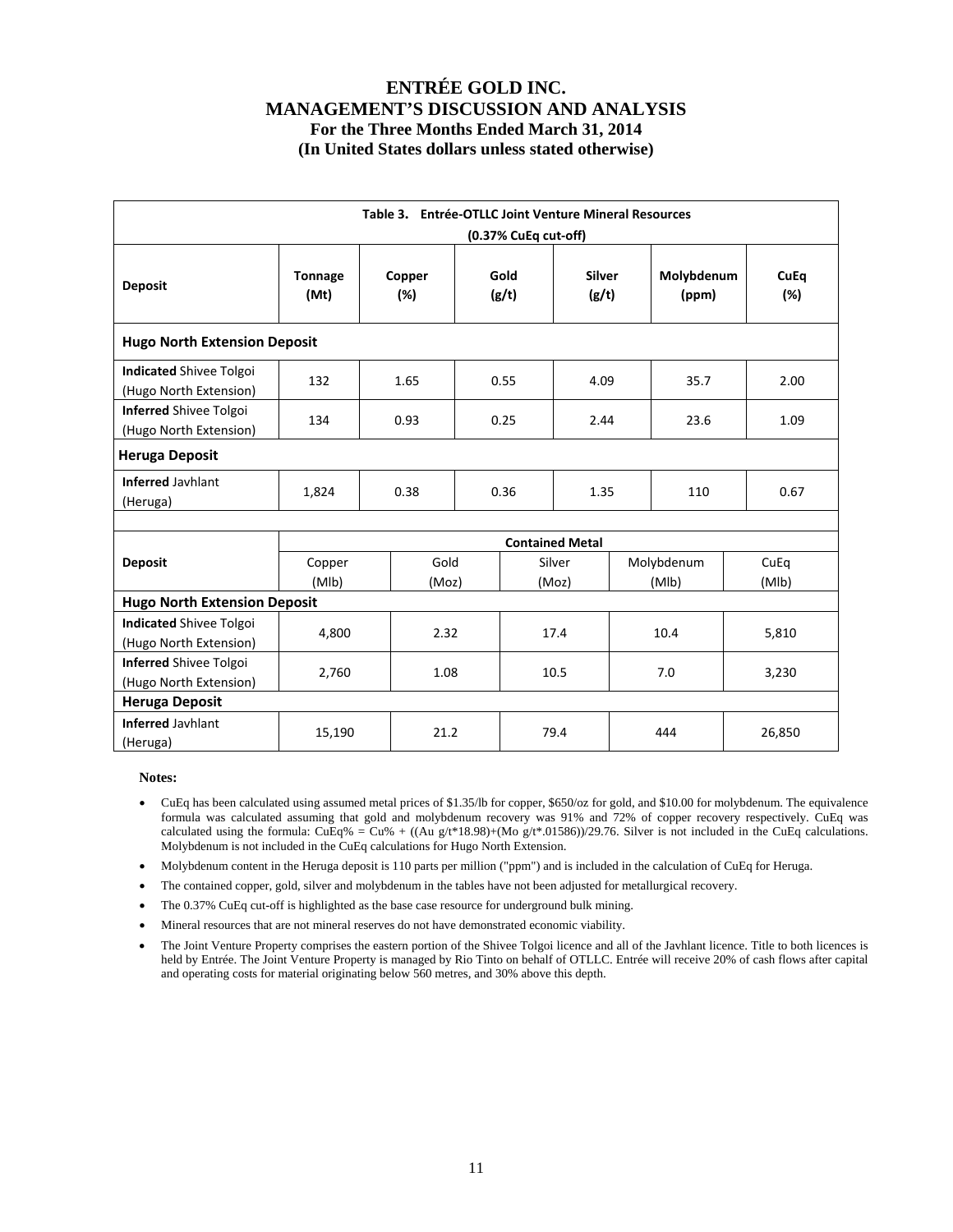## **UNITED STATES – ANN MASON**

Entrée's other principal asset is the Ann Mason Project in the Yerington District of Nevada.

The Ann Mason Project is currently defined by the mineral rights to 1054 unpatented lode claims on public land administered by the Bureau of Land Management ("BLM"), and title to 20 patented lode claims. Together, these cover an area of approximately 8,013 hectares (19,800 acres). Entrée assembled this package of claims through a combination of staking and a series of transactions undertaken since August 2009, including the acquisition of PacMag Metals Limited ("PacMag"). The Roulette and Blackjack properties have been folded into the Ann Mason Project, which now includes the Ann Mason copper-molybdenum porphyry deposit, the Blue Hill copper deposit, and the Blackjack IP, Blackjack Oxide, Roulette and Minnesota targets. Unless otherwise described below, Entrée has or has an option to acquire a 100% interest in the claims comprising the Ann Mason Project.

A total of 226 of the unpatented lode claims (formerly part of the Blackjack property) are subject to a mining lease and option to purchase agreement (the "MLOPA") with two individuals. The MLOPA provides for an option to purchase the claims for \$500,000, a 3% net smelter returns ("NSR") royalty (which may be bought down to a 1% NSR royalty for \$2 million) and annual advance minimum royalty payments of \$27,500 which commenced in June 2011 and will continue until the commencement of sustained commercial production. The advance payments will be credited against future NSR royalty payments or the buy down of the royalty.

In September 2009, Entrée entered into an agreement with Bronco Creek Exploration Inc., a wholly-owned subsidiary of Eurasian Minerals Inc. (together, "Eurasian"), whereby Entrée may acquire an 80% interest in 216 unpatented lode claims formerly known as the Roulette property. In order to acquire its interest, Entrée must: (a) incur expenditures of \$1,000,000, make cash payments of \$140,000 and issue 85,000 common shares of the Company within three years (completed); (b) make aggregate advance royalty payments totaling \$375,000 between the fifth and tenth anniversaries of the agreement; and (c) deliver a bankable feasibility study before the tenth anniversary of the agreement.

Seventeen of the patented lode claims are subject to a 2% NSR royalty granted to AngloGold Ashanti (Nevada) Corp. In addition, 235 of the unpatented lode claims, including the claims covering the Ann Mason and Blue Hill deposits, are subject to a 0.4% NSR royalty in favour of Sandstorm.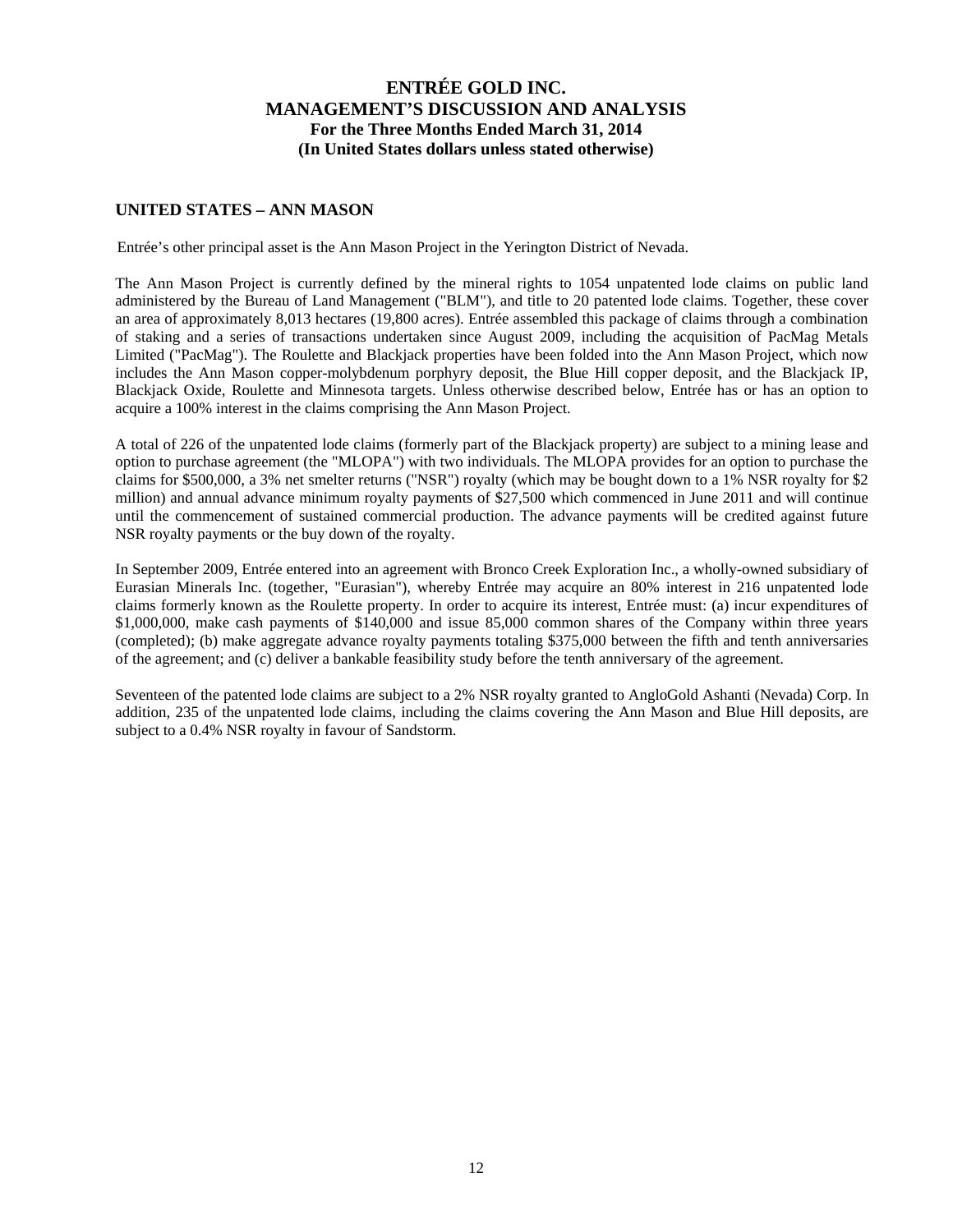

The illustration below depicts the target locations and current land status of the Ann Mason Project.

On April 30, 2014, Entrée entered into an agreement pursuant to which, upon the satisfaction of certain conditions precedent, Entrée will be granted a six-month option to purchase 21 unpatented placer claims within the boundaries of the Ann Mason Project. Entrée is also granted access over the placer claims for the purpose of locating its own unpatented lode claims. The consideration for the grant of the option and the grant of access is \$35,000 and 250,000 common shares of the Company. Entrée may extend the option period to a maximum of five years, by making additional payments of \$35,000 each on the six-month, first, second, third and fourth anniversaries of the effective date of the agreement. Entrée may exercise the option at any time by paying a purchase price of \$500,000. All cash option payments made by Entrée will be credited towards the purchase price. The agreement is subject to regulatory approval.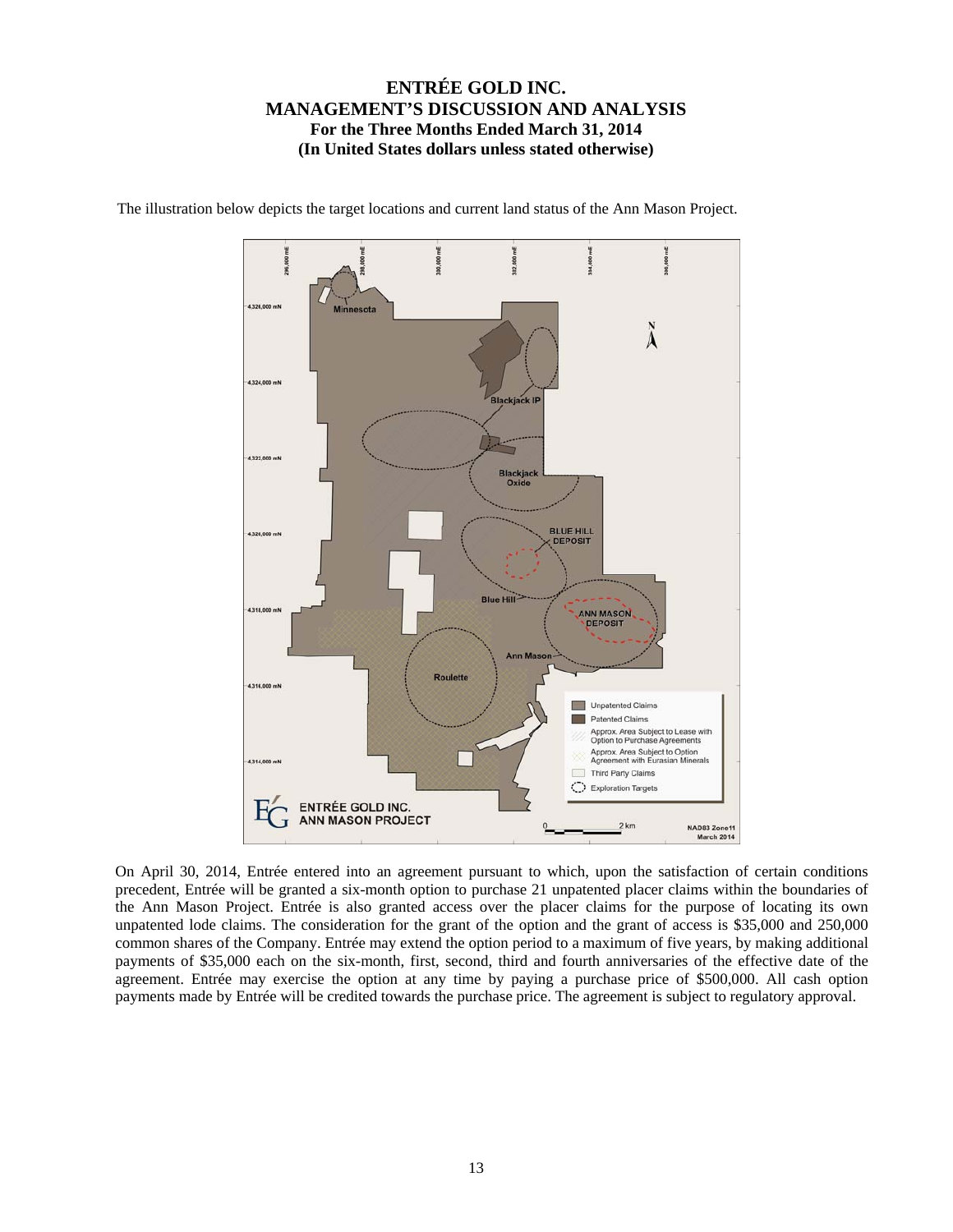#### *Preliminary Economic Assessment*

On October 24, 2012, the Company announced the results of its PEA on the Ann Mason deposit. The Company subsequently filed a technical report titled "Preliminary Economic Assessment on the Ann Mason Project Nevada, U.S.A." with an effective date of October 24, 2012 ("AMTR12"). AMTR12 was prepared by AGP Mining Consultants Inc. ("AGP"). The following information is summarized, derived or extracted from AMTR12. For a complete description of the assumptions, qualifications and procedures associated with the information in AMTR12, reference should be made to the full text of AMTR12, which is available for review on SEDAR located at www.sedar.com or on www.entreegold.com.

Key results from the PEA can be summarized as follows:

- Base case, pre-tax net present value (using a 7.5% discount rate) ("NPV7.5") of \$1.11 billion, internal rate of return ("IRR") of 14.8%, and payback of 6.4 years, based on long term metal prices of \$3.00/lb copper, \$13.50/lb molybdenum, \$1,200/oz gold and \$22/oz silver (the "Base Case").
- Development (pre-production plus year 1) capital costs of approximately \$1.28 billion, including contingency.
- Average cash costs (net of by-product credits) of \$1.46/lb copper (see "Non-US GAAP Performance Measurement" below).
- Net annual undiscounted cash flow over the life of mine ("LOM") is approximately \$227 million per year.
- 100,000 tonnes per day ("tpd") conventional open pit mine utilizing a conventional sulphide flotation mill with a 24 year mine life.
- LOM production of 5.14 billion pounds of copper and 36.4 million pounds of molybdenum.
- LOM strip ratio of 2.16:1 waste to mineralized material.
- LOM average copper recovery of 93.5%.
- Copper concentrate grading 30%.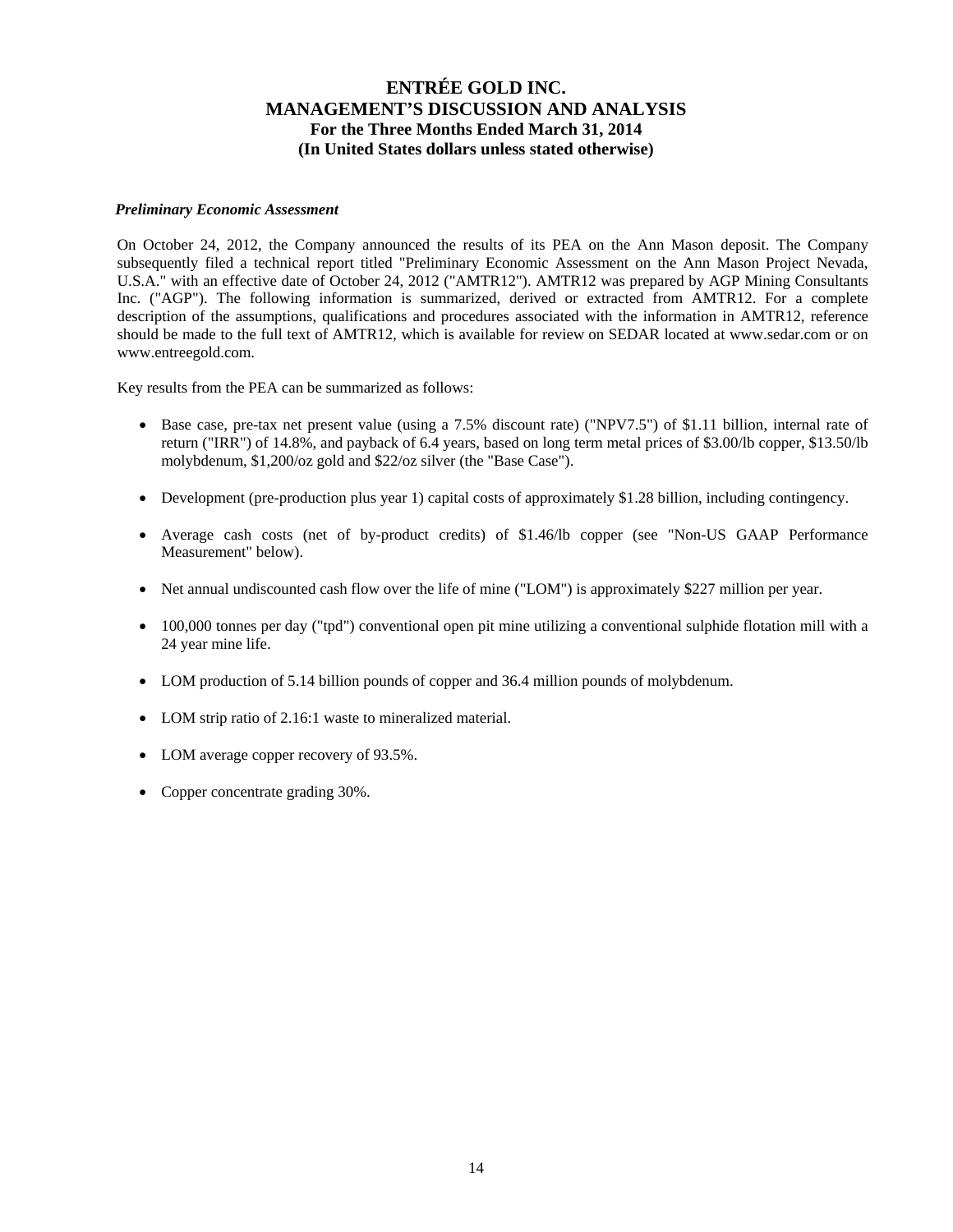The following table summarizes the main economic parameters and outputs of the pre-tax discounted cash flow, without taking into account the 0.4% NSR royalty granted to Sandstorm.

| Table 4. Summary of Ann Mason PEA key financial outputs.                 |                   |                 |                  |                  |  |  |  |  |  |  |
|--------------------------------------------------------------------------|-------------------|-----------------|------------------|------------------|--|--|--|--|--|--|
|                                                                          |                   | <b>Low Case</b> | <b>Base Case</b> | <b>High Case</b> |  |  |  |  |  |  |
| Copper                                                                   | $\frac{1}{2}$ /lb | \$2.75          | \$3.00           | \$3.25           |  |  |  |  |  |  |
| Molybdenum                                                               | \$/lb             | \$13.50         | \$13.50          | \$13.50          |  |  |  |  |  |  |
| <b>Silver</b>                                                            | $\frac{2}{3}$ /0z | \$15.00         | \$22.00          | \$26.00          |  |  |  |  |  |  |
| Gold                                                                     | $\frac{2}{3}$ /0z | \$1,100         | \$1,200          | \$1,300          |  |  |  |  |  |  |
| <b>NPV (5%)</b>                                                          | \$ Million        | \$1,223         | \$1,918          | \$2,602          |  |  |  |  |  |  |
| <b>NPV (7.5%)</b>                                                        | \$ Million        | \$589           | \$1,106          | \$1,614          |  |  |  |  |  |  |
| <b>NPV (10%)</b>                                                         | \$ Million        | \$182           | \$576            | \$964            |  |  |  |  |  |  |
| <b>IRR</b>                                                               |                   | 11.6%           | 14.8%            | 17.8%            |  |  |  |  |  |  |
| Payback Period <sup>(1)</sup>                                            | Years             | 7.9             | 6.4              | 5.3              |  |  |  |  |  |  |
| <b>Metal Revenue</b><br>(after smelting, refining,<br>roasting, payable) | \$ Million        | \$14,200        | \$15,600         | \$17,000         |  |  |  |  |  |  |

(1) The payback periods for the various cases have increased from those reported in AMTR12 following the correction of a spreadsheet error. For the Base Case, the payback period increased from 5.6 to 6.4 years. These changes have no effect on the NPV or IRR and in Entrée's opinion are not material differences.

The PEA is preliminary in nature and includes inferred mineral resources that are considered too speculative geologically to have the economic considerations applied to them that would enable them to be categorized as mineral reserves, and there is no certainty that the PEA will be realized. Mineral resources that are not mineral reserves do not have demonstrated economic viability.

#### *Mineral Resource Estimate*

Entrée contracted QG to prepare an updated mineral resource estimate for the Ann Mason deposit. The current resource estimate is contained within a constraining Lerchs-Grossmann ("LG") pit shell, generated by AGP, and is based on approximately 33,000 metres of recent drilling in 30 holes and approximately 49,000 metres of historic drilling in 116 holes. The resource database also includes re-assaying of 6,333 samples from 44 historical Anaconda core holes, to allow molybdenum, gold and silver values to be estimated. At a base case lower cut-off of 0.20% copper, the deposit is estimated to contain an indicated mineral resource of 1.14 billion tonnes ("Bt") at 0.33% copper and 0.006% molybdenum and an inferred mineral resource of 0.873 Bt at 0.29% copper and 0.004% molybdenum. By-product levels of gold and silver were also estimated, and are shown in Table 5. The following table summarizes the mineral resource for the Ann Mason deposit: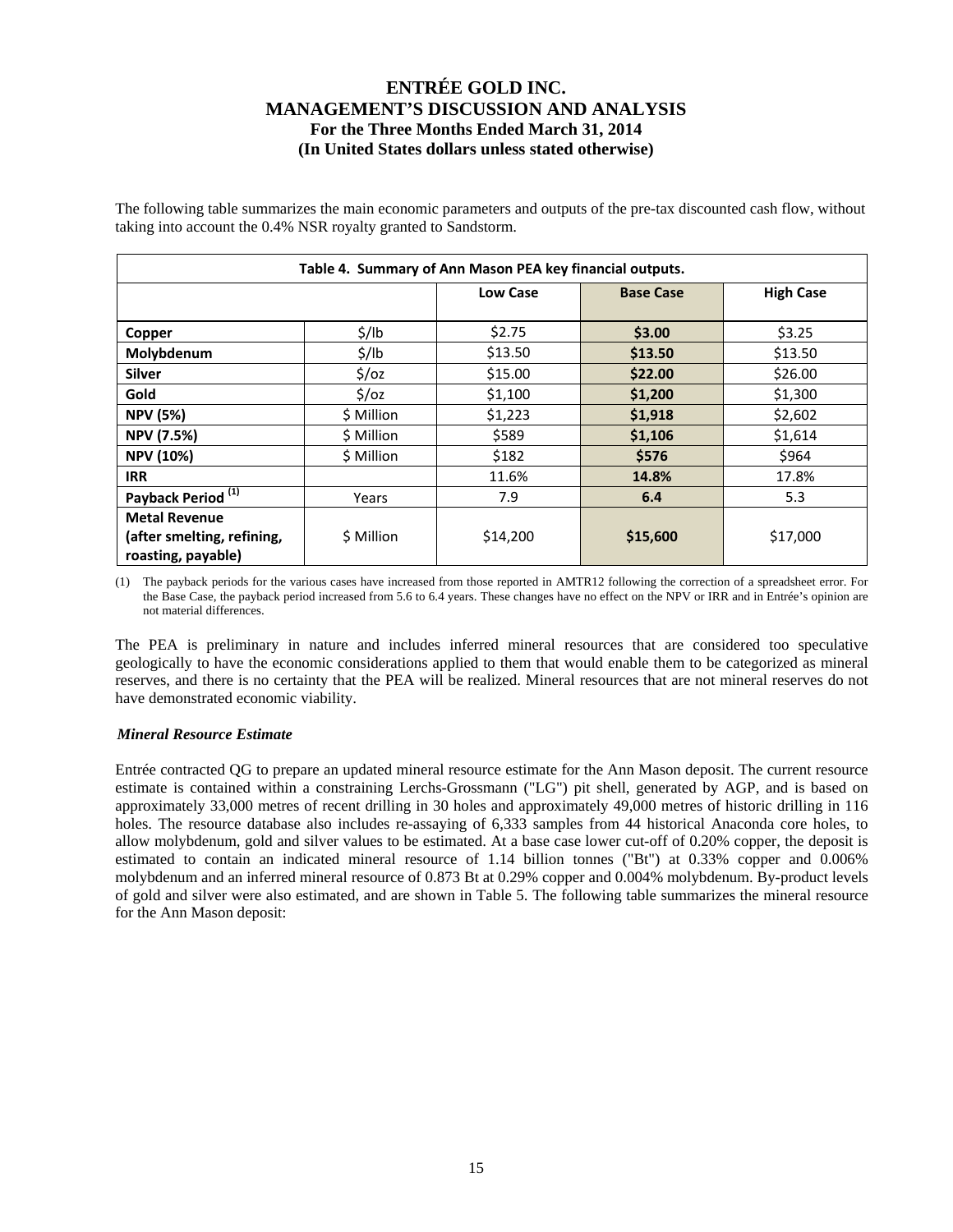|         | Table 5. Ann Mason Pit-Constrained Mineral Resource (Effective August 14, 2012) |        |        |                          |      |                    |                    |  |  |  |  |
|---------|---------------------------------------------------------------------------------|--------|--------|--------------------------|------|--------------------|--------------------|--|--|--|--|
| Cut-off | <b>Indicated</b>                                                                |        |        |                          |      |                    |                    |  |  |  |  |
| (% Cu)  | Tonnes<br>(million)                                                             | Cu (%) | Mo (%) | Au $(g/t)$<br>Ag $(g/t)$ |      | Ib Cu<br>(billion) | lb Mo<br>(billion) |  |  |  |  |
| 0.15    | 1,233                                                                           | 0.31   | 0.006  | 0.02                     | 0.55 | 8.53               | 0.16               |  |  |  |  |
| 0.20    | 1,137                                                                           | 0.33   | 0.006  | 0.02                     | 0.57 | 8.15               | 0.15               |  |  |  |  |
| 0.25    | 912                                                                             | 0.35   | 0.006  | 0.03                     | 0.60 | 7.02               | 0.12               |  |  |  |  |
| 0.30    | 639                                                                             | 0.38   | 0.006  | 0.03                     | 0.64 | 5.37               | 0.09               |  |  |  |  |
| 0.35    | 388                                                                             | 0.42   | 0.007  | 0.03                     | 0.69 | 3.58               | 0.06               |  |  |  |  |

| Cut-off | <b>Inferred</b>     |        |        |            |            |                    |                    |  |  |  |  |  |
|---------|---------------------|--------|--------|------------|------------|--------------------|--------------------|--|--|--|--|--|
| (% Cu)  | Tonnes<br>(million) | Cu (%) | Mo (%) | Au $(g/t)$ | Ag $(g/t)$ | Ib Cu<br>(billion) | lb Mo<br>(billion) |  |  |  |  |  |
| 0.15    | 1,017               | 0.27   | 0.004  | 0.03       | 0.61       | 6.16               | 0.10               |  |  |  |  |  |
| 0.20    | 873                 | 0.29   | 0.004  | 0.03       | 0.65       | 5.59               | 0.08               |  |  |  |  |  |
| 0.25    | 594                 | 0.32   | 0.004  | 0.04       | 0.73       | 4.20               | 0.05               |  |  |  |  |  |
| 0.30    | 330                 | 0.36   | 0.004  | 0.04       | 0.81       | 2.60               | 0.03               |  |  |  |  |  |
| 0.35    | 152                 | 0.40   | 0.004  | 0.04       | 0.86       | 1.34               | 0.01               |  |  |  |  |  |

Mineral resources that are not mineral reserves do not have demonstrated economic viability.

Although the mineral resources previously reported in March 2012 are not significantly different than the total mineralized inventory, which forms the basis of the current estimate, approximately 14% of the previously reported mineralization at the 0.20% copper cut-off now occurs outside of the resource constraining pit shell and therefore is not included in the current estimate. Further exploration may bring a portion of this additional mineralization into a resource category.

AGP has also prepared an initial resource estimate for the Blue Hill copper deposit, which is not included in the PEA. Blue Hill is located 1.5 kilometres northwest of the Ann Mason copper-molybdenum porphyry deposit. The resource estimate was prepared as a first step in determining if Blue Hill could serve to generate early cash flow for Ann Mason, should the Ann Mason deposit advance to production.

The resource is reported within a LG pit shell, generated by AGP, and is based on Entrée's drilling of 30 reverse circulation ("RC") and core holes totaling approximately 6,822 metres. In addition, the estimate incorporates approximately 2,381 metres of RC drilling (7 holes) and 1,057 metres of core drilling (2 holes) completed by PacMag, and 10 historic Anaconda RC and core holes totaling approximately 2,927 metres. The following table summarizes the pit-constrained mineral resource for the Blue Hill deposit (reported separately for oxide, mixed and sulphide copper mineralization):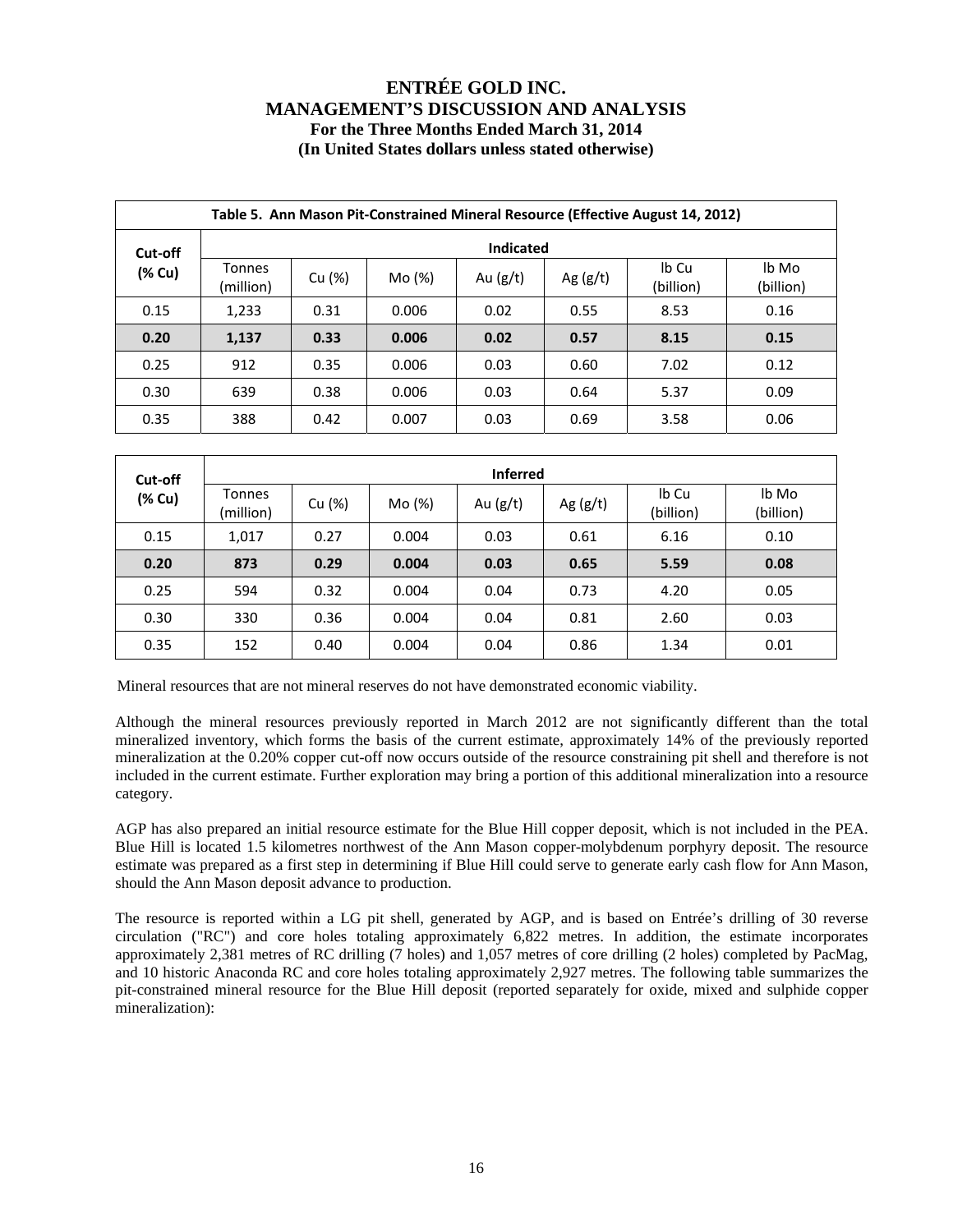| Table 6. Summary of Blue Hill Pit-Constrained Inferred Mineral Resource (Effective July 31, 2012) |                                       |                            |              |                    |              |             |             |  |  |  |  |  |
|---------------------------------------------------------------------------------------------------|---------------------------------------|----------------------------|--------------|--------------------|--------------|-------------|-------------|--|--|--|--|--|
| Zone                                                                                              | <b>Base Case</b><br>Cut-off<br>(Cu %) | <b>Tonnes</b><br>(Million) | Cu<br>$(\%)$ | Cu<br>(Million lb) | Mo<br>$(\%)$ | Au<br>(g/t) | Ag<br>(g/t) |  |  |  |  |  |
| Oxide                                                                                             | 0.10                                  | 47.44                      | 0.17         | 179.37             | ---          | ---         |             |  |  |  |  |  |
| Mixed                                                                                             | 0.10                                  | 24.69                      | 0.18         | 98.12              | $---$        | ---         | ---         |  |  |  |  |  |
| <b>Oxide/Mixed Sub-</b><br>total                                                                  | 0.10                                  | 72.13                      | 0.17         | 277.49             | ---          | ---         |             |  |  |  |  |  |
| Sulphide                                                                                          | 0.15                                  | 49.86                      | 0.23         | 253.46             | 0.005        | 0.01        | 0.3         |  |  |  |  |  |

**Notes:** 

- Molybdenum, gold and silver were estimated for the sulphide only.
- Contained metal values are in-situ and not in consideration of metallurgical recoveries.
- See the News Release dated October 29, 2012 for additional information.

The Blue Hill deposit underlies a 900 by 450 metre area. Combined oxide and mixed zones range up to 185 metres in thickness (thinning to the northwest) with the sulphide zone appearing at an average depth of 160 metres below surface. Mineralization remains open in several directions.

Preliminary metallurgy suggests the oxide and mixed copper mineralization is amenable to low-cost, heap leach and solvent extraction/electrowinning ("SX/EW") processing. Average copper recovery in the oxide mineralization in column leach testing is 86%, while the mixed material returned 83% recovery. The underlying sulphide-copper mineralization has only been tested with ten widely spaced holes and remains open in most directions.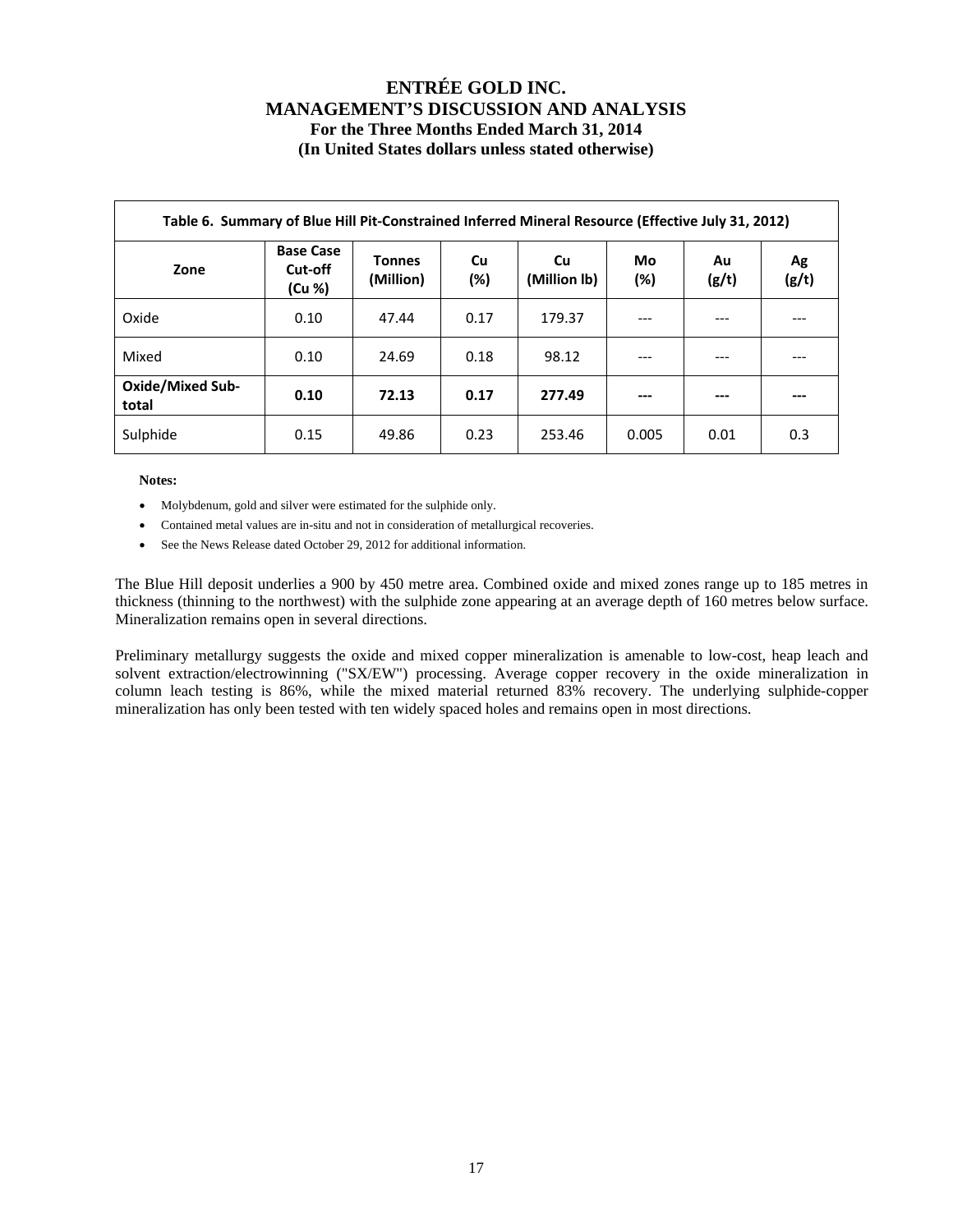|                                       | <b>Three Months</b> | <b>Three Months</b> | <b>Three Months</b> | <b>Three Months</b> |
|---------------------------------------|---------------------|---------------------|---------------------|---------------------|
|                                       | <b>Ended</b>        | <b>Ended</b>        | <b>Ended</b>        | <b>Ended</b>        |
|                                       | March 31,           | December 31,        | September 30,       | <b>June 30,</b>     |
|                                       | 2014                | 2013                | 2013                | 2013                |
| <b>Total Revenues</b>                 | \$                  | \$                  | \$                  | \$                  |
| Net Loss                              | (1,279,985)         | (1,123,962)         | (2,930,602)         | (2,275,617)         |
| Net loss per share, basic and diluted | (0.01)              | (0.01)              | (0.02)              | (0.02)              |
| Working capital                       | 43,278,927          | 46,394,496          | 49,394,845          | 51,637,492          |
| Total assets                          | 92,784,050          | 97,395,105          | 101,432,787         | 103,052,102         |
| Total long term liabilities           | 48,818,885          | 50,956,860          | 53,505,884          | 52,725,045          |
|                                       | <b>Three Months</b> | <b>Three Months</b> | <b>Three Months</b> | <b>Three Months</b> |
|                                       | <b>Ended</b>        | <b>Ended</b>        | <b>Ended</b>        | <b>Ended</b>        |
|                                       | March 31,           | December 31,        | September 30,       | <b>June 30,</b>     |
|                                       | 2013                | 2012                | 2012                | 2012                |
| <b>Total Revenues</b>                 | \$                  | \$                  | \$                  | \$                  |
| Net Loss                              | (5,091,844)         | (4,977,434)         | (1,899,158)         | (3,244,705)         |
| Net loss per share, basic and diluted | (0.04)              | (0.04)              | (0.01)              | (0.03)              |

## **SELECTED QUARTERLY FINANCIAL INFORMATION**

(1) Working Capital is defined as Current Assets less Current Liabilities.

For the three months ended March 31, 2014, net loss was \$1,279,985 compared to \$5,091,844 in the three months ended March 31, 2013. The lower operating expenditures result from a combination of:

- no stock-based compensation in the current quarter;
- higher foreign exchange gains;
- higher deferred income tax recovery;
- lower general and administrative expense primarily due to bonus payments in the three months ended March 31, 2013;
- lower consultancy and advisory fees related primarily to higher expenditures associated with the Sandstorm financing and ongoing efforts to resolve Mongolian contractual matters in the three months ended March 31, 2013; and
- lower exploration costs primarily due to reduced activity at Ann Mason.

As at March 31, 2014, working capital was \$43,278,927 compared to \$55,119,275 as at March 31, 2013. The decrease in working capital is the result of cash used in operations during the period and an increase in accounts payable and accrued liabilities. As at March 31, 2014, total assets were \$92,784,050 compared to \$108,672,304 as at March 31, 2013. The decrease in total assets over the prior year is the net effect of a decrease in working capital described above. As at March 31, 2014, total long term liabilities were \$48,818,885 compared to \$54,554,934 as at March 31, 2013. The decrease in long term liabilities over the prior year is largely due to decreases in deferred income tax liabilities and deferred revenue resulting from unrealized foreign currency translation gains.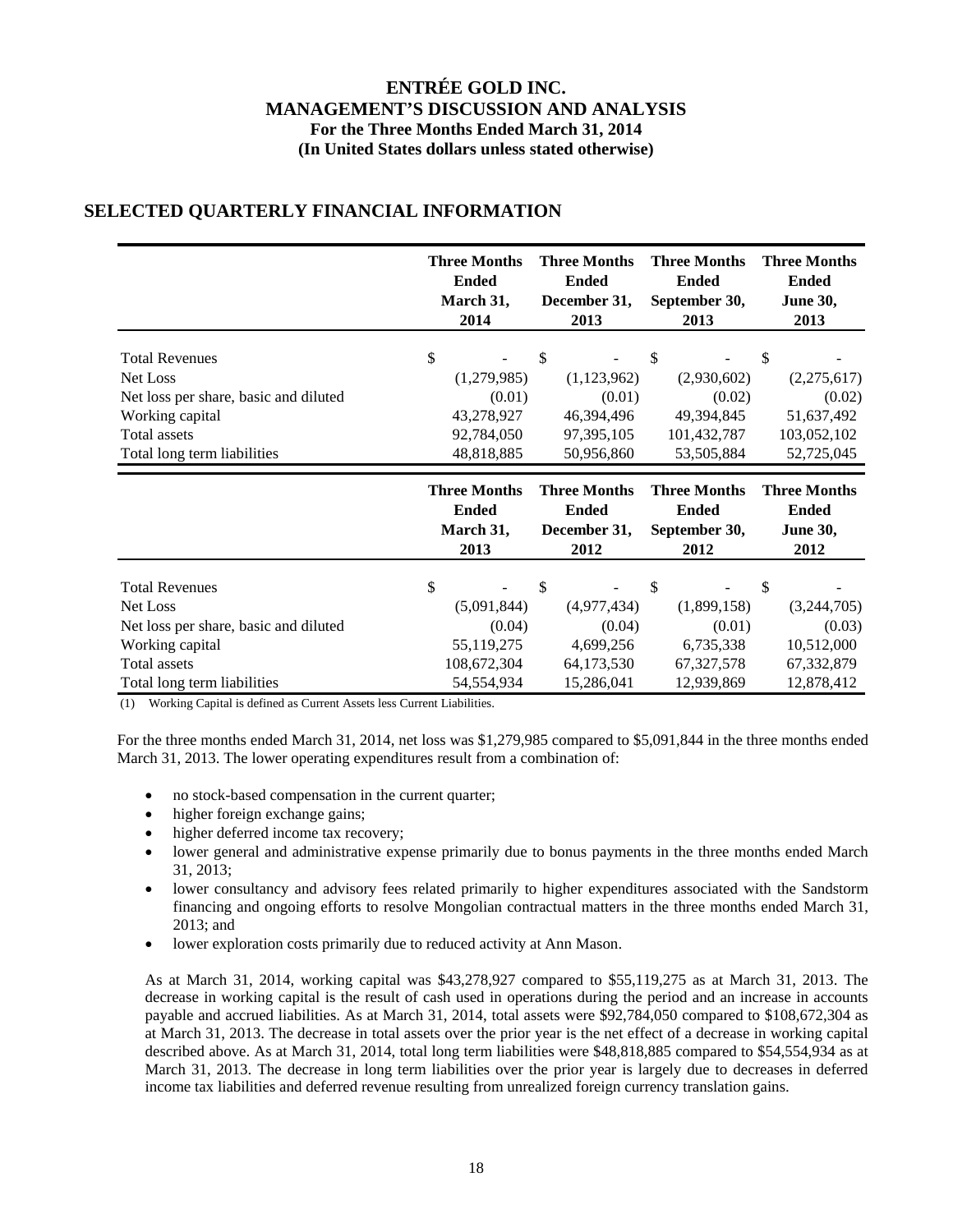## **REVIEW OF OPERATIONS**

Results of operations are summarized as follows:

|                               | <b>Three Months</b><br><b>Ended</b><br>March 31,<br>2014 |             |               | <b>Three Months</b><br><b>Ended</b><br>March 31,<br>2013 |  |
|-------------------------------|----------------------------------------------------------|-------------|---------------|----------------------------------------------------------|--|
| Exploration                   | \$                                                       | 1,564,146   | <sup>\$</sup> | 1,455,665                                                |  |
| General and administrative    |                                                          | 1,144,090   |               | 1,911,241                                                |  |
| Consultancy and advisory fees |                                                          | 285,672     |               | 986,926                                                  |  |
| Current income tax expense    |                                                          | 113,230     |               |                                                          |  |
| Interest expense              |                                                          | 64,861      |               | 64,256                                                   |  |
| Loss from equity investee     |                                                          | 20,792      |               | 112,929                                                  |  |
| Depreciation                  |                                                          | 17,675      |               | 28,836                                                   |  |
| Stock-based compensation      |                                                          |             |               | 1,010,380                                                |  |
| Interest income               |                                                          | (83, 226)   |               | (63, 566)                                                |  |
| Deferred income tax recovery  |                                                          | (775, 798)  |               | (297, 139)                                               |  |
| Foreign exchange gain         |                                                          | (1,071,457) |               | (117, 684)                                               |  |
| Net loss                      | \$                                                       | 1,279,985   | S             | 5,091,844                                                |  |

Mineral properties expenditures are summarized as follows:

|                                              | <b>Three Months</b><br><b>Ended</b><br>March 31,<br>2014 |                              |     | <b>Three Months</b><br><b>Ended</b><br>March 31,<br>2013 |  |  |
|----------------------------------------------|----------------------------------------------------------|------------------------------|-----|----------------------------------------------------------|--|--|
| Mongolia<br>US.<br>Other                     | \$                                                       | 946,310<br>533,028<br>84,808 | - S | 529,834<br>941,031<br>132,925                            |  |  |
| Total costs<br>Less stock-based compensation |                                                          | 1,564,146                    |     | 1,603,790<br>(148, 125)                                  |  |  |
| Total expenditures, cash                     |                                                          | 1,564,146                    |     | 1,455,665                                                |  |  |

## **MONGOLIA**

#### **Lookout Hill – Joint Venture Property**

In mid-December 2012 a new drill hole was collared at the north end of Heruga on the Javhlant licence but directed northwest onto the Oyu Tolgoi licence. In early February 2013, the hole passed onto the Oyu Tolgoi licence at a depth of approximately 1,500 metres and still above the mineralized zone. The hole terminated February 26, 2013 at a depth of 2,067 metres within the Oyu Tolgoi licence. No exploration has been completed by OTLLC on the Joint Venture Property since February 2013 and no work is currently planned for 2014.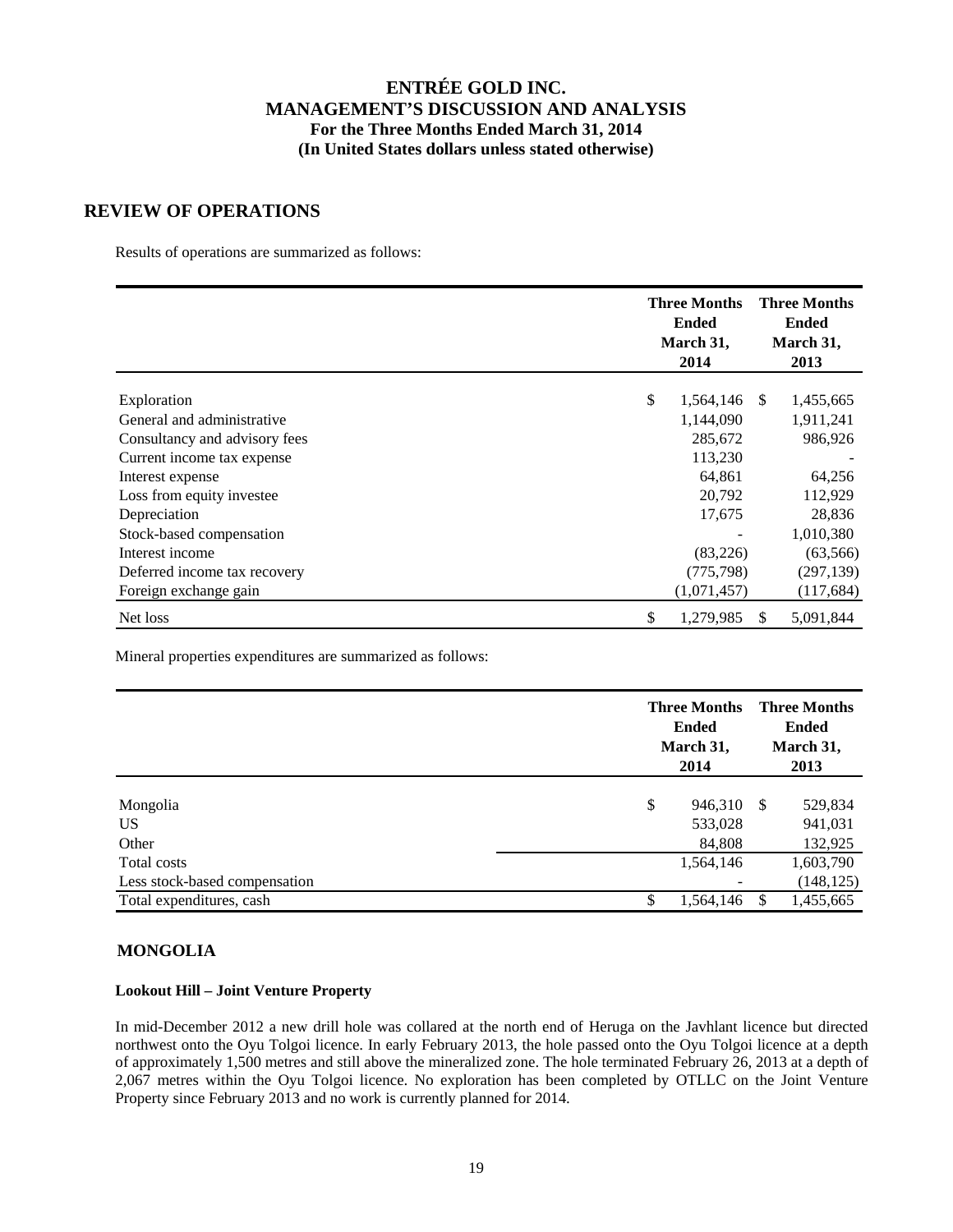Since formation, and as of March 31, 2014, the Entrée-OTLLC Joint Venture had expended \$26.3 million to advance the project. Under the terms of the Entrée-OTLLC Joint Venture, OTLLC contributed on Entrée's behalf the required cash participation amount of \$6.0 million, equal to 20% of the \$26.3 million incurred to date, plus interest at prime plus 2%.

### **Lookout Hill - Shivee West**

Entrée has a 100% interest in the western portion of the Shivee Tolgoi mining licence.

No work has been completed on Shivee West in the three months ended March 31, 2014. The Company does not anticipate significant exploration and development on Shivee West until the current regulatory environment in Mongolia has been stabilized.

For the three months ended March 31, 2014, Shivee West expenses were \$946,310 compared to \$529,834 during the three months ended March 31, 2013. The higher expenses in 2014 compared to 2013 resulted from higher sales taxes, penalties and interest expenses partially offset by lower personnel expenses.

## **UNITED STATES**

### **Ann Mason Project, Nevada**

The Ann Mason Project is Entrée's most advanced project outside of Mongolia. With the completion of a positive PEA study, Entrée is now evaluating the most efficient and effective way of advancing the Ann Mason Project and potential future programs will focus on priority targets that could enhance Ann Mason Project economics. In addition, the Company is considering strategic partnerships, joint ventures and similar arrangements that would help facilitate the development of the project. To date, excluding any capitalized mineral property acquisition costs, Entrée has expended approximately \$26.0 million on the Ann Mason Project.

In April 2013, Entrée mobilized RC and core rigs onto the Ann Mason Project to test the Ann Mason and Blue Hill deposits and other nearby exploration targets. All drilling was completed by July 2013 and the rigs demobilized from site. On the Ann Mason deposit, 993 metres of RC pre-collar drilling and 2,159 metres of core drilling were completed in five holes which varied in depth from 502 to 811 metres. Two RC holes totalling 180 metres were drilled to test a new exploration target located 950 metres west of the Ann Mason deposit. The Blue Hill drilling included five RC holes totalling 669 metres and two previously drilled RC holes were deepened with core (162 metres and 171 metres) to test underlying sulphide mineralization. In addition, four RC holes, totalling 419 metres, tested near-surface oxide copper to the east of Blue Hill.

At the Ann Mason deposit, 2013 core drilling was designed to test for extensions of mineralization within the current pit design, primarily along the northeast and northwest margins of the deposit. Drilling results from 2013 continued to enhance understanding of the geometry and potential of the Ann Mason deposit. Three of the five core holes drilled at Ann Mason extended copper mineralization 190 metres to 250 metres northwest and northeast of the deposit. In addition, Ann Mason mineralization remains open in several directions and further drilling programs will be needed to test this potential.

Near the east end of the deposit, hole EG-AM-13-035 intersected 220 metres (from 262 metres depth) averaging 0.30% copper, 0.07 g/t gold and 1.70 g/t silver. Included within the intersection is a higher-grade interval of 100 metres grading 0.43% copper, 0.11 g/t gold and 2.75 g/t silver. Drill holes EG-AM-13-033 and 034, on the northeast side of the deposit, returned 310 metres of 0.21% copper and 46.0 metres of 0.27% copper, respectively and extend copper mineralization up to 250 metres northeast of the current mineral resource. The copper intercept in hole EG-AM-13-033 included 0.014% molybdenum, which is higher than typical values for the deposit.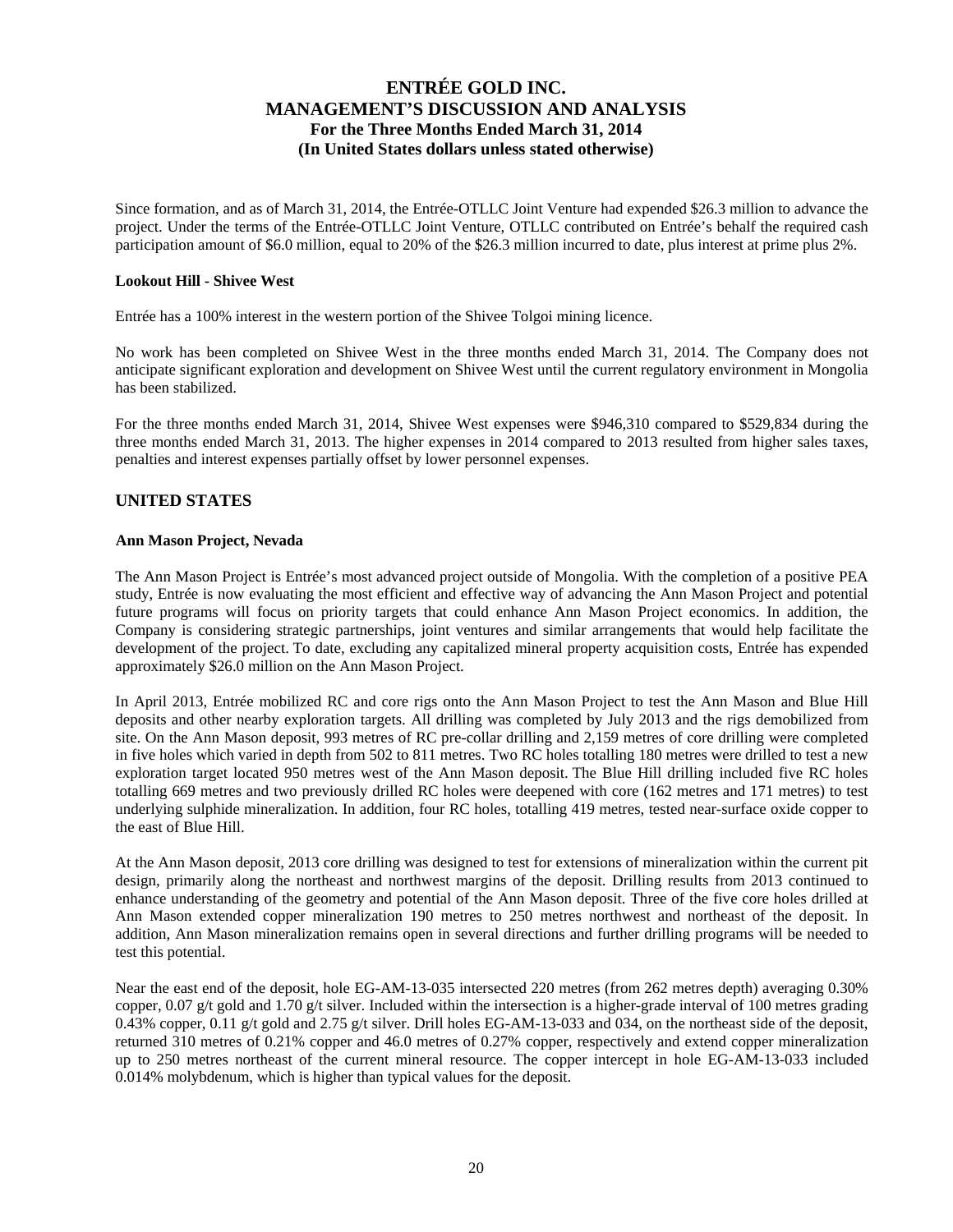Two shallow, widely-spaced RC holes (totalling 180 metres) were also completed about 500 to 900 metres to the west of Ann Mason to test a new, near-surface oxide copper target. Holes EG-AM-13-038 and 039 encountered narrow intervals of 0.16% to 0.20% oxide copper within strong, quartz-sericite-pyrite alteration. Deeper sulphide potential below these holes remains untested.

Limited 2013 drilling at Blue Hill tested for additional areas of copper oxide mineralization and for potential underlying sulphide mineralization. The drill program successfully located westward extensions of the current deposit; however, to the east, oxide and mixed mineralization is truncated by the low angle Blue Hill Fault. Although most recent drill holes mainly tested oxide mineralization, two diamond holes (EG-BH-11-019 and 021) were drilled east of the oxide copper zone to test deeper sulphide copper potential. Drilling of the underlying sulphide target remains very widely-spaced, but has identified a target area more than one kilometre in width, which remains open in most directions. Significant molybdenum mineralization was also intersected in two of the drill holes targeting the sulphide mineralization.

Hole EG-BH-11-031, located approximately one kilometre east of Blue Hill, intersected a near-surface zone of copperoxide mineralization assaying an average of 0.28% copper over 13.8 metres from a depth of 22.2 metres. Copper oxide and mixed oxide/sulphide mineralization remains open in several directions and further drilling will be required in this area.

The area between the Ann Mason and Blue Hill deposits has seen only wide-spaced, mostly shallow drilling to date and remains a high priority target for future exploration for both additional sulphide and oxide mineralization. South of Ann Mason, soil surveying and mapping suggests potential for near surface oxide copper mineralization which could have a positive impact on the Ann Mason Project.

Several other high-priority targets on the Ann Mason Project property require further exploration. These include the Roulette, Blackjack IP and Blackjack Oxide targets and the Minnesota copper skarn target. In the Blackjack area, induced polarization ("IP") and surface copper oxide exploration targets have been identified for drill testing. The Minnesota skarn target requires further drilling to test deeper IP and magnetic anomalies.

A short program of fill-in IP (31 line-kilometres) was completed in June 2013.

Baseline environmental studies commenced in the second quarter of 2013 and included wildlife, biology, archaeology and cultural surveys. These studies will be used to expand the area covered under the existing Plan of Operations. Studies were largely complete at the end of 2013 except for minor additional cultural and raptor field surveys. Approval of the expanded Plan of Operations is expected in the second quarter of 2014.

For the three months ended March 31, 2014, Ann Mason Project expenditures were \$524,545 compared to \$904,676 during the three months ended March 31, 2013. The lower expenses in 2014 resulted primarily from a decrease in salary and stock-based compensation expenses. Entrée is considering a small exploration program in 2014 pending improvement in metal prices and in the mining investment environment.

### **Lordsburg and Oak Grove, New Mexico**

In June 2007, Entrée entered into an agreement with Empirical Discovery LLC ("Empirical") to explore for and develop porphyry copper targets in southeastern Arizona and southwestern New Mexico.

On May 2, 2012, Entrée entered into an agreement (the "Purchase Agreement") with Empirical to purchase a 100% interest in two targets - the Lordsburg property in New Mexico, and the Oak Grove property. In September 2013 Entrée abandoned the Oak Grove property and recorded an impairment of mineral property interests of \$437,732.

Pursuant to the Purchase Agreement, Entrée paid \$100,000 and issued 500,000 common shares of the Company. The Lordsburg property is subject to a 2% NSR royalty granted to Empirical, which may be bought down to 1% for \$1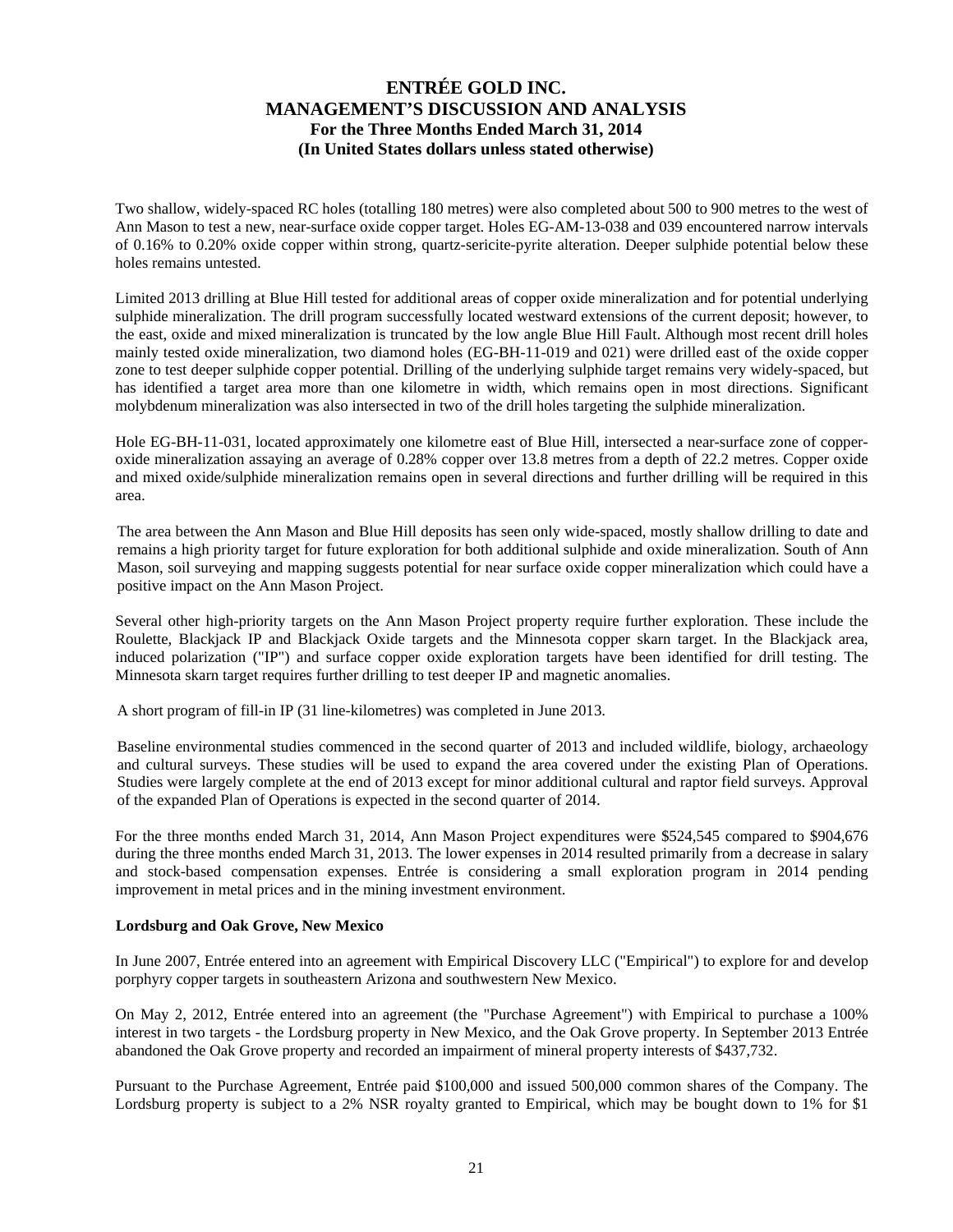million if the buydown option is exercised on or before January 1, 2015. The buydown option may be extended to January 1, 2016 or January 1, 2017, in which case the buydown price will be \$2 million and \$200,000 will be payable for each 12 month extension. The buydown price and extension payments are payable in cash or a combination of cash and common shares at Entrée's election.

The Lordsburg claims cover 2,013 hectares adjacent to the historic Lordsburg copper-gold-silver district in New Mexico. Drilling at Lordsburg has been successful in discovering a porphyry copper-gold occurrence in an area previously known only for vein-style gold mineralization. Future drilling will be directed towards expanding the existing drill defined copper and gold zone. No exploration work was completed in 2013 or in the first quarter of 2014.

The proposed Plan of Operations for Lordsburg has been approved by the BLM and an Application to Conduct Mineral Exploration has been approved by the New Mexico Division of Mining and Minerals. The Lordsburg Plan of Operations/Environmental Assessment and Application to Conduct Mineral Exploration provides for drilling on 65 additional sites and 28.2 acres of surface disturbance.

#### **Shamrock, Nevada**

The Shamrock property is a copper skarn exploration target located in the Yerington copper porphyry district in western Nevada. Entrée has a 100% interest in 41 unpatented and 13 patented lode mining claims covering approximately 362 hectares (895 acres). The Company does not anticipate commencing any field work in 2014 on the property.

### **Eagle Flat, Nevada**

In March 2011, Entrée entered into a mining lease and option to purchase agreement with respect to 58 unpatented lode claims, 65 kilometres east of Yerington, in Mineral County, Nevada. Under the agreement, as amended, Entrée leases the claims for combined payments of \$125,000 over five years. Entrée has an option to purchase the claims for \$500,000, subject to a 2% NSR royalty which may be bought down to a 1% NSR royalty for \$500,000. After the fifth anniversary, Entrée must pay \$40,000 per year, either as a lease payment or an advanced royalty payment, depending on whether the option has been exercised. Advanced royalty payments will be credited against future NSR royalty payments. The Company does not anticipate commencing any field work in 2014 on the property.

## **AUSTRALIA**

### **Blue Rose Joint Venture**

Entrée has a 53.7% interest in the Blue Rose copper-iron-gold-molybdenum joint venture property, with Giralia Resources Pty Ltd, now a subsidiary of Atlas Iron Limited (ASX:AGO) ("Atlas"), retaining a 46.3% interest. The property is located in the Olary Region of South Australia, 300 kilometres north-northeast of Adelaide. Magnetite iron formations occur in the southern portion of this 1,000 square kilometre tenement, and a zone of copper oxide mineralization and a gold target (Golden Sophia) are located in the north-central area of the tenement. The joint venture covers tenement EL5129, which was granted on July 19, 2012, for a 3-year term.

In September 2010, the joint venture entered into an agreement with Bonython Metals Group Pty Ltd ("BMG"), a private Australian resource company. BMG purchased 100% of the iron ore rights on the joint venture property in exchange for 6% of BMG's future issued capital. On February 27, 2012, the Federal Court of Australia ordered that BMG be wound up; a liquidator has been appointed. In October 2013, pursuant to an agreement whereby a third party acquired the Blue Rose joint venture's iron ore rights from BMG, Entrée received the first of two cash payments of A\$475,778 plus GST.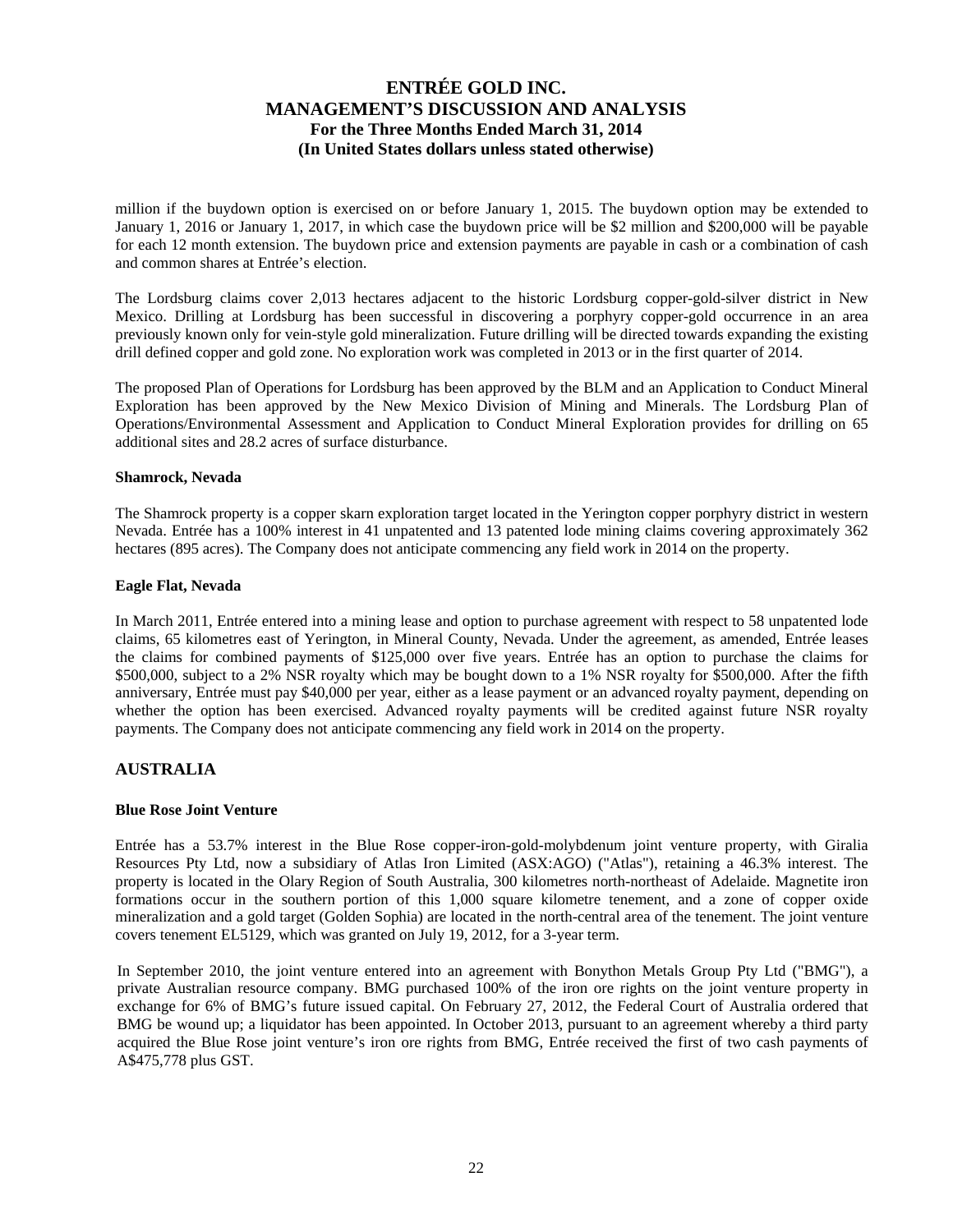Soil sampling was completed by the joint venture in August 2011 over the Golden Sophia shallow gold target. The survey confirmed the historic Battle Mountain gold in soil anomaly and defined a new, linear gold anomaly located approximately 700 metres to the northeast.

On October 23, 2013, the Blue Rose joint venture filed a Part 9B native title application under the South Australia Mining Act and the Wilyakali and Ngadjuri groups registered as native title claimants. Native title agreements must be concluded with claimants prior to any exploration on the joint venture license. A native title agreement was signed with the Wilyakali group in December 2013 and an agreement with the Ngadjuri group was signed in late March 2014.

### **PERU**

In September 2010, Entrée entered into a conditional agreement with a private Peruvian company whereby Entrée may acquire an initial 70% interest in the Lukkacha property located in Tacna Province of southeastern Peru. The property is situated within 50 kilometres of the international border with Chile, and initiation of work is subject to Entrée obtaining a Supreme Decree allowing it to work on the property. Subject to obtaining the Supreme Decree, Entrée may earn a 70% interest by making cash payments totaling \$215,000 and expending a minimum of \$1.5 million on exploration, to include a minimum 6,000 metres of diamond drilling, within 24 months. Once Entrée has earned a 70% interest, it may acquire a further 30% interest by paying the vendors \$2 million within 24 months. The vendors would retain a 2% NSR royalty, half of which may be purchased at any time for \$1 million.

The property consists of seven concessions totaling 4,400 hectares which cover two large areas of surface alteration, iron oxides and quartz veining approximately 50 kilometres along the structural trend southeast from the giant Toquepala mining operation of Grupo Mexico. The property has never been drilled and represents a unique opportunity for early stage exploration within an under-explored major copper district. Further exploration is dependent on receipt of the Supreme Decree. As a first step in obtaining the Supreme Decree, a joint military inspection of the property took place on September 12, 2013. The military submitted a favourable written opinion to the General Secretary of the Ministry of Defense on September 15, 2013.

For the three months ended March 31, 2014, Lukkacha expenses were \$32,936 compared to \$3,184 during the three months ended March 31, 2013.

## **GENERAL AND ADMINISTRATIVE**

For the three months ended March 31, 2014, general and administrative expense, excluding foreign exchange gains and losses and before stock-based compensation, was \$1,144,090 compared to \$1,911,241 during the three months ended March 31, 2013. The decrease in 2014 was due primarily to decreases in consulting and personnel expenses compared to 2013.

## **STOCK-BASED COMPENSATION**

For the three months ended March 31, 2014, stock-based compensation expense was \$Nil compared to \$1,010,380 during the three months ended March 31, 2013. During the three months ended March 31, 2014, no options were granted, compared to 4,985,000 options that were granted with a fair value of \$1,011,538 during the three months ended March 31, 2013.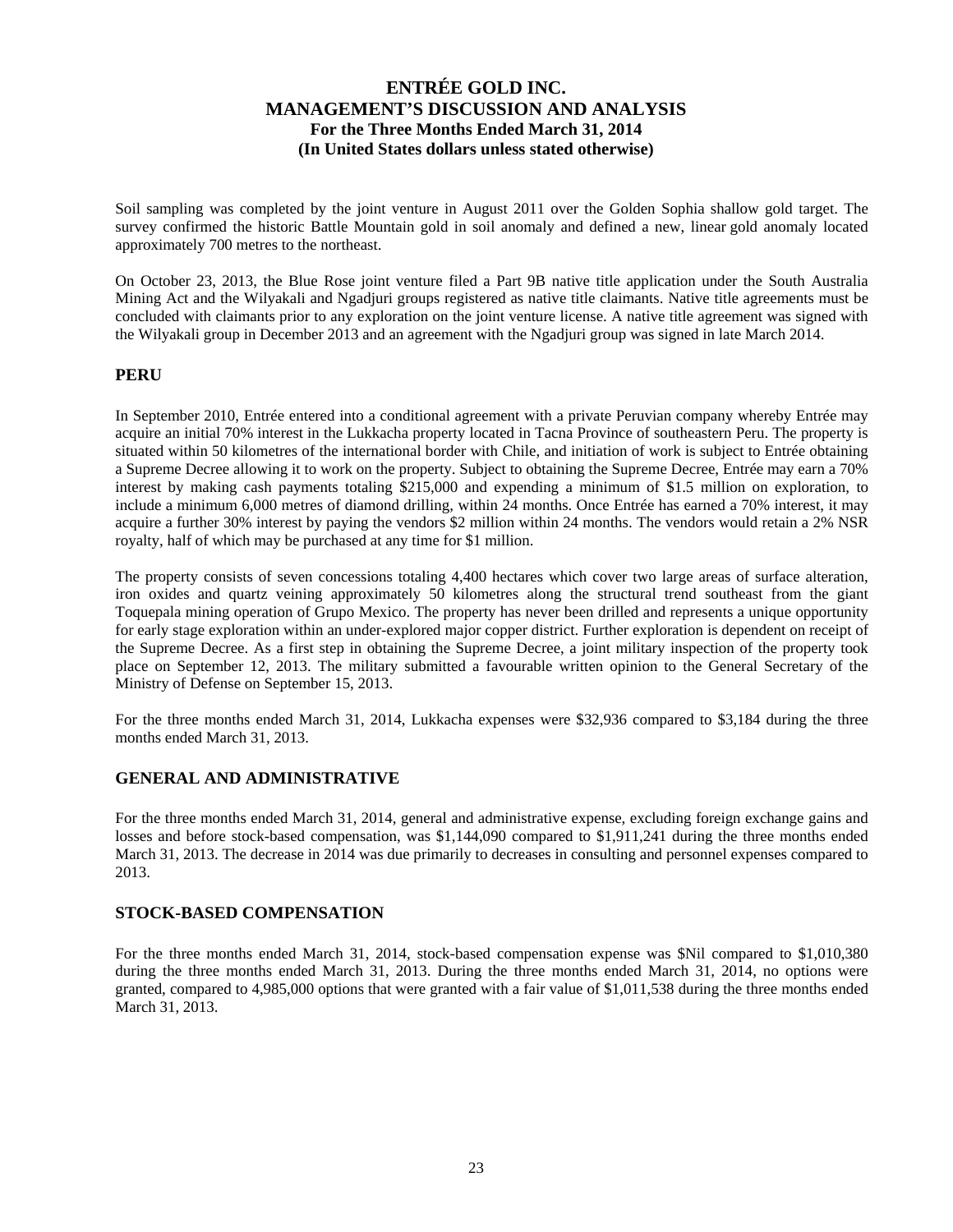### **INTEREST INCOME AND EXPENSE**

For the three months ended March 31, 2014, interest expense was \$64,861 (March 31, 2013 - \$64,256). Interest expense is due to accrued interest on the OTLLC loan payable. For the three months ended March 31, 2014, interest income was \$83,226 (March 31, 2013 - \$63,566). The Company earns interest income on its invested cash.

## **VALUATION OF LONG-TERM INVESTMENT**

### **Equity Method Investment**

As further described in the notes to the Unaudited Financial Statements, Entrée accounts for its interest in a joint venture with OTLLC as a 20% equity investment. As at March 31, 2014, the Company's investment in the Entrée-OTLLC Joint Venture was \$64,819 (December 31, 2013 - \$96,367). The Company's share of the loss of the Entrée-OTLLC Joint Venture was \$20,792 for the three months ended March 31, 2014 (March 31, 2013 - \$112,929) plus accrued interest expense of \$64,861 for the three months ended March 31, 2014 (March 31, 2013 - \$64,256). The decrease in the loss from equity investee for the three months ended March 31, 2014 compared to the same period last year was due to decreased exploration expenses incurred by the Entrée-OTLLC Joint Venture in the period.

# **OUTLOOK**

Entrée is primarily focused on exploring its principal properties in Nevada and Mongolia. In addition, Entrée is engaged in evaluating acquisition opportunities which are complementary to its existing projects, particularly large tonnage base and precious metal targets in mining friendly jurisdictions. These efforts have resulted in the consolidation of the Ann Mason Project in Nevada (including through the acquisition of PacMag and the agreement with Eurasian) and the acquisition of the Lordsburg property in New Mexico. The commodities Entrée is most likely to pursue include copper, gold and molybdenum, which are often associated with large tonnage, porphyry related environments. Smaller, higher grade systems will be considered by Entrée if they demonstrate potential for near-term production and cash-flow.

Entrée has not generated any revenue from operations since its incorporation and Entrée anticipates that it will continue to incur operating expenses without revenues until the Joint Venture Property in Mongolia is brought into production or it builds and operates a mine on one or more of its other mineral properties. As at March 31, 2014, Entrée had working capital of approximately \$43 million. Entrée's average monthly operating expenses for the three months ended March 31, 2014, were approximately \$715,000, including exploration, general and administrative expenses and investor relations expenses. On February 15, 2013, the Company entered into a financing package with Sandstorm for gross proceeds of approximately \$55 million consisting of three components: a \$40 million equity participation and funding agreement, a C\$10 million private placement and a \$5 million payment from Sandstorm in return for a 0.4% NSR royalty on the Ann Mason and Blue Hill deposits. The funds from the financing package will be used to support operations in Mongolia, advance the Ann Mason Project, for working capital requirements and for other general corporate purposes.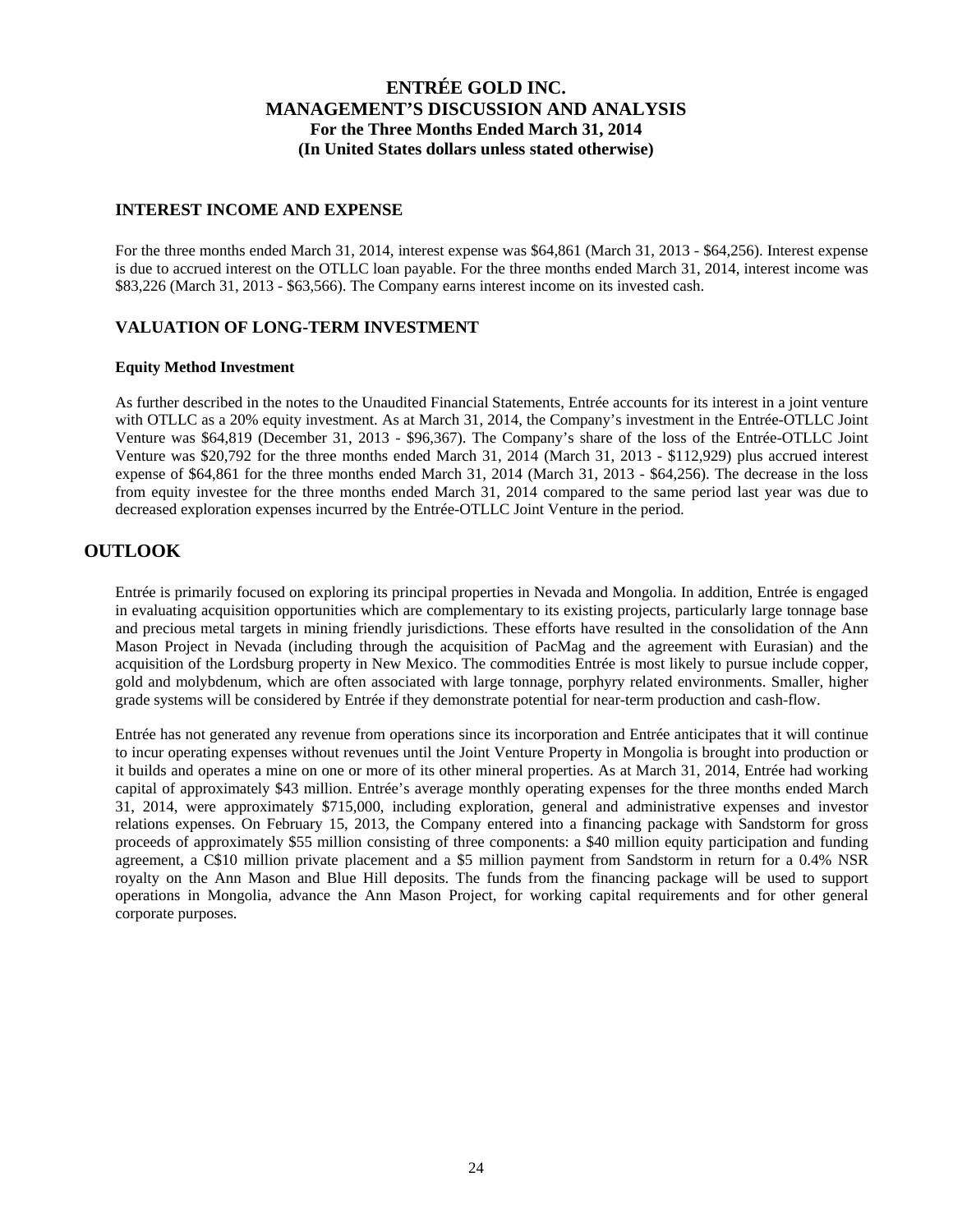# **SELECTED QUARTERLY DATA**

|                                           |    | <b>Three Months</b><br><b>Ended</b><br>March 31,<br>2014 |     | <b>Three Months</b><br><b>Ended</b><br>December 31,<br>2013 | <b>Three Months</b><br><b>Ended</b><br>September 30,<br>2013 |     | <b>Three Months</b><br><b>Ended</b><br><b>June 30,</b><br>2013 |
|-------------------------------------------|----|----------------------------------------------------------|-----|-------------------------------------------------------------|--------------------------------------------------------------|-----|----------------------------------------------------------------|
| Exploration                               | \$ | 1,564,146                                                | \$. | 1,426,239                                                   | \$<br>1,168,327                                              | \$. | 1,904,636                                                      |
| General and administrative                |    | 1,161,765                                                |     | 1,648,610                                                   | 1,072,706                                                    |     | 1,217,555                                                      |
| Foreign exchange loss (gain)              |    | (1,071,457)                                              |     | (765, 656)                                                  | 662,337                                                      |     | (892, 725)                                                     |
| Consultancy and advisory fees             |    | 285,672                                                  |     | 309,462                                                     | 320,567                                                      |     | 324,175                                                        |
| Gain on sale of mineral property interest |    |                                                          |     | (451,892)                                                   |                                                              |     |                                                                |
| Impairment of mineral property interests  |    |                                                          |     |                                                             |                                                              |     | 437,732                                                        |
| Loss from operations                      |    | (1,940,126)                                              |     | (2,166,763)                                                 | (3,223,937)                                                  |     | (2,991,373)                                                    |
| Interest income                           |    | 83,226                                                   |     | 126,664                                                     | 140,418                                                      |     | 100,948                                                        |
| Interest expense                          |    | (64, 861)                                                |     | (66,331)                                                    | (65,313)                                                     |     | (64, 553)                                                      |
| Gain (loss) from equity investee          |    | (20, 792)                                                |     | (29,756)                                                    | (23,049)                                                     |     | 19,683                                                         |
| Fair value adjustment of asset backed     |    |                                                          |     |                                                             |                                                              |     |                                                                |
| commercial papers                         |    |                                                          |     |                                                             |                                                              |     | 147,564                                                        |
| Current income tax expense                |    | (113,230)                                                |     | (319, 112)                                                  |                                                              |     |                                                                |
| Deferred income tax recovery              |    | 775,798                                                  |     | 1,331,336                                                   | 241,279                                                      |     | 512,114                                                        |
| Net loss                                  | \$ | (1,279,985)                                              | \$  | (1, 123, 962)                                               | \$<br>(2,930,602)                                            | \$  | (2,275,617)                                                    |
| Loss per share, basic and diluted         | S  | $(0.01)$ \$                                              |     | $(0.01)$ \$                                                 | $(0.02)$ \$                                                  |     | (0.02)                                                         |

|                                          | <b>Three Months</b><br><b>Ended</b><br>March 31,<br>2013 |     | <b>Three Months</b><br><b>Ended</b><br>December 31,<br>2012 | <b>Three Months</b><br><b>Ended</b><br>September 30,<br>2012 |    | <b>Three Months</b><br><b>Ended</b><br><b>June 30,</b><br>2012 |
|------------------------------------------|----------------------------------------------------------|-----|-------------------------------------------------------------|--------------------------------------------------------------|----|----------------------------------------------------------------|
| Exploration                              | \$<br>1,603,790                                          | \$. | 987,942                                                     | \$<br>1,228,341                                              | S. | 2,402,084                                                      |
| General and administrative               | 2,802,332                                                |     | 1,206,757                                                   | 961,429                                                      |    | 1,107,937                                                      |
| Foreign exchange loss (gain)             | (117,684)                                                |     | 61,536                                                      | (354, 197)                                                   |    | 79,550                                                         |
| Consultancy and advisory fees            | 986,926                                                  |     |                                                             |                                                              |    |                                                                |
| Impairment of mineral property interests |                                                          |     | 486,746                                                     |                                                              |    |                                                                |
| Loss from operations                     | (5,275,364)                                              |     | (2,742,981)                                                 | (1,835,573)                                                  |    | (3,589,571)                                                    |
| Interest income                          | 63,566                                                   |     | 22,293                                                      | 29,328                                                       |    | 50,710                                                         |
| Interest expense                         | (64,256)                                                 |     | (63, 134)                                                   | (58,705)                                                     |    | (55, 344)                                                      |
| Loss from equity investee                | (112,929)                                                |     | (281, 055)                                                  | (238,988)                                                    |    | (189, 507)                                                     |
| Deferred income tax recovery (expense)   | 297,139                                                  |     | (1,912,557)                                                 | 204,780                                                      |    | 539,007                                                        |
| Net loss                                 | \$<br>(5,091,844)                                        |     | (4,977,434)                                                 | (1,899,158)                                                  |    | (3,244,705)                                                    |
| Loss per share, basic and diluted        | \$<br>$(0.04)$ \$                                        |     | $(0.04)$ \$                                                 | $(0.01)$ \$                                                  |    | (0.03)                                                         |

Exploration costs were lower in the three months ended March 31, 2014 compared to the three months ended March 31, 2013, primarily due to lower personnel expenses in the first quarter of 2014. General and administrative costs, excluding stock-based compensation changes, were approximately 59% lower in the three months ended March 31, 2014 compared to the three months ended March 31, 2013. This decrease is primarily attributable to decreased personnel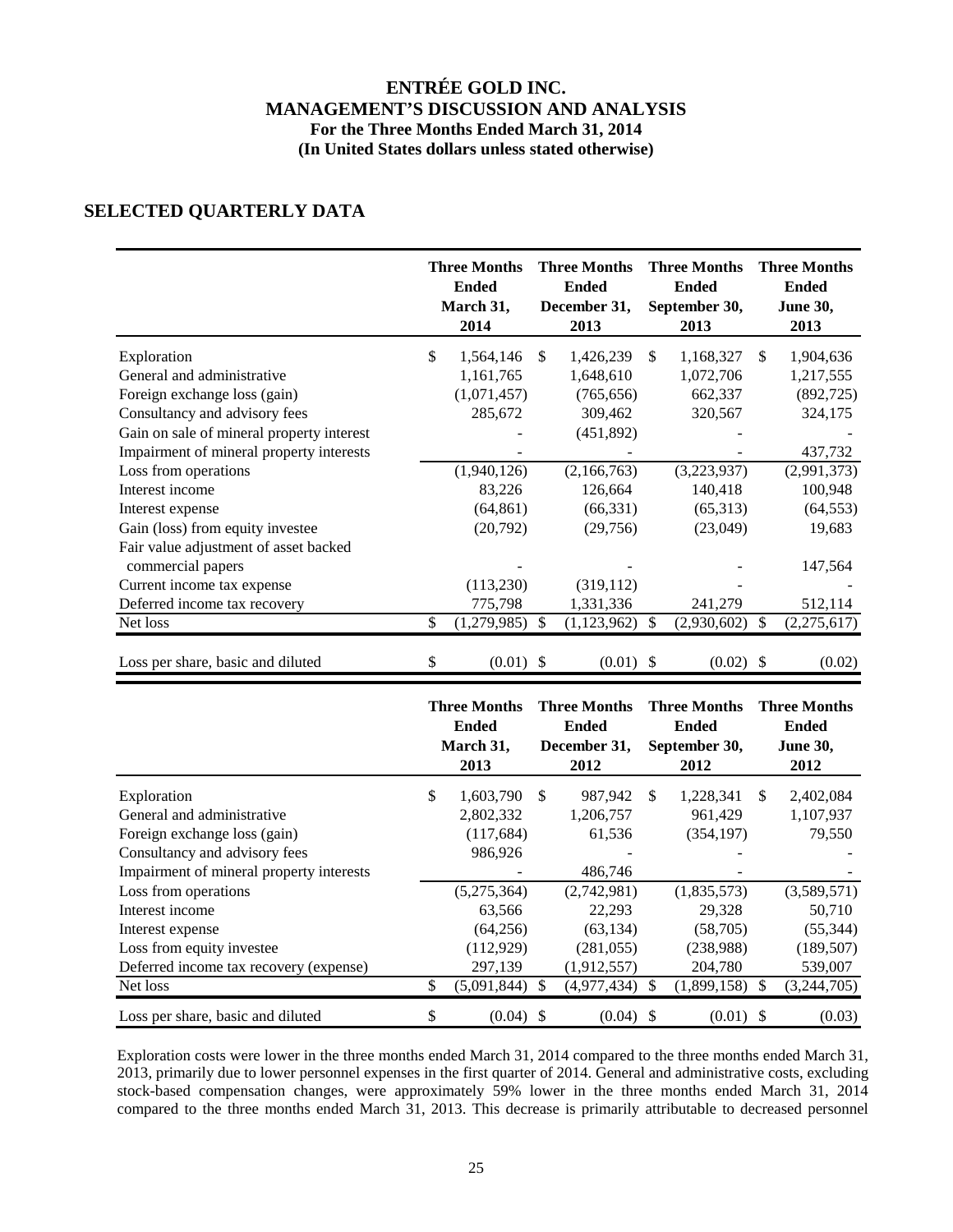expenses and consultancy and advisory fees. During the three months ended March 31, 2013, the Company incurred consultancy and advisory fees of \$936,926 related to the Sandstorm financing agreement. During the three months ended December 31, 2013, Entrée received the first of two cash payments of \$451,892 pertaining to an agreement whereby a third party acquired the Blue Rose joint venture iron ore rights. Loss from equity investee was lower in the three months ended March 31, 2014 compared to the three months ended March 31, 2013 due to decreased expenditures on the Joint Venture Property. Deferred income tax recovery was higher in the first quarter of 2014.

# **LIQUIDITY**

To date, Entrée has not generated revenues from its operations, has been dependent on equity and production-based financings for additional funding and is considered to be in the exploration stage. Working capital on hand at March 31, 2014 was \$43,278,927. Cash was \$44,440,659 at March 31, 2014. On February 15, 2013, the Company closed the approximately \$55 million financing package with Sandstorm which will be used to support operations in Mongolia, advance the Ann Mason Project and for general working capital requirements. In the event of a partial expropriation of Entrée's interest in the Joint Venture Property, which is not reversed during the abeyance period provided for in the equity participation and funding agreement, the Company will be required to return a pro rata portion of the Deposit (the amount of the repayment not to exceed the amount of the Unearned Balance).

Under the terms of the Entrée-OTLLC Joint Venture, Entrée elected to have OTLLC debt finance Entrée's share of costs on the Joint Venture Property, with interest accruing at OTLLC's actual cost of capital or prime +2%, whichever is less, at the date of the advance. As at March 31, 2014, the total amount that OTLLC has contributed to costs on the Company's behalf, including interest, is \$6.0 million.

## **Operating activities**

Cash used in operations was \$2,143,715 for the three months ended March 31, 2014 compared to the cash provided by operations of \$36,417,559 for the three months ended March 31, 2013. This decrease is primarily due to cash proceeds of \$40 million received from the funding agreement with Sandstorm during the three months ended March 31, 2013 and lower personnel and consulting expenses in the three months ended March 31, 2014.

## **Financing activities**

|                                           |                                                      | <b>Three Months</b><br><b>Ended</b><br>March 31,<br>2014 |                                                   |               | <b>Three Months</b><br><b>Ended</b><br>March 31,<br>2013 |                        |  |
|-------------------------------------------|------------------------------------------------------|----------------------------------------------------------|---------------------------------------------------|---------------|----------------------------------------------------------|------------------------|--|
|                                           | <b>Shares</b>                                        |                                                          | <b>Amount</b>                                     | <b>Shares</b> |                                                          | Amount                 |  |
| Private placement<br>Share issuance costs | $\overline{\phantom{a}}$<br>$\overline{\phantom{a}}$ | \$                                                       | $\qquad \qquad -$<br>$\qquad \qquad \blacksquare$ | 17,857,142    | -S                                                       | 9,722,897<br>(86, 636) |  |
|                                           | $\overline{\phantom{a}}$                             | S                                                        | $\qquad \qquad -$                                 | 17,857,142    | <b>S</b>                                                 | 9,636,261              |  |

Cash provided by financing activities during the three months ended March 31, 2014 and 2013 and common shares issued for cash were as follows:

The 2013 private placement was part of the Sandstorm financing package.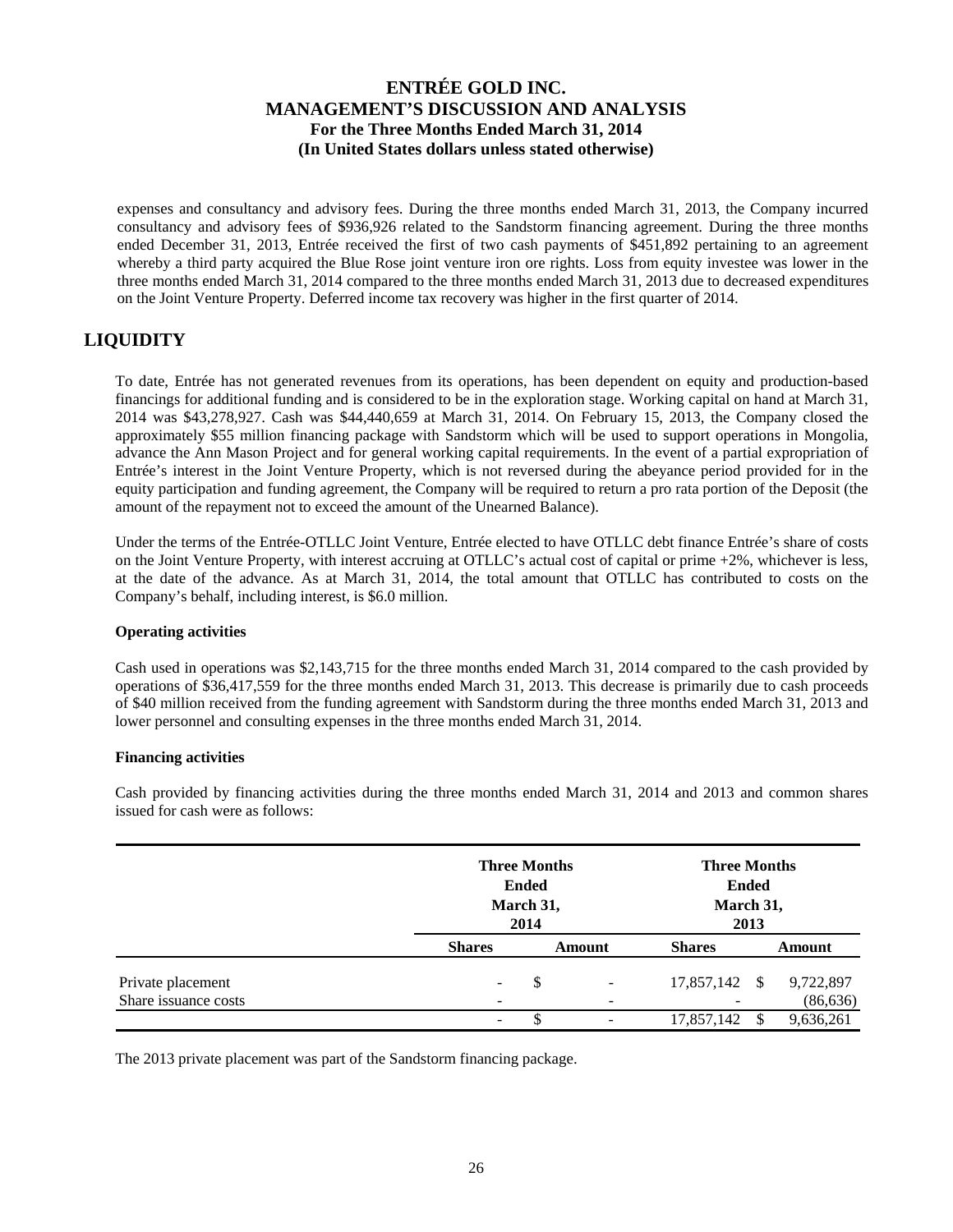#### **Investing activities**

During the three months ended March 31, 2014, Entrée received cash proceeds of \$83,428 on the release of reclamation deposits (March 31, 2013 – \$Nil). During the three months ended March 31, 2014, Entrée expended \$2,841 on equipment, primarily for exploration activities (March 31, 2013 – \$1,130). During the three months ended March 31, 2013, Entrée received cash proceeds of \$5 million from Sandstorm in return for a 0.4% NSR royalty on the Ann Mason and Blue Hill deposits.

### **Contingencies and Contractual Commitments**

The following table lists, as at March 31, 2014, the Company's contractual obligations. Entrée is committed to make lease payments totaling \$711,153 over its four year office lease in Vancouver, Canada and two office, three warehouse and four accommodation leases in the United States.

|               | <b>Less than</b><br>1 Year | 1-3 Years       | 3-5 Years | <b>Total</b> |
|---------------|----------------------------|-----------------|-----------|--------------|
| Office leases | \$<br>220,650<br>S         | 405,837<br>- \$ | 84,666    | 711,153      |
| Total         | \$<br>220,650<br>\$        | 405,837<br>\$   | 84,666    | 711,153      |

The Company is periodically subjected to tax audits and re-assessments in the jurisdictions in which it operates. The Company assesses the effect of all asserted and unasserted claims and, where such claims are considered probable and can be reasonably estimated, records a liability. However, the risk remains that the relevant authorities could take differing positions with regard to certain issues and current liabilities could be up to \$2.2 million in excess of the amount accrued.

### **Outstanding share data**

As at March 31, 2014 and May 13, 2014, there were 146,734,385 common shares outstanding. In addition, as at March 31, 2014 and May 13, 2014, there were 13,061,500 stock options outstanding with exercise prices ranging from C\$0.30 to C\$3.47 per share. There were no warrants outstanding at March 31, 2014 or at May 13, 2014.

## **CAPITAL RESOURCES**

Entrée had no commitments for capital assets at March 31, 2014.

At March 31, 2014, Entrée had working capital of \$43,278,927 compared to \$46,394,496 as at December 31, 2013. On February 15, 2013, the Company closed the approximately \$55 million financing package with Sandstorm.

## **OFF-BALANCE SHEET TRANSACTIONS**

Entrée has no off-balance sheet arrangements except for the contractual obligation noted above.

## **TRANSACTIONS WITH RELATED PARTIES**

The Company did not enter into any transactions with related parties during the three months ended March 31, 2014.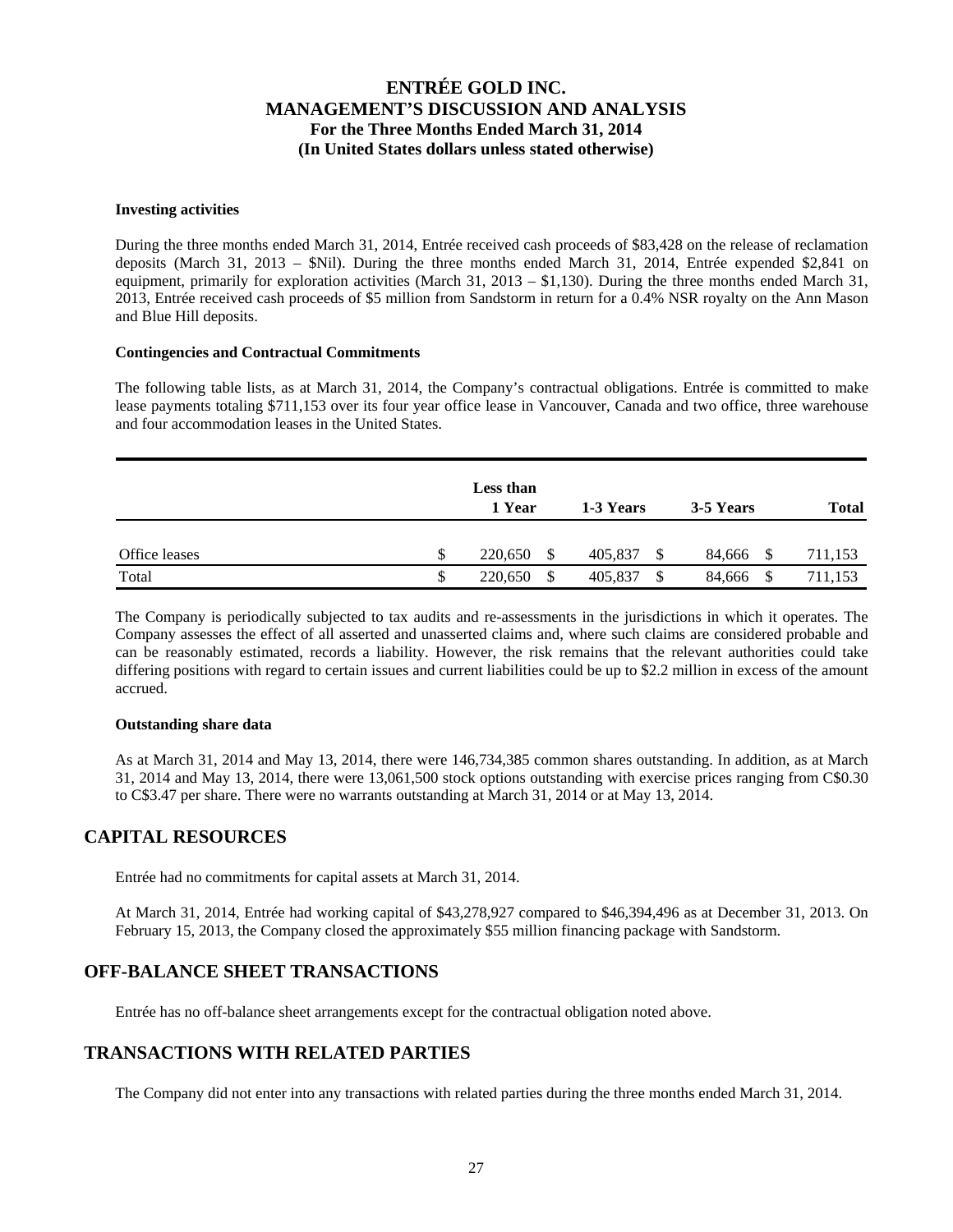## **CRITICAL ACCOUNTING ESTIMATES**

The preparation of consolidated financial statements in conformity with generally accepted accounting principles in the United States requires management to make estimates and assumptions that affect the reported amount of assets and liabilities and the disclosure of contingent assets and liabilities at the date of the financial statements and the reported amount of revenues and expenses during the period. Actual results could differ from these estimates.

The Company must make estimates and judgments in determining income tax expense for financial statement purposes. These estimates and judgments occur in the calculation of tax credits, benefits, and deductions, and in the calculation of certain tax assets and liabilities that arise from differences in the timing of recognition of revenue and expense for tax and financial statement purposes. Significant changes in these estimates may result in an increase or decrease to the tax provision in a subsequent period. The Company must assess the likelihood that we will be able to recover any deferred tax assets. If recovery is not likely, the provision for taxes must be increased by recording a valuation allowance against the deferred tax assets. However, should there be a change in the ability to recover any deferred tax assets, the tax provision would increase in the period in which it is determined that the recovery was not likely. Recovery of a portion of the deferred tax assets is impacted by Company plans with respect to holding or disposing of certain assets. Changes in economic conditions, exploration results, metal prices and other factors could result in changes to the estimates and judgements used in determining the income tax expense.

The Company capitalizes the cost of acquiring mineral property interests, including undeveloped mineral property interests, until the viability of the mineral interest is determined. Capitalized acquisition costs are expensed if it is determined that the mineral property has no future economic value. The Company must make estimates and judgments in determining if any capitalized amounts should be written down by assessing if future cash flows, including potential sales proceeds, related to the mineral property are estimated to be less than the property's total carrying value. The carrying value of each mineral property is reviewed periodically, and whenever events or changes in circumstances indicate that the carrying value may not be recoverable. Reductions in the carrying value of a property would be recorded to the extent that the total carrying value of the mineral property exceeds its estimated fair value.

The Company follows accounting guidelines in determining the value of stock option compensation, as disclosed in Note 9 to the Annual Financial Statements. Unlike other numbers in the accounts, this is a calculated amount not based on historical cost, but on subjective assumptions introduced to an option pricing model, in particular: (1) an estimate for the average future hold period of issued stock options before exercise, expiry or cancellation; and (2) future volatility of the Company's share price in the expected hold period (using historical volatility as a reference). Given that there is no market for the options and they are not transferable, the resulting value calculated is not necessarily the value the holder of the option could receive in an arm's-length transaction.

The Company's accounting policy is to expense exploration costs on a project by project basis consistent with US GAAP. The policy is consistent with that of other exploration companies that have not established mineral reserves. When a mineral reserve has been objectively established further exploration costs would be deferred. Management is of the view that its current policy is appropriate for the Company.

## **CHANGES IN ACCOUNTING POLICIES**

The accounting pronouncements issued by the Financial Accounting Standards Board during the year ended December 31, 2013 were not applicable to the Company.

A detailed summary of all of the Company's significant accounting policies and the estimates derived therefrom is included in Note 2 to the Annual Financial Statements for the year ended December 31, 2013.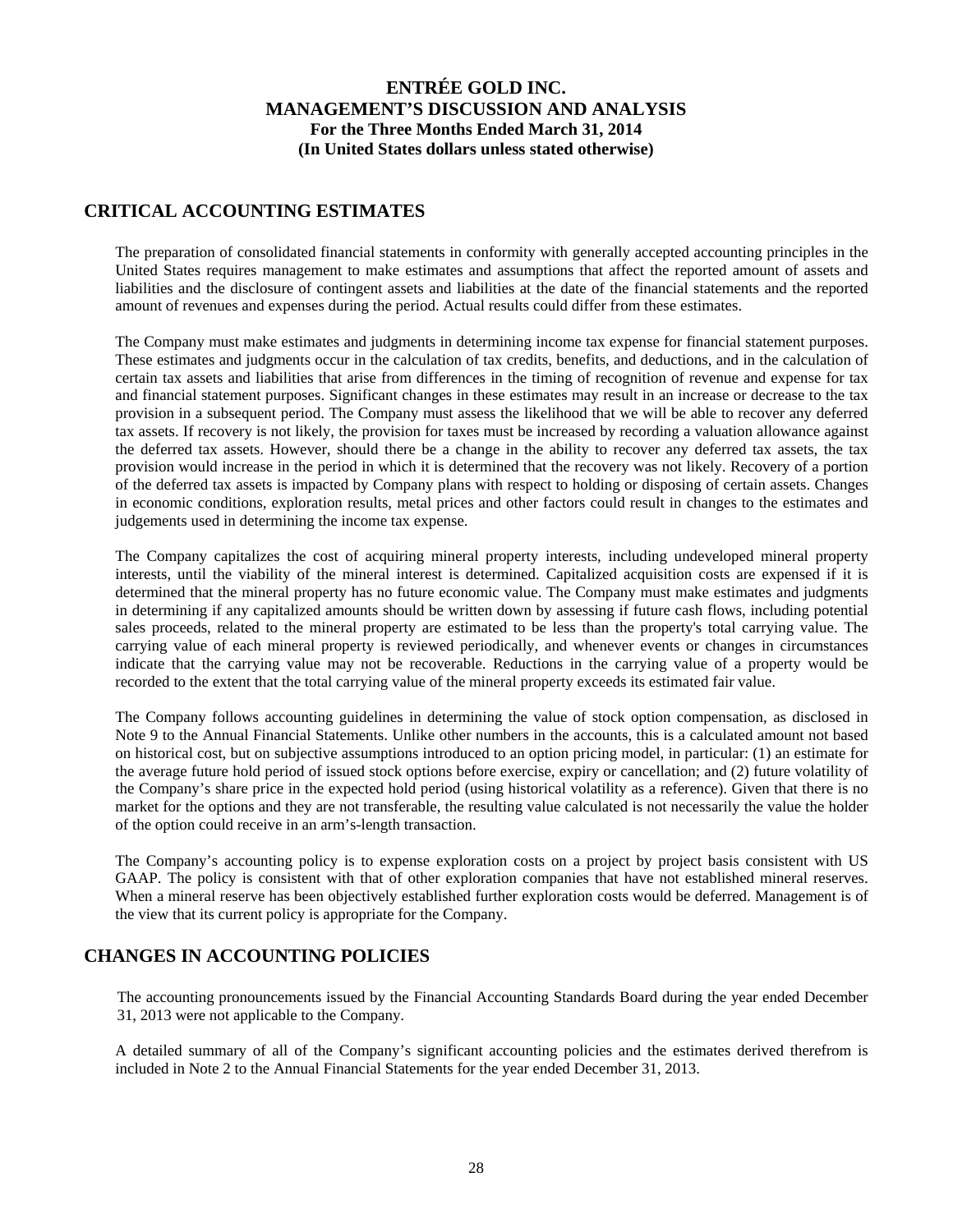## **FINANCIAL INSTRUMENTS AND OTHER INSTRUMENTS**

The Company's financial assets and liabilities generally consist of cash and cash equivalents, receivables, deposits, accounts payable and accrued liabilities and loans payable, some of which are denominated in foreign currencies including United States dollars, Mongolian Tugriks and Australian dollars. The Company is at risk to financial gain or loss as a result of foreign exchange movements against the Canadian dollar. The Company does not currently have major commitments to acquire assets in foreign currencies; but historically it has incurred the majority of its exploration costs in foreign currencies.

## **OTHER MD&A REQUIREMENTS**

### **Forward-Looking Statements**

This MD&A contains forward-looking statements within the meaning of the United States Private Securities Litigation Reform Act of 1995 and forward-looking information within the meaning of applicable Canadian securities laws.

Forward-looking statements include, but are not limited to, statements with respect to the future prices of copper, gold, molybdenum and silver; the estimation of mineral reserves and resources; the realization of mineral reserve and resource estimates; anticipated future production and cash flows; the potential impact of future exploration results on Ann Mason mine design and economics; anticipated capital and operating costs; the funding and development of the Oyu Tolgoi underground mine; the expected timing of initial production from Lift 1 of the Oyu Tolgoi underground mine; discussions with the Government of Mongolia, Rio Tinto, OTLLC and Turquoise Hill on a range of issues including Entrée's interest in the Joint Venture Property, the Shivee Tolgoi and Javhlant mining licences and certain material agreements; potential actions by the Government of Mongolia with respect to the Shivee Tolgoi and Javhlant mining licences and Entrée's interest in the Joint Venture Property, including the filing of legal proceedings against Entrée; the potential for Entrée to be included in or otherwise receive the benefits of the Investment Agreement or another similar agreement; the potential for the Government of Mongolia to seek to directly or indirectly invest in Entrée's interest in the Hugo North Extension and Heruga deposits; the potential impact of amendments and proposed amendments to the laws of Mongolia; statements regarding the expected release date of the feasibility study for the Oyu Tolgoi project; potential size of a mineralized zone; potential expansion of mineralization; potential discovery of new mineralized zones; potential types of mining operations; government regulation of exploration and mining operations; the potential application of the Government of Mongolia's Resolution 140 and Resolution 175 to the Shivee Tolgoi and Javhlant licences; potential metallurgical recoveries and grades; plans for future exploration and/or development programs and budgets; permitting timelines; anticipated business activities; corporate strategies; requirements for additional capital; uses of funds; proposed acquisitions and dispositions of assets; and future financial performance.

In certain cases, forward-looking statements and information can be identified by the use of words such as "plans", "expects" or "does not expect", "is expected", "budgeted", "scheduled", "estimates", "forecasts", "intends", "anticipates", or "does not anticipate" or "believes" or variations of such words and phrases or statements that certain actions, events or results "may", "could", "would", "might" "will be taken", "occur" or "be achieved". While the Company has based these forward-looking statements on its expectations about future events as at the date that such statements were prepared, the statements are not a guarantee of Entrée's future performance and are subject to risks, uncertainties, assumptions and other factors which could cause actual results to differ materially from future results expressed or implied by such forward-looking statements and information. Such factors and assumptions include, amongst others, that the size, grade and continuity of deposits and resource and reserve estimates have been interpreted correctly from exploration results; that the results of preliminary test work are indicative of what the results of future test work will be; that the prices of copper, gold, molybdenum and silver will remain relatively stable; the effects of general economic conditions, changing foreign exchange rates and actions by Rio Tinto, Turquoise Hill and OTLLC and by government authorities including the Government of Mongolia; the availability of funding on reasonable terms; the impact of the decision announced by Turquoise Hill to delay the funding and development of the Oyu Tolgoi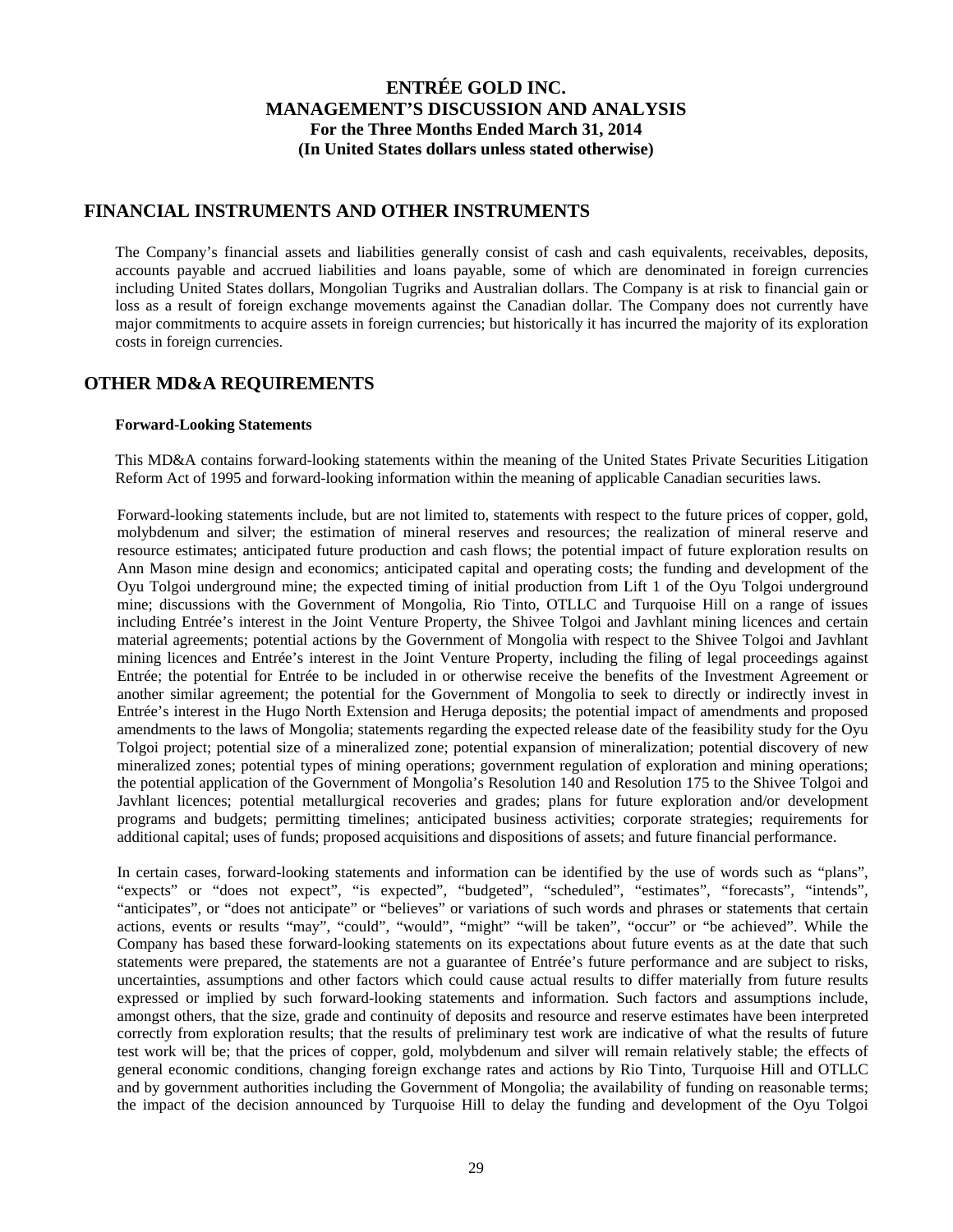underground mine pending resolution of outstanding issues with the Government of Mongolia, and the costs which could result from delays; the impact of changes in interpretation to or changes in enforcement of, laws, regulation and government practices, including laws, regulation and government practices with respect to mining, foreign investment, royalties and taxation; the terms and timing of obtaining necessary environmental and other government approvals, consents and permits; the availability and cost of necessary items such as power, water, and appropriate smelting and refining arrangements; uncertainties associated with legal proceedings and negotiations; and misjudgements in the course of preparing forward-looking statements. In addition, there are also known and unknown risk factors which may cause the actual results, performances or achievements of Entrée to be materially different from any future results, performance or achievements expressed or implied by the forward-looking statements and information. Such factors include, among others, risks related to international operations, including legal and political risk in Mongolia; risks associated with changes in the attitudes of governments to foreign investment; risks associated with the conduct of joint ventures; discrepancies between actual and anticipated production, mineral reserves and resources and metallurgical recoveries; global financial conditions; changes in project parameters as plans continue to be refined; inability to upgrade inferred mineral resources to indicated or measured mineral resources; inability to convert mineral resources to mineral reserves; conclusions of economic evaluations; future prices of copper, gold, silver and molybdenum; failure of plant, equipment or processes to operate as anticipated; accidents, labour disputes and other risks of the mining industry; delays in obtaining government approvals, permits or licences or financing or in the completion of development or construction activities; environmental risks; title disputes; limitations on insurance coverage; as well as those factors discussed in the section entitled "Risk" in this MD&A and in the section entitled "Risk Factors" in the AIF. Although the Company has attempted to identify important factors that could cause actual actions, events or results to differ materially from those described in forward-looking statements, there may be other factors that cause actions, events or results not to be as anticipated, estimated or intended. There can be no assurance that forward-looking statements will prove to be accurate, as actual results and future events could differ materially from those anticipated in such statements. Except as required under applicable securities legislation, the Company undertakes no obligation to publicly update or revise forward-looking statements, whether as a result of new information, future events, or otherwise. Accordingly, readers should not place undue reliance on forward-looking statements.

### **Risk**

Entrée is a mineral exploration company and is exposed to a number of risks and uncertainties; some of these risks and uncertainties have been discussed elsewhere in this MD&A. For a more extensive discussion of risks and uncertainties to which Entrée is exposed, the reader should refer to the section titled "Risk Factors" contained in the Company's AIF available on SEDAR at www.sedar.com.

### *Legal and Political Risk*

The current Minerals Law of Mongolia, which became effective on August 26, 2006, defines a mineral deposit of strategic importance (a *"*Strategic Deposit*"*) as a mineral resource that may have the potential to impact national security, or the economic and social development of the country at the national and regional levels, or that is generating or has the potential to generate more than five percent (5%) of Mongolia's gross domestic product in any given year. Either the Mongolian Government or Parliament may initiate proposals to declare a mineral resource as being a Strategic Deposit, but Parliament must approve any such proposal. Essentially, a Strategic Deposit is any deposit that Parliament has deemed, or may hereafter deem, to be large and/or valuable enough to warrant being so designated.

The 15 Strategic Deposits that have to date been specified as such by Parliament have no defined coordinates. They each consist of concentrations of mineralization in a general area that is identified only by a name. Licence areas, on the other hand, are precisely defined by coordinates. Thus it is not feasible to definitively determine whether or not any given licence area is within, or overlaps, a Strategic Deposit.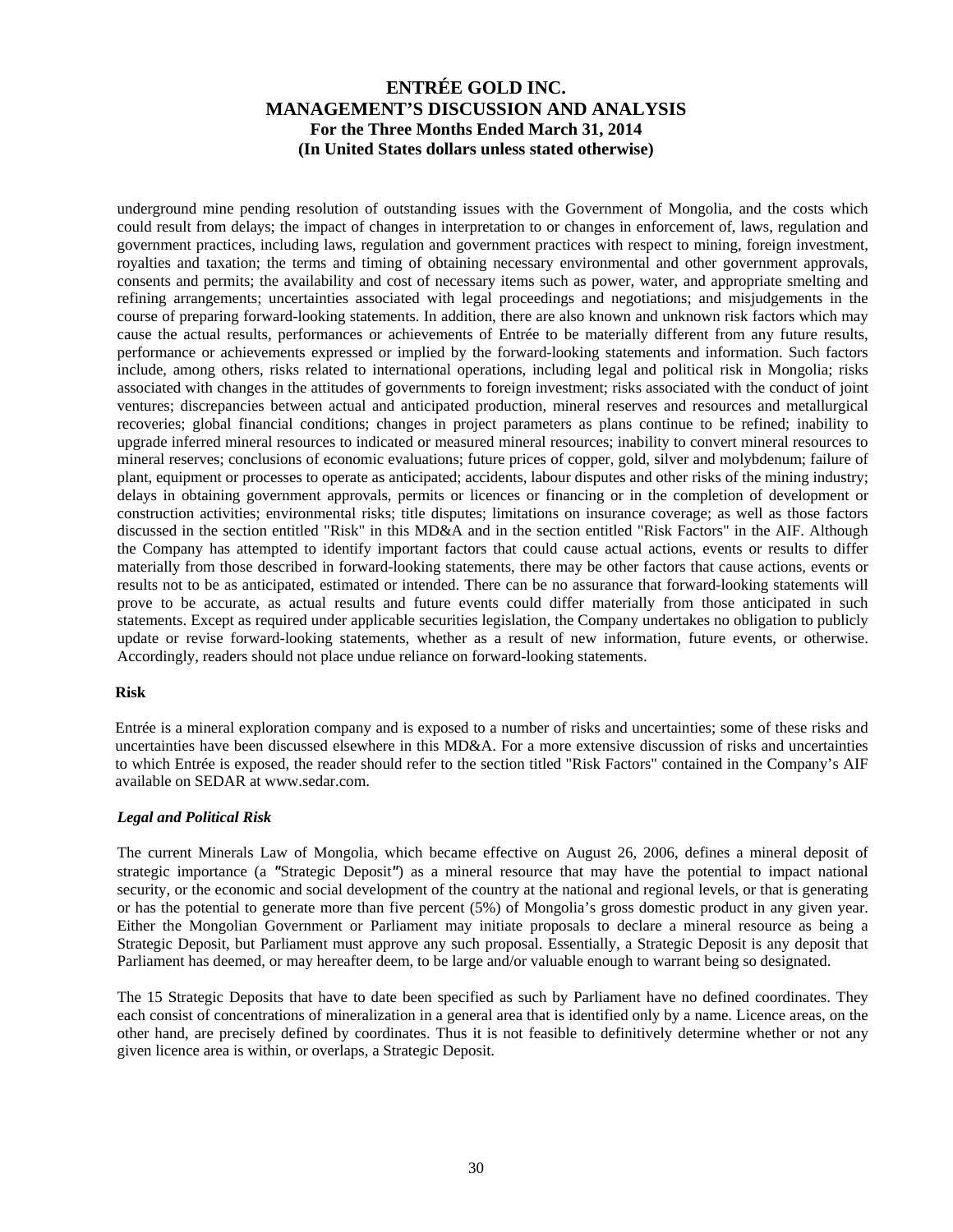The Minerals Law of Mongolia provides that the State may be an equity participant with any private legal entity, up to a 34% equity interest, in the exploitation of any Strategic Deposit where the quantity and grade of the deposit have been defined by exploration that has not been funded from the State budget.

The Ministry of Mining has advised Entrée that it considers the deposits on the Joint Venture Property to be part of the series of Oyu Tolgoi deposits, which were declared to be Strategic Deposits under Resolution No. 57 dated July 16, 2009 of the State Great Khural. Entrée has been in discussions with stakeholders of the Oyu Tolgoi project, including the Government of Mongolia, OTLLC, Erdenes Oyu Tolgoi LLC and Rio Tinto, since the Government of Mongolia temporarily restricted the joint venture licences from transfer in February 2013. The discussions to date have focussed on issues arising from Entrée's exclusion from the Investment Agreement, including the fact that the Government of Mongolia does not have a full 34% interest in the Joint Venture Property; the fact that the mining licences integral to future underground operations are held by more than one corporate entity; and the fact that Entrée does not benefit from the stability that it would otherwise have if it were a party to the Oyu Tolgoi Investment Agreement. No agreements have been finalized. If the parties fail to reach mutually acceptable agreements in a timely manner, there is a risk that the Government of Mongolia may resort to measures which, whether legitimate or not, could have an adverse effect on the business, assets and financial condition of Entrée as well as the Company's share price. Such measures could include suspending, revoking, cancelling or withdrawing the Shivee Tolgoi and Javhlant mining licences; attempting to invalidate, confiscate, expropriate or rescind the Entrée-OTLLC Joint Venture or Entrée's interest in the Joint Venture Property; and filing legal proceedings against Entrée.

Entrée is not presently a party to the Investment Agreement. Although OTLLC agreed under the terms of the Earn-In Agreement to use its best efforts to cause Entrée to be brought within the ambit of, made subject to and be entitled to the benefits of the Investment Agreement or a separate stability agreement on substantially similar terms to the Investment Agreement, unless and until Entrée finalizes agreements with the Government of Mongolia and other Oyu Tolgoi stakeholders, there can be no assurance that Entrée will be entitled to all of the benefits of the Investment Agreement, including stability with respect to taxes payable. If Entrée is not entitled to all of the benefits of the Investment Agreement, it could be subject to the surtax royalty which came into effect in Mongolia on January 1, 2011. The rates of the surtax royalty vary from 1% to 5% for minerals other than copper. For copper, the surtax royalty rates range between 22% and 30% for ore, between 11% and 15% for concentrates, and between 1% and 5% for final products. No surtax royalty is charged on any minerals below a certain threshold market price, which varies depending on the type of minerals. This is in addition to the standard royalty rates of 2.5% for coal sold in Mongolia and commonly occurring minerals sold in Mongolia, and 5% for all other minerals.

Even if Entrée does finalize agreements with the Government of Mongolia and other Oyu Tolgoi stakeholders, there can be no assurance that the present or future Parliament will refrain from enacting legislation that undermines such agreements or the Investment Agreement or that the present or a future government will refrain from adopting government policies or seeking to renegotiate the terms of such agreements or the Investment Agreement (which was threatened in both 2011 and 2012) in ways that are adverse to Entrée's interests or that impair Entrée's ability to develop Shivee West or OTLLC's ability to develop and operate the Oyu Tolgoi project on the basis currently contemplated, which may have a material adverse impact on Entrée and the Company's share price.

The Government of Mongolia has put in place a framework and environment for foreign direct investment. However, there are political constituencies within Mongolia that have espoused ideas that would not be regarded by the international mining community as conducive to foreign investment if they were to become law or official government policy. This was evidenced by revisions to the Minerals Law in 2006 as well as by the recent passage of legislation to control foreign direct investment in strategic sectors of the Mongolian economy, including mining. In October 2011, Prime Minister Batbold stated in his 2012 budget speech that the Government of Mongolia is revisiting all treaties for the avoidance of double taxation, including the 2002 convention between Canada and Mongolia for the avoidance of double taxation and the prevention of fiscal evasion with respect to taxes on income and on capital (the "Canadian Double Tax Treaty").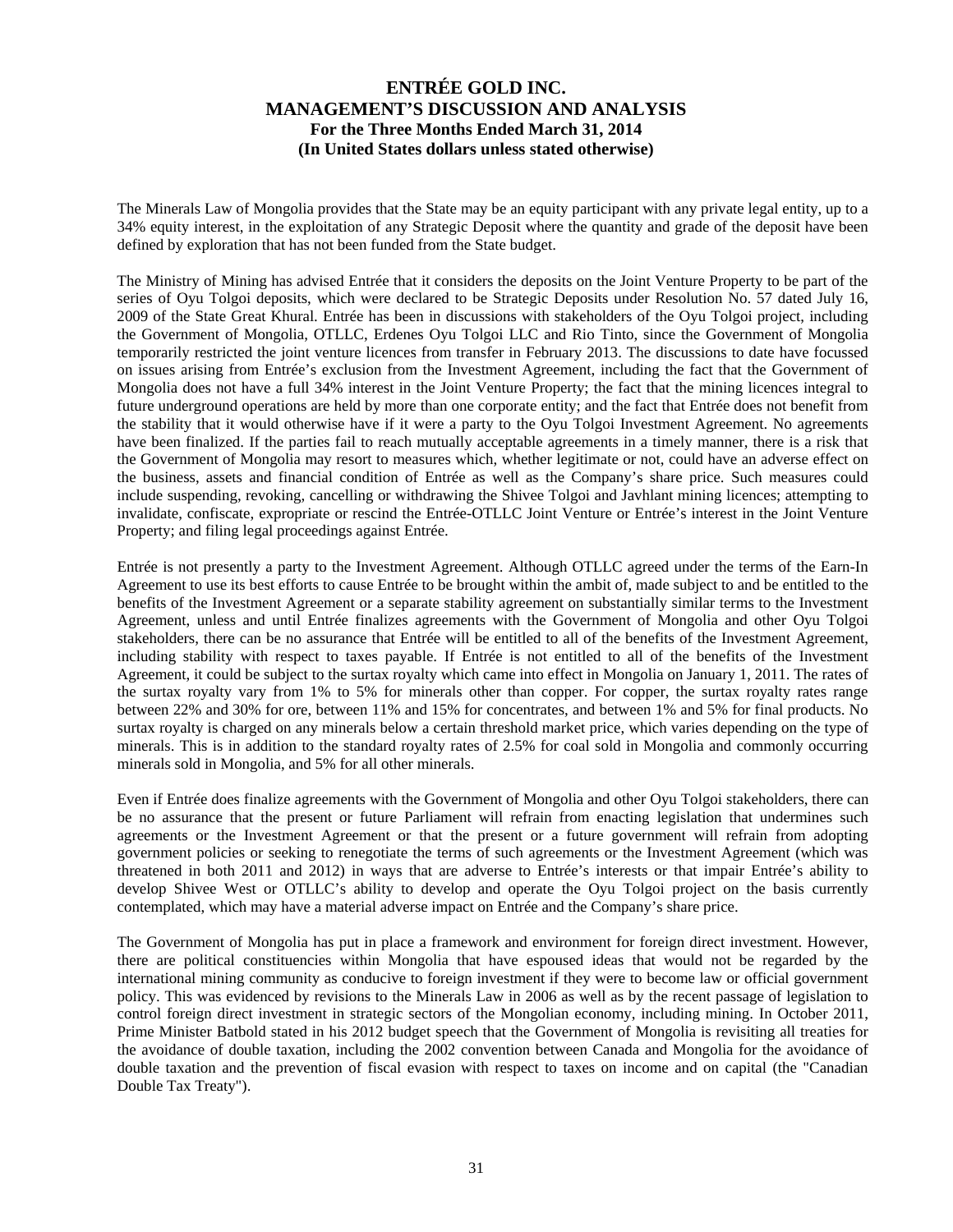On January 16, 2014, the Mongolian Parliament adopted a new State Minerals Policy. The main focus of the policy is to establish a stable investment environment; improve the quality of mineral exploration, mining and processing; encourage the use of environmentally friendly and modern technology; and strengthen the competitiveness of the Mongolian mining sector on the international market. The State Minerals Policy is also intended to serve as the basis for amendments to the existing Minerals Law and other laws relating to the mining sector. On April 30, 2014, proposed amendments to the 2006 Minerals Law were presented to Mongolian Parliament. The draft amendments reportedly call for setting up a database of licence holders that are listed on international stock markets, improving agreements between holders of mining licences and the local government, and making clear the roles and responsibilities of government agencies and mining licence holders, among other things. The draft amendments also call for a ban on the transfer of exploration licences within three years of the date of issuance of the licence.

The Ministry of Finance and Ministry of Economic Development have also released drafts of new tax laws and amendments which include provisions related to taxation of foreign legal entities in Mongolia and more detailed rules for taxation of mining companies.

On November 1, 2013, a new Investment Law came into effect in Mongolia. The new law is aimed at reviving foreign investment by easing restrictions on investors in key sectors such as mining and by providing greater certainty on the taxes they must pay. The new law replaces two previous laws, including the Law of Mongolia on the Regulation of Foreign Investment in Business Entities Operating in Sectors of Strategic Importance ("SEFIL"). The full impact of the new Investment Law is not yet known.

If the Government of Mongolia revises, amends or cancels the Canadian Double Tax Treaty; if either of the new Investment Law or State Minerals Policy is implemented or interpreted in a manner that is not favourable to foreign investment; or if amendments to the Minerals Law or new tax laws are adopted that are not favourable to foreign investment, it could have an adverse effect on Entrée's operations in Mongolia and future cash flow, earnings, results of operations and financial condition as well as the Company's share price.

On February 27, 2013, Notice was delivered to Entrée by MRAM that by Order No. 43 dated February 22, 2013, the Ministry of Mining has cancelled the 2009 Order of the Ministry of Mineral Resources and Energy registering the Hugo Dummett (including the Hugo North Extension) and Heruga reserves, and has requested that the Minerals Resource Council go over its previous conclusion that the reserves should be submitted to MRAM. The registration of reserves is a pre-condition to applying for the conversion of an exploration licence into a mining licence. The Notice states that the 2009 Order breached Clause 48.4 of the Minerals Law of Mongolia and Clause 9 of the Charter of the Minerals Resource Council because it was not within the authority of the Ministry of Mineral Resources and Energy to order that the reserves be registered. The Notice, which is not explicitly concerned with the issuance of the mining licences, further advises that any transfer, sale or lease of the Shivee Tolgoi and Javhlant mining licences is temporarily restricted. On September 4, 2013, the Minister of Mining issued Order No. 179, advising the Minerals Professional Council to re-submit its previous conclusions regarding the reserves to MRAM for review and registration. On September 6, 2013, the head of MRAM ordered that the Hugo Dummett (including the Hugo North Extension) and Heruga reserves be registered. While Entrée was also subsequently advised that the temporary transfer restriction on the joint venture mining licences will be lifted, it has not received official notification of the lifting of the restriction. Any future action by the Government of Mongolia to suspend, revoke, withdraw or cancel the Shivee Tolgoi and Javhlant mining licences, whether legitimate or not, would have an adverse effect on the business, assets and financial condition of Entrée as well as the Company's share price.

The Earn-In Agreement requires OTLLC to enter into a form of joint venture agreement that bestows upon it certain powers and duties as manager of the Entrée-OTLLC Joint Venture, including the duty to cure title defects, the duty to prosecute and defend all litigation or administrative proceedings arising out of operations, and the duty to do all acts reasonably necessary to maintain the Joint Venture Property assets, including the mining licences. Pursuant to the Assignment Agreement dated March 1, 2005 between the Company, Turquoise Hill and OTLLC, the Company is also entitled to look to Turquoise Hill for the performance of OTLLC's obligations under the Earn-In Agreement, which is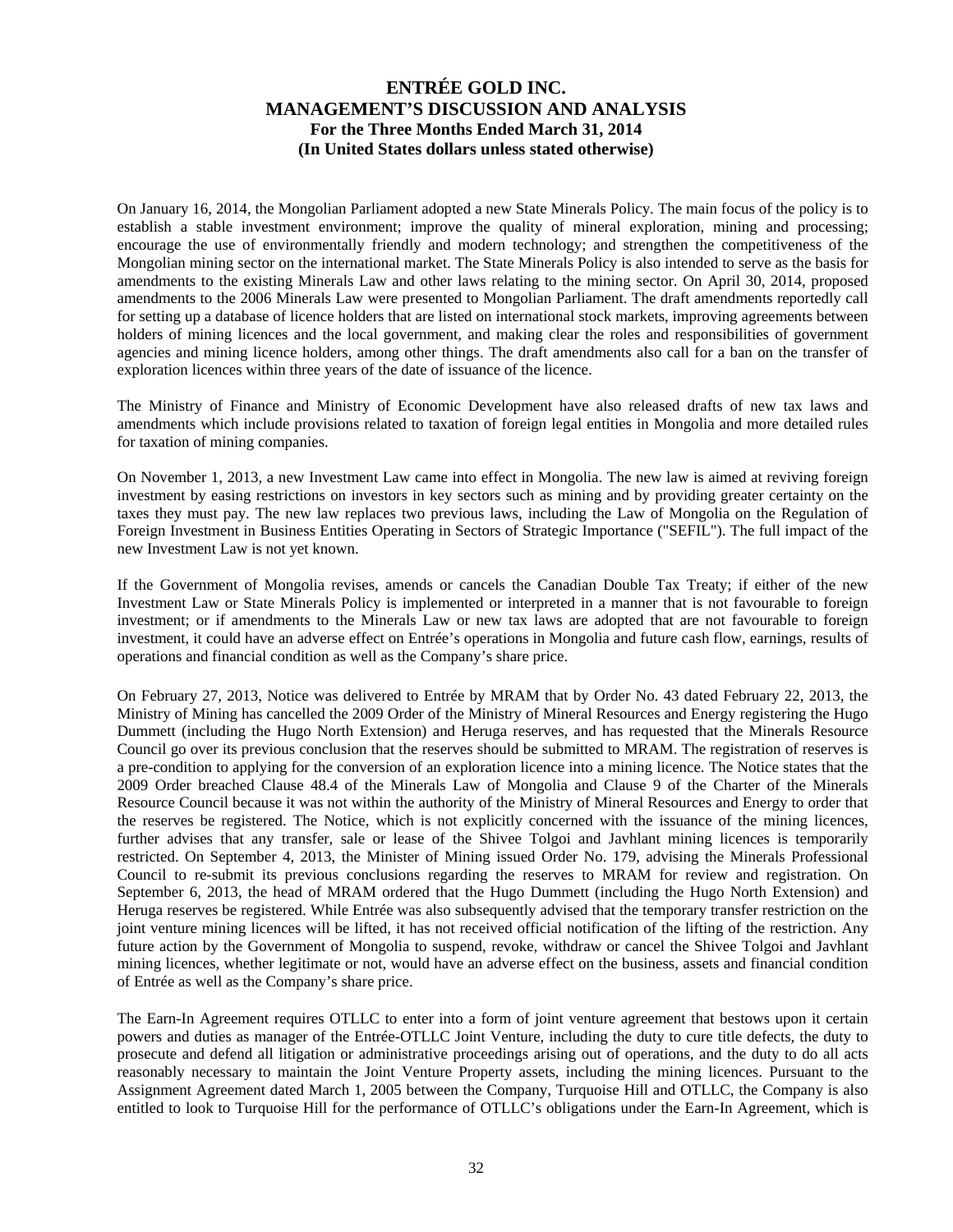governed by British Columbia law. In addition, the Shivee Tolgoi and Javhlant mining licences are included in the contract area of the Investment Agreement. The Investment Agreement restricts the grounds upon which the Mongolian State administrative authority in charge of geology and mining may revoke a mining licence covered by the Investment Agreement. The Investment Agreement also includes a dispute resolution clause that requires the parties to resolve disputes through international commercial arbitration procedures. Entrée is not a party to the Investment Agreement and does not have any direct rights under the Investment Agreement. In the event that the Government of Mongolia suspends, revokes, withdraws or cancels the Shivee Tolgoi and Javhlant mining licences, there can be no assurance that OTLLC, Turquoise Hill or Rio Tinto will invoke the international arbitration procedures, or that Entrée will be able to enforce the terms of the Earn-In Agreement to cause OTLLC or Turquoise Hill to do all acts reasonably necessary to maintain the Joint Venture Property assets, including by invoking the international arbitration procedures under the Investment Agreement. There may also be limitations on OTLLC, Turquoise Hill and Rio Tinto's ability to enforce the terms of the Investment Agreement against the Government of Mongolia, which is a sovereign entity, regardless of the outcome of an arbitration proceeding. Without an effective means of enforcing the terms of the Earn-In Agreement or the Investment Agreement, Entrée could be deprived of substantial rights and benefits with little or no recourse for fair and reasonable compensation.

Irrespective of the ultimate outcome of any potential dispute, any requirement to engage in discussions or proceedings with the Government of Mongolia, OTLLC, Turquoise Hill or Rio Tinto, whether or not formal, would likely result in significant expense and diversion of management's attention.

While the Entrée-OTLLC Joint Venture is operating under the terms of the form of joint venture agreement appended to the Earn-in Agreement, the joint venture agreement has not been formally executed by the parties. There can be no assurance that OTLLC or its shareholders will not attempt to renegotiate some or all of the material terms governing the joint venture relationship in a manner which could have an adverse effect on Entrée's future cash flow, earnings, results of operations and financial condition.

Entrée is and will be subject to the risks normally associated with the conduct of joint ventures, which include disagreements as to how to develop, operate and finance a project, inequality of bargaining power, incompatible strategic and economic objectives and possible litigation between the participants regarding joint venture matters. These matters may have an adverse effect on Entrée's ability to realize the full economic benefits of its interest in the property that is the subject of a joint venture, which could affect its results of operations and financial condition.

In the event of a dispute arising at or in respect of Entrée's foreign operations, Entrée may be subject to the exclusive jurisdiction of foreign courts or may not be successful in subjecting foreign persons to the jurisdiction of courts in Canada or other jurisdictions. Entrée may also be hindered or prevented from enforcing its rights with respect to a governmental entity or instrumentality because of the doctrine of sovereign immunity. Any adverse or arbitrary decision of a court, arbitrator or other governmental or regulatory body, or Entrée's inability to enforce its contractual rights, may have a material adverse impact on Entrée's business, assets, prospects, financial condition and results of operation.

In June 2010, the Government of Mongolia passed Resolution 140, the purpose of which is to authorize the designation of certain land areas for "state special needs" within certain defined areas, some of which include or are in proximity to the Oyu Tolgoi project. These state special needs areas are to be used for Khanbogd village development and for infrastructure and plant facilities necessary in order to implement the development and operation of the Oyu Tolgoi project. A portion of the Shivee Tolgoi licence is included in the land area that is subject to Resolution 140.

In June 2011, the Government of Mongolia passed Resolution 175, the purpose of which is to authorize the designation of certain land areas for "state special needs" within certain defined areas in proximity to the Oyu Tolgoi project. These state special needs areas are to be used for infrastructure facilities necessary in order to implement the development and construction of the Oyu Tolgoi project. Portions of the Shivee Tolgoi and Javhlant licences are included in the land area that is subject to Resolution 175.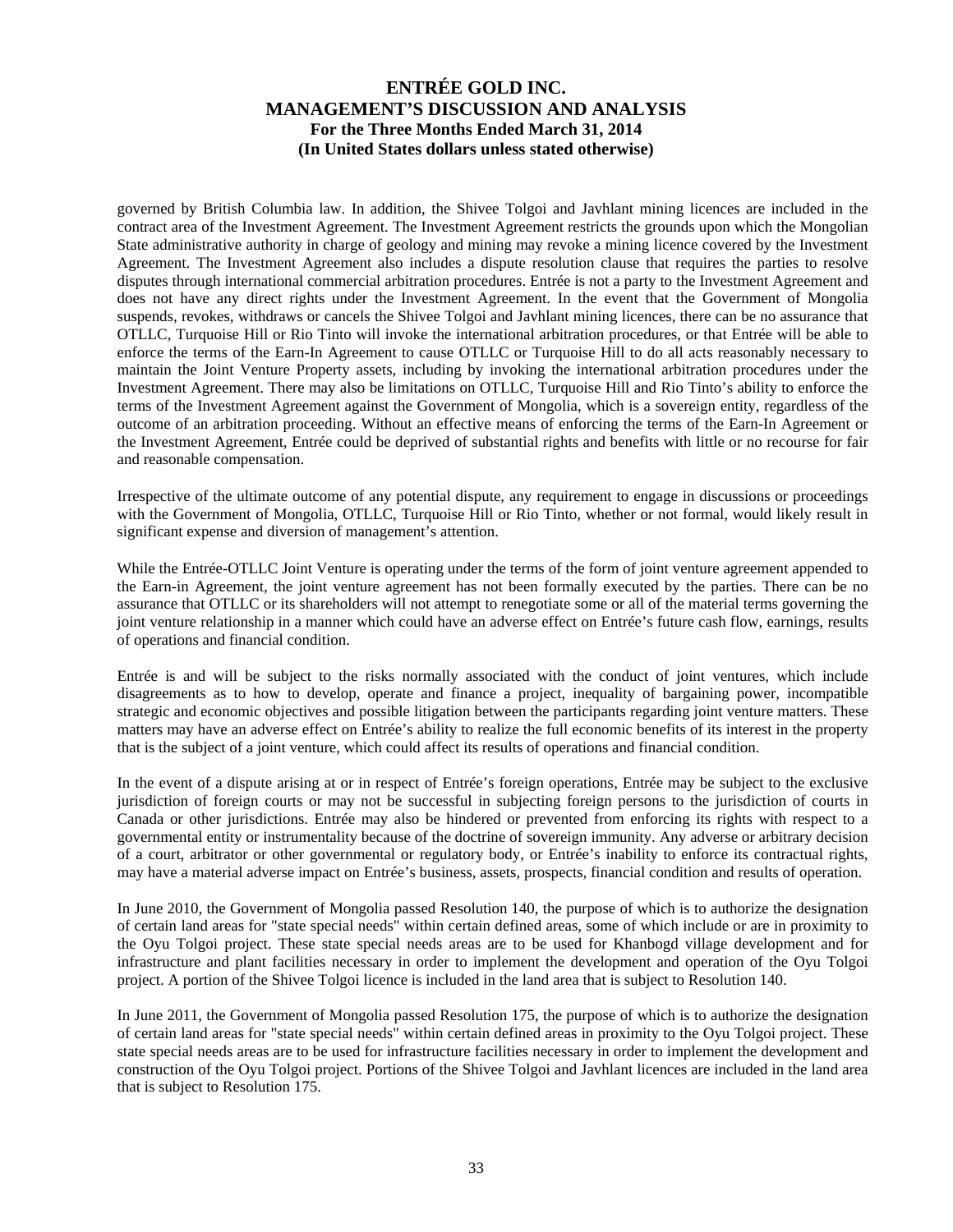It is expected but not yet formally confirmed by the Government that to the extent that a consensual access agreement exists or is entered into between OTLLC and an affected licence holder, the application of Resolution 175 to the land area covered by the access agreement will be unnecessary. OTLLC has existing access and surface rights to the Joint Venture Property pursuant to the Earn-In Agreement. If Entrée is unable to reach a consensual arrangement with OTLLC with respect to Shivee West, Entrée's right to use and access a corridor of land included in the state special needs areas for a proposed power line may be adversely affected by the application of Resolution 175. While the Mongolian Government would be responsible for compensating Entrée in accordance with the mandate of Resolution 175, the amount of such compensation is not presently quantifiable.

The Investment Agreement contains provisions restricting the circumstances under which the Shivee Tolgoi and Javhlant licences may be expropriated. As a result, Entrée considers that the application of Resolution 140 and Resolution 175 to the Joint Venture Property will likely be considered unnecessary.

### *Risks Associated with the Development of the Oyu Tolgoi Project*

Further development of the Oyu Tolgoi project depends upon Turquoise Hill's ability to obtain a reliable source of funding. Volatility in capital markets and commodity prices and other macroeconomic factors may adversely affect Turquoise Hill's ability to secure project financing. Even if macroeconomic factors are conducive to securing project financing, there can be no assurance that final agreement with the project lenders will be reached on terms reasonably satisfactory to Turquoise Hill and Rio Tinto or that Turquoise Hill or Rio Tinto will continue to pursue project financing for the Oyu Tolgoi project. In addition, OTLLC operates in a region of the world that is prone to economic and political upheaval and instability, which may make it more difficult to obtain sufficient debt financing from project lenders.

On July 28, 2013, Turquoise Hill announced that it had received notification from the Government of Mongolia that project financing for Oyu Tolgoi would require approval by the Mongolian Parliament. According to Turquoise Hill, senior representatives of the Government of Mongolia have since indicated that approval of Oyu Tolgoi project financing is a matter for the board of directors of OTLLC rather than the Mongolian government, and recent discussions indicate progress and a willingness from all parties to co-operate to resolve outstanding issues. However, key issues relating to the Oyu Tolgoi project remain unresolved, including the sharing of economic value from the project, clarification of initial development and construction costs, access to water, and the timing, completion and OTLLC shareholder approval of the feasibility study for the expansion of operations. The parties were unable to reach agreement on outstanding shareholder issues and close project financing prior to the March 31, 2014 expiry of the commitment letters that Rio Tinto signed with 15 global banks. On May 12, 2014, Turquoise Hill announced that 14 of the 15 global banks participating in the Oyu Tolgoi project financing had agreed to extend their commitment letters to September 30, 2014. However, there can be no assurance that outstanding shareholder matters will be resolved in a satisfactory manner or that Oyu Tolgoi project financing will be available on the currently proposed terms, or at all, or within a reasonable time frame to permit development of the underground mine, including Lift 1 and Lift 2 of the Hugo North Extension deposit and the Heruga deposit, within current cost estimates, on schedule or at all. Further, there can be no assurance that the corporate, governmental and other approvals required to implement Oyu Tolgoi project financing will be obtained.

Turquoise Hill's estimates regarding the cost of development and operation of the Oyu Tolgoi project are estimates only. The estimates and the assumptions upon which they are based are subject to a variety of risks and uncertainties and other factors that could cause actual expenditures to differ materially from those estimated. If these estimates prove incorrect, the total capital expenditures required to complete development of the Oyu Tolgoi project underground mine, including the portion that Entrée is responsible for, may increase, which may have a material adverse impact on Entrée, its results of operations, financial conditions, and the Company's share price.

There are a number of uncertainties inherent in the development and construction of any new mine, including the Oyu Tolgoi project. These uncertainties include: the timing and cost, which can be considerable, of the construction of mining and processing facilities; the availability and cost of skilled labour, process water, power and transportation,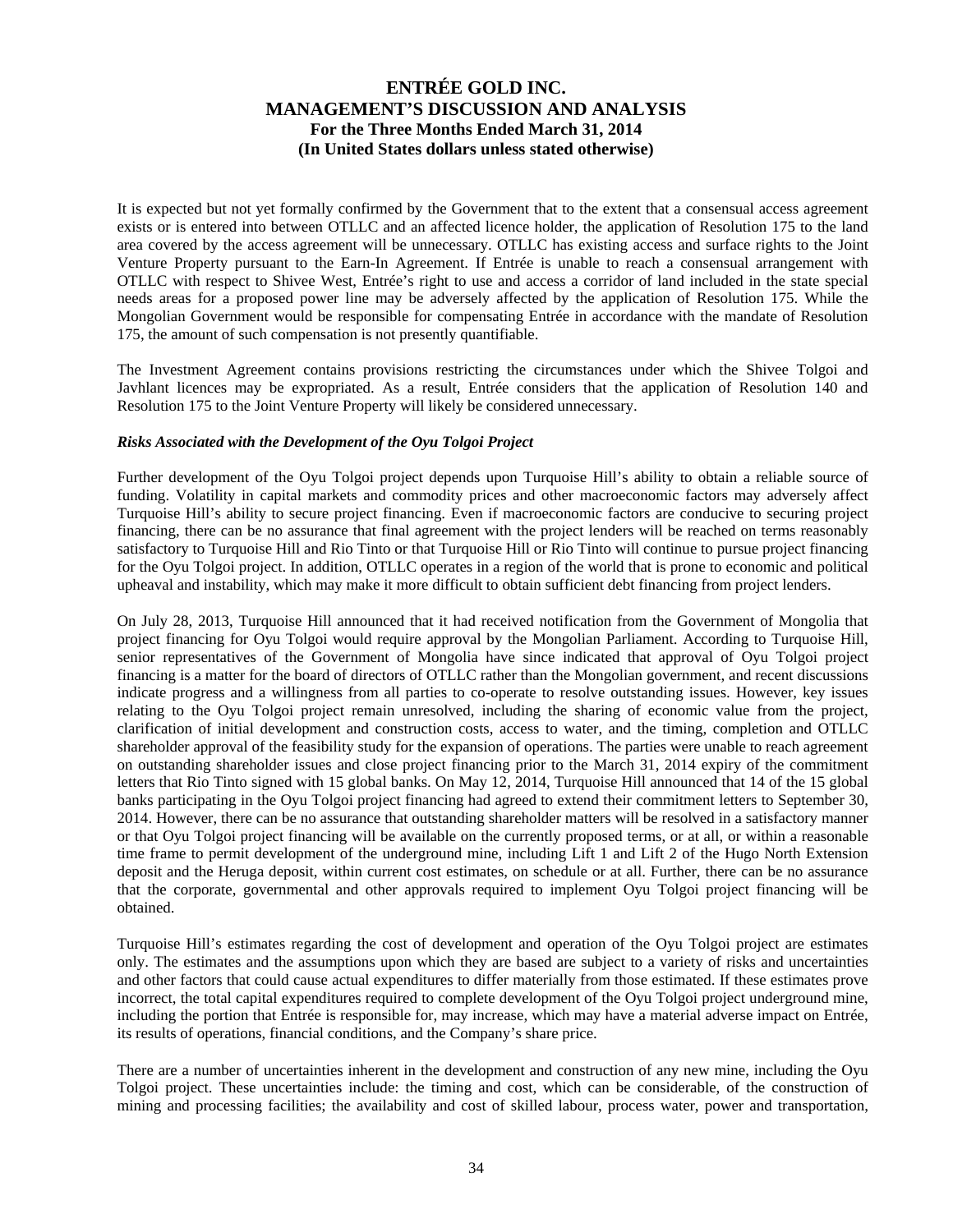including costs of transport for the supply chain for the Oyu Tolgoi project, which requires routing approaches which have not been fully tested; the annual usage costs to the local province for sand, aggregate and water; the availability and cost of appropriate smelting and refining arrangements; and the need to obtain necessary environmental and other government permits, such permits being on reasonable terms, and the timing of those permits. The cost, timing and complexities of mine construction and development are increased by the remote location of the Oyu Tolgoi project.

It is common in new mining operations and in the development or expansion of existing facilities to experience unexpected problems and delays during development, construction and mine start-up, which may cause delays in commencement or expansion of mineral production. In particular, funding and development of the Oyu Tolgoi project underground mine, including Lift 1 and Lift 2 of the Hugo North Extension deposit and the Heruga deposit, has been delayed until matters with the Mongolian government can be resolved and a new timetable agreed. Any of these delays could impact disclosed project economics. Accordingly, there is no assurance that the future development, construction or expansion activities will be successfully completed within cost estimates, on schedule or at all and, if completed, there is no assurance that such activities will result in profitable mining operations.

OTLLC has earned either a 70% or 80% interest in the Joint Venture Property, depending on the depth at which minerals are extracted, and has effective control of the Entrée-OTLLC Joint Venture management committee. Rio Tinto, which beneficially owns 20.7% of the Company's issued and outstanding shares, exerts a significant degree of control over the business and affairs of Turquoise Hill and OTLLC. Under the Heads of Agreement and MOA, Rio Tinto is responsible for the management of the building and operation of the Oyu Tolgoi project (which includes the Heruga and Hugo North Extension deposits on the Joint Venture Property); is responsible for all exploration operations on behalf of OTLLC, including exploration on the Joint Venture Property; and prepares all programs and budgets for approval by the OTLLC board. The interest of Rio Tinto, Turquoise Hill and OTLLC and the interests of the Company's other shareholders are not necessarily aligned and there can be no assurance that Rio Tinto, Turquoise Hill or OTLLC will exercise its rights or act in a manner that is consistent with the best interests of the Company's other shareholders.

#### *Risks Associated with the Funding Agreement*

In the event of a partial expropriation of Entrée's interest in the Joint Venture Property, which is not reversed during the abeyance period provided for in the equity participation and funding agreement, the Company will be required to return a pro rata portion of the Deposit (the amount of the repayment not to exceed the amount of the Unearned Balance).

If an event of default occurs under the Funding Agreement, the Company may be required to immediately pay to Sandstorm a default fee, which it may not have sufficient funds to cover. Some potential events of default may be outside of Entrée's control, including a partial or full expropriation of Entrée's interest in the Joint Venture Property which is not reversed during the abeyance period provided for in the Funding Agreement. If an event of default occurs and the Company is required to pay a default fee to Sandstorm, it may have a material adverse impact on Entrée's business, financial condition assets and prospects, and on the Company's share price.

Under the Equity Participation and Funding Agreement with Sandstorm (the "Funding Agreement"), the Company agreed to use future cash flows from its mineral property interests to purchase and deliver metal credits to Sandstorm. The Funding Agreement does not require the Company to deliver actual metal production, therefore the Company will have to use revenue it receives from the sale of its share of metal production to purchase the requisite amount of metal credits for delivery to Sandstorm. To the extent metal prices on the day on which the Company's production is sold are different from metal prices on the day on which the Company purchases metal credits for delivery to Sandstorm, the Company may suffer a gain or loss on the difference.

#### *Risks Associated with Mining or Related to Entrée*

The estimates of reserves and resources, including the anticipated tonnages and grades that will be achieved or the indicated level of recovery that will be realized, are estimates only and no assurances can be given as to their accuracy.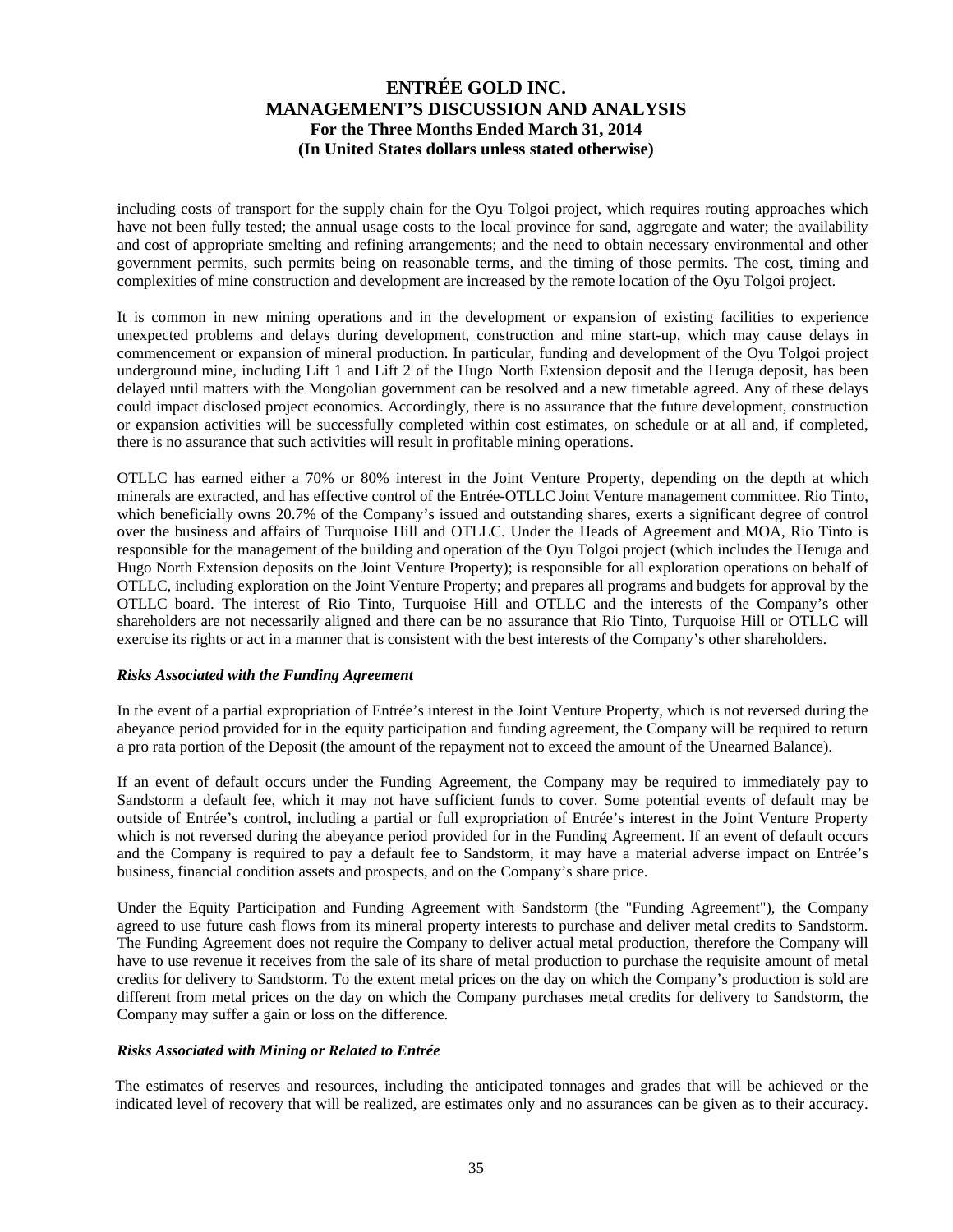Such estimates are, in large part, based on interpretations of geological data obtained from drill holes and other sampling techniques. Actual mineralization or formations may be different from those predicted. Reserve and resource estimates are materially dependent on prevailing market prices and the cost of recovering and processing minerals at the mine site. Market fluctuations in the price of metals or increases in the costs to recover metals may render the mining of ore reserves uneconomical and materially adversely affect operations.

There is no assurance that a commercially viable mineral deposit exists on any of the exploration properties in which Entrée has an interest. There is also no assurance that, even if commercial quantities of ore are discovered, a mineral property will be brought into commercial production. The discovery of mineral deposits is dependent upon a number of factors, not the least of which is the technical skill of the exploration personnel involved. The commercial viability of a mineral deposit, once discovered, is also dependent upon a number of factors, some of which are the particular attributes of the deposit, such as size, grade and proximity to infrastructure, metal prices and government regulations, including regulations relating to royalties, allowable production, importing and exporting of minerals, and environmental protection. Most of the above factors are beyond the control of Entrée. If mineral reserves in commercially exploitable quantities are established on any of Entrée's properties (other than the Joint Venture Property, in which Entrée has a carried interest), Entrée will be required to expend substantial sums of money to establish the extent of the resource, develop processes to extract it and develop extraction and processing facilities and infrastructure. Although Entrée may derive substantial benefits from the discovery of a major deposit, there can be no assurance that such a resource will be large enough to justify commercial operations, nor can there be any assurance that Entrée will be able to raise the funds required for development on a timely basis. Entrée may be required to acquire rights to additional lands in order to develop a mine if a mine cannot be properly located on Entrée's properties. There can be no assurance that Entrée will be able to acquire such additional lands on commercially reasonable terms, if at all.

Recent global financial and market conditions have been subject to increased volatility, which may impact the ability of Entrée to obtain equity or debt financing in the future and, if obtained, on terms favourable to Entrée. If Entrée cannot raise the money that it needs to continue exploration of its mineral properties, there is a risk that Entrée may be forced to delay, scale back, or eliminate certain of its exploration activities. If these increased levels of volatility and market turmoil continue, Entrée's operations could be adversely impacted and the value and the price of the Company's common shares could be adversely affected.

Rio Tinto's beneficial shareholdings in the Company potentially give Rio Tinto the voting power to influence the policies, business and affairs of Entrée and the outcome of any significant corporate transaction or other matter, including a merger, business combination or a sale of all, or substantially all, of Entrée's assets. In addition, Rio Tinto has operational control over the Joint Venture Property. OTLLC also has a right of first refusal with respect to any proposed disposition by Entrée of an interest in Shivee West, which is not subject to the Entrée-OTLLC Joint Venture. The share position in the Company of each of Turquoise Hill and Rio Tinto may have the effect of delaying, deterring or preventing a transaction involving a change of control of the Company in favour of a third party that otherwise could result in a premium in the market price of the Company's common shares in the future. This risk could be mitigated by the Funding Agreement, which provides that Sandstorm will vote its shares in the manner specified by the Company's board of directors with respect to a take-over of the Company, provided the acquirer has agreed to deliver to Sandstorm a deed of adherence to the Funding Agreement.

Entrée must comply with licence and permitting requirements. In Mongolia, the Shivee Tolgoi and Javhlant exploration licences were converted to mining licences on October 27, 2009. These licences now have a term of 30 years, with two potential extensions of 20 years each. The total estimated annual fees in order to maintain the Shivee Tolgoi and Javhlant mining licences in good standing is \$1,100,000. Approximately \$600,000 of the total is recoverable from, or loaned by, OTLLC.

In Nevada, maintenance fees must be paid to the BLM. For the 2014 assessment year, the aggregate fee for the Ann Mason Project is approximately \$138,000.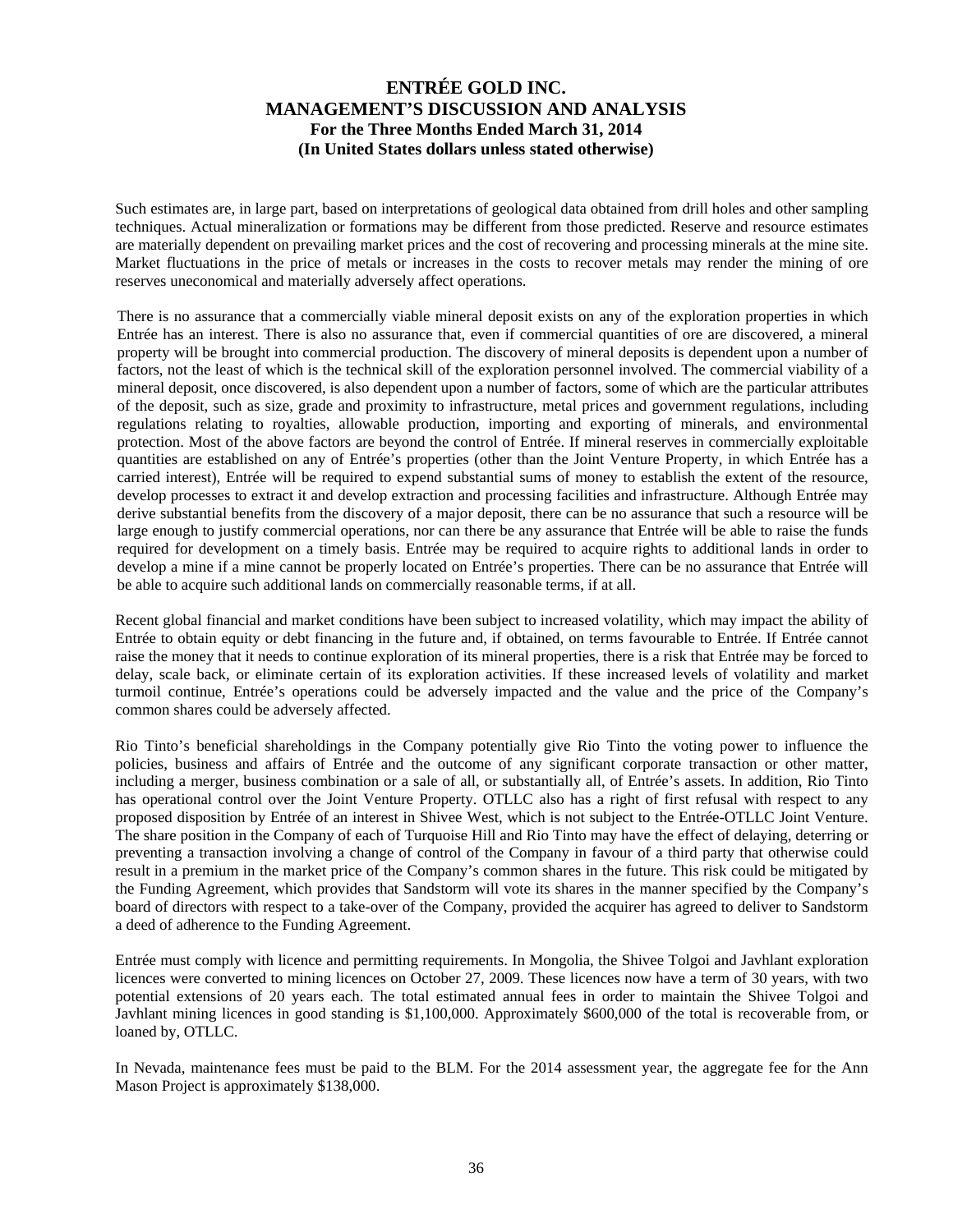In both Mongolia and Nevada, Entrée must comply with environmental regulations that govern air and water quality and land disturbance and provide mine reclamation and closure costs.

#### **Internal Control over Financial Reporting**

Management is responsible for designing internal control over financial reporting, to provide reasonable assurance regarding the reliability of financial reporting and the preparation of financial statements for external purposes in accordance with US GAAP. No change in the Company's internal control over financial reporting occurred during the period beginning on January 1, 2014 and ended on March 31, 2014 that has materially affected, or is reasonably likely to materially affect, the Company's internal control over financial reporting.

### **Cautionary Note to United States Investors - Canadian Disclosure Standards in Mineral Resources and Mineral Reserves**

The terms "mineral reserve", "proven mineral reserve" and "probable mineral reserve" are Canadian mining terms as defined in accordance with NI 43-101 under the guidelines set out in the Canadian Institute of Mining, Metallurgy and Petroleum (the "CIM") Standards on Mineral Resources and Mineral Reserves, adopted by the CIM Council, as may be amended from time to time by the CIM.

The definitions of proven and probable reserves used in NI 43-101 differ from the definitions in the United States Securities and Exchange Commission ("SEC") Industry Guide 7. Under SEC Industry Guide 7 standards, a "final" or "bankable" feasibility study is required to report reserves, the three year history average price is used in any reserve or cash flow analysis to designate reserves and the primary environmental analysis or report must be filed with the appropriate governmental authority.

In addition, the terms "mineral resource", "measured mineral resource", "indicated mineral resource" and "inferred mineral resource" are defined in and required to be disclosed by NI 43-101; however, these terms are not defined terms under SEC Industry Guide 7 and normally are not permitted to be used in reports and registration statements filed with the SEC. Investors are cautioned not to assume that all or any part of mineral deposits in these categories will ever be converted into reserves. "Inferred mineral resources" have a great amount of uncertainty as to their existence, and great uncertainty as to their economic and legal feasibility. It cannot be assumed that all or any part of an inferred mineral resource will ever be upgraded to a higher category. Under Canadian rules, estimates of inferred mineral resources may not form the basis of feasibility or pre-feasibility studies, except in rare cases.

Accordingly, information contained in this MD&A containing descriptions of our mineral deposits may not be comparable to similar information made public by U.S. companies subject to the reporting and disclosure requirements under the United States federal securities laws and the rules and regulations thereunder.

#### **International Financial Reporting Standards**

The Company is a "domestic" issuer under Canadian securities law and a "foreign private issuer" under SEC regulations. The Company files its financial statements with both Canadian and U.S. securities regulators in accordance with US GAAP, as permitted under current regulations. In 2008, the Accounting Standards Board in Canada and the Canadian Securities Administrators (CSA) confirmed that domestic issuers were required to transition to International Financial Reporting Standards (IFRS) for fiscal years beginning on or after January 1, 2011. On June 27, 2008, the CSA Staff issued Staff Notice 52-321 "Early Adoption of International Financial Reporting Standards, Use of US GAAP and References to IFRS-IASB" which confirmed that domestic issuers that are also SEC registrants are able to continue to use US GAAP. Consequently, the Company was not required to convert to IFRS effective January 1, 2011 and has elected to continue using US GAAP.